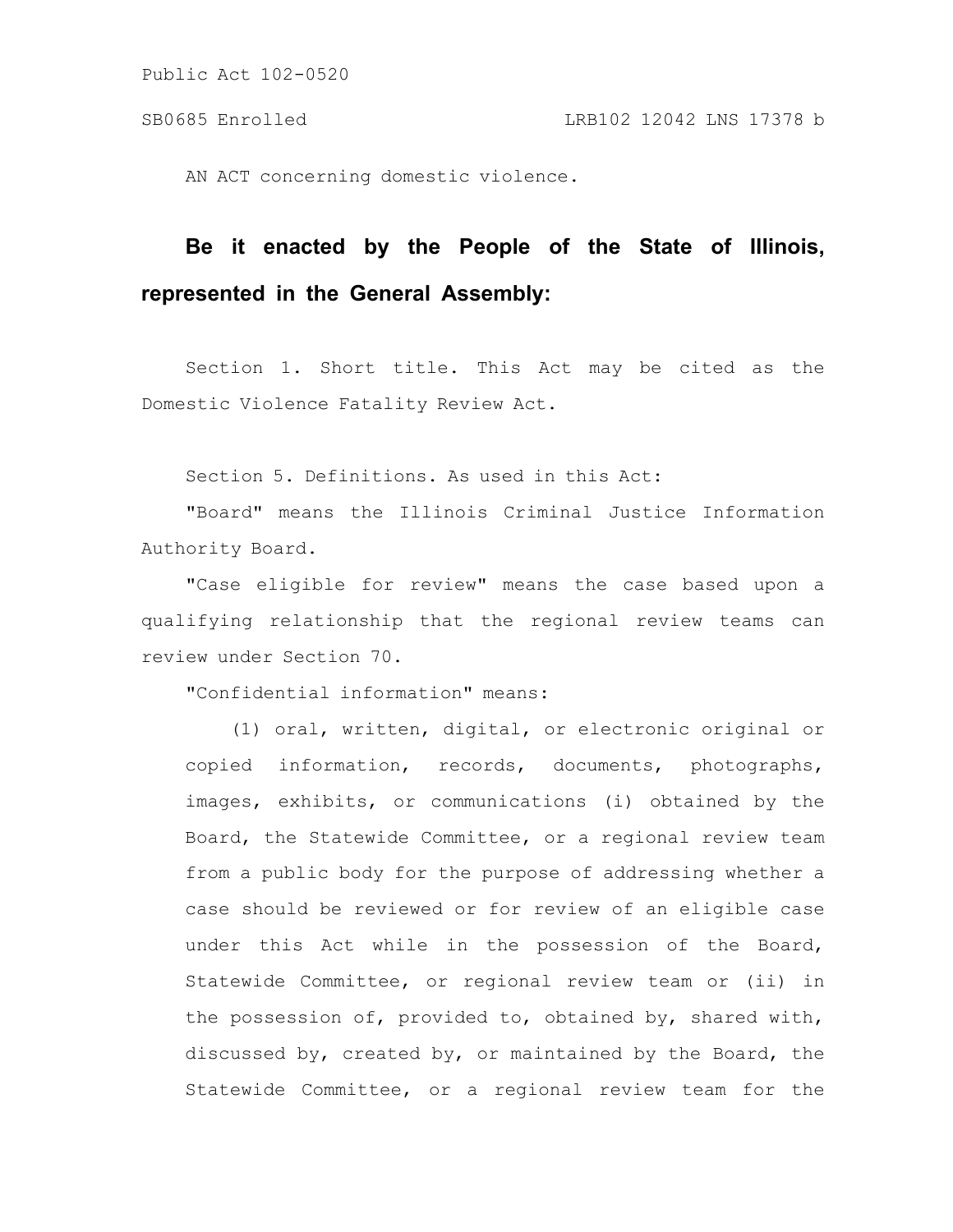purpose of addressing whether a case should be reviewed or for review of an eligible case;

(2) any information that may be in the possession of the Board, Statewide Committee, or a regional review team that discloses the identities of victims, survivors, deceased, or offenders, or their family members, or by which their identities can be determined by a reasonably diligent inquiry; and

(3) any discussions, deliberations, minutes, notes, records, or opinions of the members of the Board, Statewide Committee, or a regional review team with regard to a case eligible for review to determine whether the case should be reviewed or a review of an eligible case. Confidential information does not mean nonidentifying or aggregate data information or analysis of data, and recommendations for community and systemic reform.

"Deceased" means anyone who died in connection with the actions of the offender, other than the victim, survivor, or offender.

"Domestic violence" means abuse as it is defined in Section 103 of the Illinois Domestic Violence Act of 1986 and paragraph (1) of subsection (b) of Section 112A-3 of the Code of Criminal Procedure of 1963.

"Domestic violence fatality review" means the deliberative process of multiagency and multidisciplinary teams that select eligible cases of domestic violence related fatalities and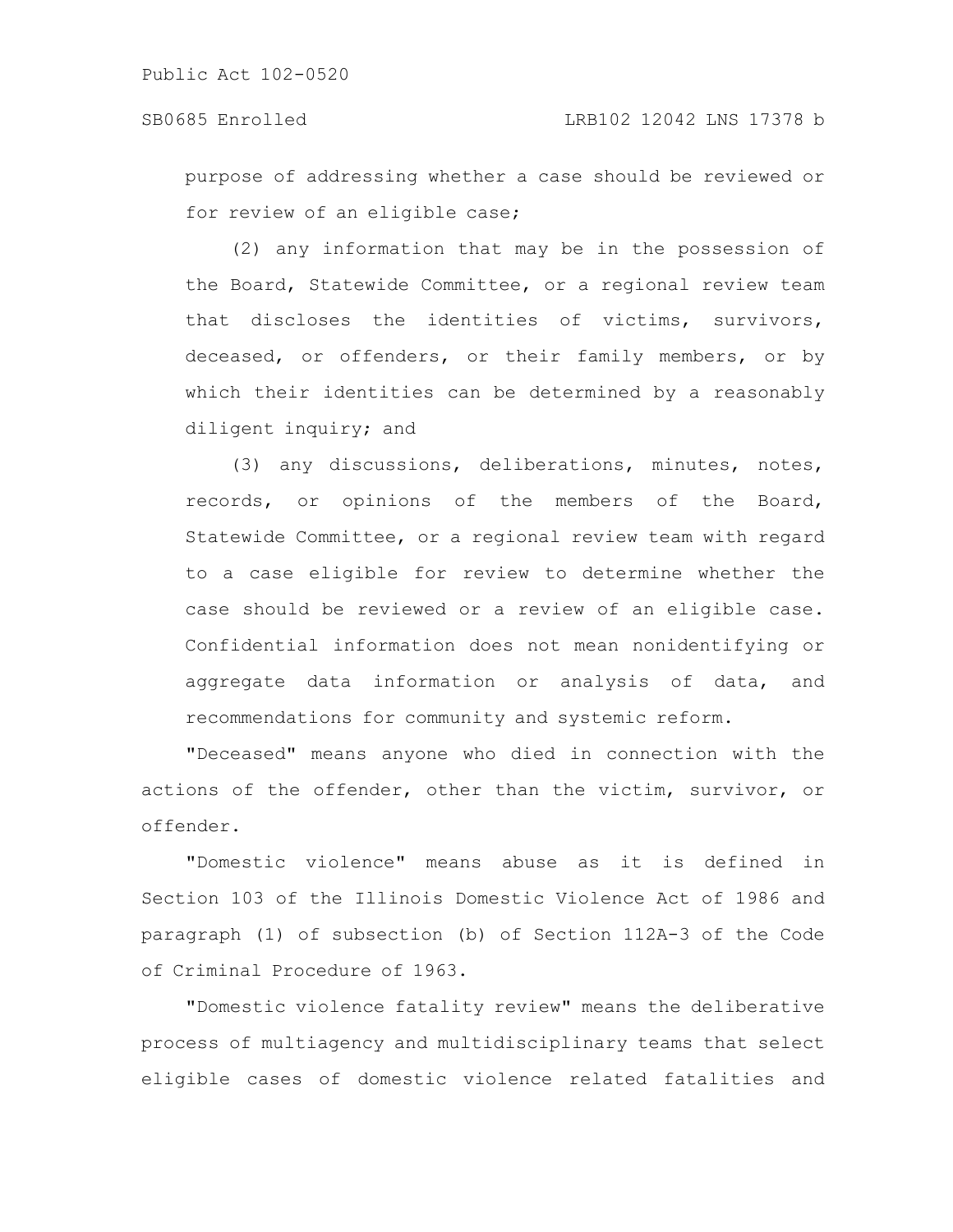#### SB0685 Enrolled LRB102 12042 LNS 17378 b

near-fatalities, and trace prior systemic interventions and involvement to:

(1) examine barriers to safety, justice, self-determination, and equity;

(2) identify systemic and community gaps and consider alternate and more effective systemic responses; and

(3) develop recommendations for greater coordinated and improved community and systemic response and prevention initiatives to domestic violence in order to reduce the occurrence, frequency, and severity of domestic violence and prevent fatalities and near-fatalities.

"Familicide" means the killing of a family, including one or both parents and any children, by a family member.

"Fatality" means death caused by suicide or homicide.

"Near-fatality" means a death that nearly occurred by means of suicide or homicide, or an injury that could have resulted in death.

"Offender" means the person who inflicted domestic violence upon the victim and caused the victim's death, or the person who inflicted domestic violence upon a survivor. "Offender" includes a person who is deceased or alive, and is not required to have been the subject of a criminal investigation or prosecution.

"Regional domestic violence fatality review team" or "regional review team" means a multiagency and multidisciplinary team that selects and reviews eligible cases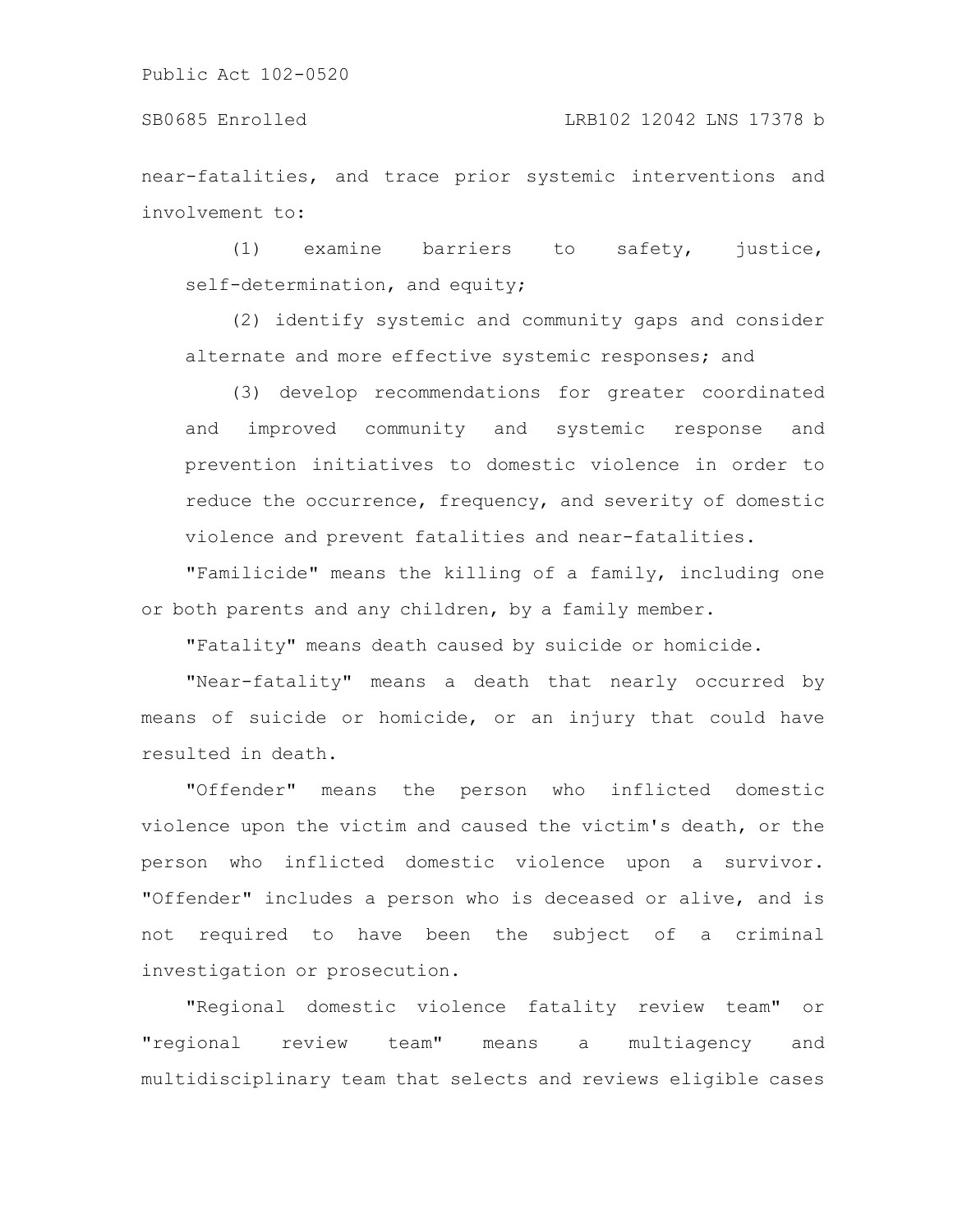#### SB0685 Enrolled LRB102 12042 LNS 17378 b

in accordance with Section 45.

"Statewide Committee" means the Ad Hoc Statewide Domestic Violence Fatality Review Committee of the Illinois Criminal Justice Information Authority Board.

"Survivor" means a person who experienced domestic violence and is alive.

"Victim" means the person who experienced domestic violence and is deceased, including by means of homicide or suicide.

Section 10. Findings. The General Assembly finds and declares the following:

(a) Over 10,000,000 people in the United States experience physical domestic violence by a current or former partner each year.

(b) According to the Centers for Disease Control and Prevention of the United States Department of Health and Human Services, domestic violence accounts for 15% of all violent crime in the United States, and in this State, 42% of women and 26% of men have been harmed by an intimate partner in their lifetime.

(c) According to the U.S. Department of Justice, nationwide approximately 1 in 4 women and nearly 1 in 7 men experience severe physical violence resulting from domestic violence by an intimate partner at some point in their lifetime.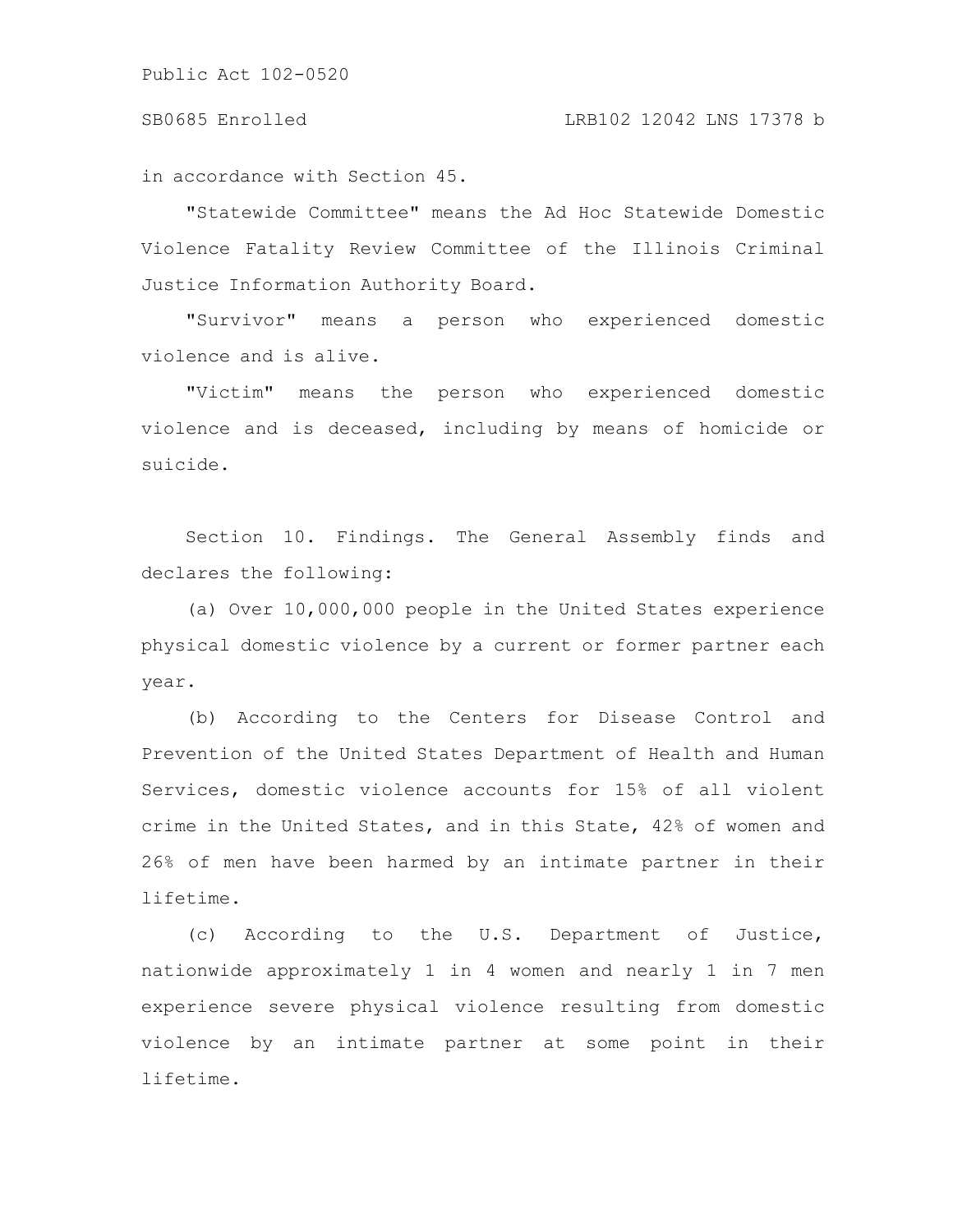#### SB0685 Enrolled LRB102 12042 LNS 17378 b

(d) The Illinois Criminal Justice Information Authority found that while the actual number of domestic violence incidents are underreported, in this State over 100,000 domestic violence offenses were reported to law enforcement each year between 2005 and 2017. Between 400,000 and nearly 600,000 orders of protection were filed each year between 2005 and 2017.

(e) From 2001 to 2018, State domestic violence agencies served nearly 800,000 adults and children, at an average of 57,684 clients per year, according to the Illinois Criminal Justice Information Authority.

(f) Domestic violence related homicides account for nearly 1 in 5 murders in the United States. According to the National Coalition Against Domestic Violence, female homicide victims are substantially more likely than male homicide victims to have been killed by an intimate partner. One in 3 female murder victims are killed by intimate partners. About 4% of male homicide victims were killed by an intimate partner. Nationwide, 72% of all homicide-suicides involved an intimate partner of which 94% of the murdered victims are women.

(g) The Illinois Criminal Justice Information Authority found that 15% of all homicides in this State are connected to domestic violence, such that at least 130 domestic violence related homicides occurred in this State during 2019. The Illinois Coalition Against Domestic Violence found that domestic violence fatalities occurred across at least 26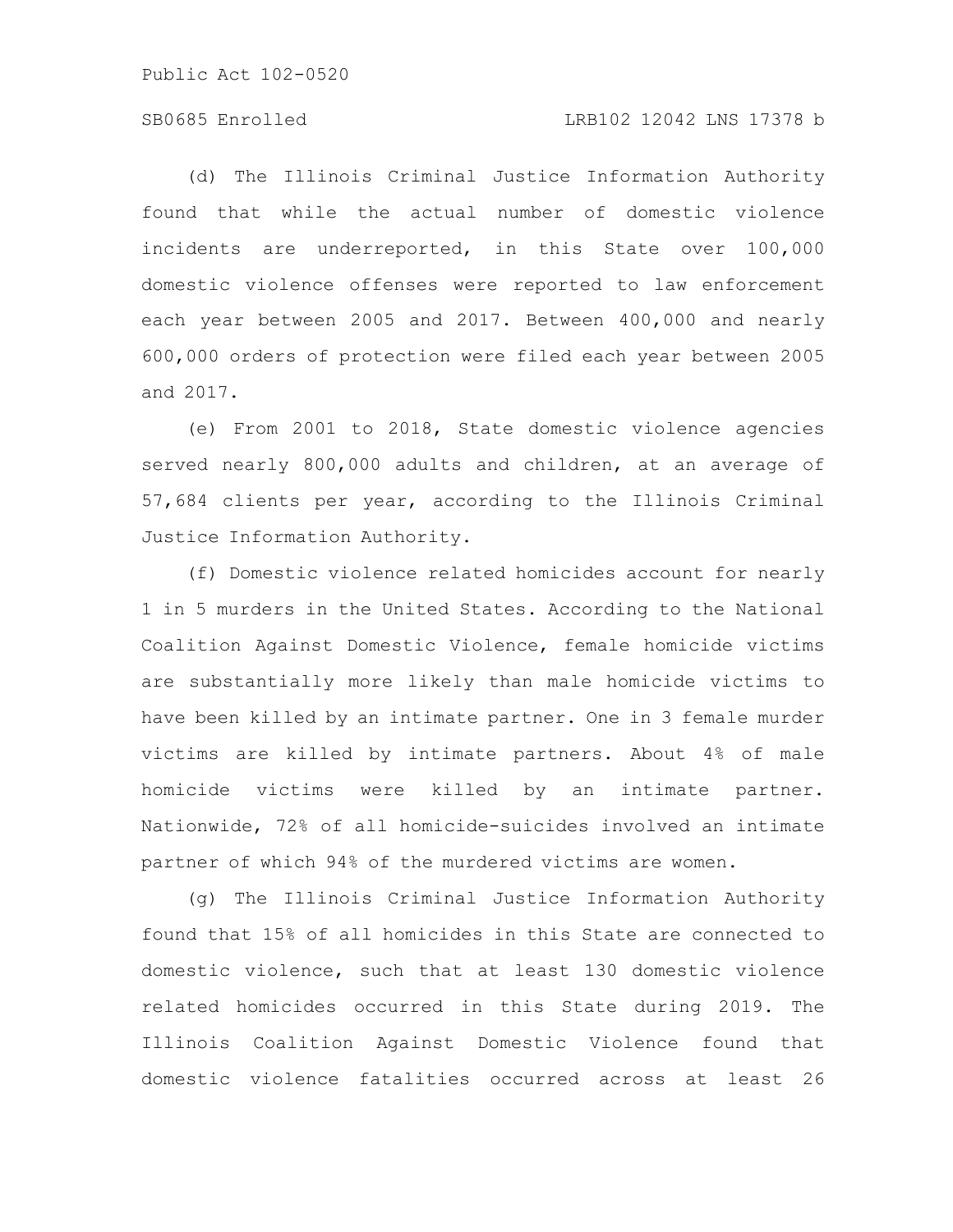counties and included at least 7 children between July 2019 and June 2020.

(h) The Illinois Criminal Justice Information Authority found that the estimated financial impact of domestic violence homicides reported in this State during 2019 would total nearly \$1.2 billion.

(i) Nearly all familicides involve a history of domestic violence.

(j) Effective responses to domestic violence and domestic violence related fatalities involve governmental, social services, and other systems in the community. A coordinated and consistent approach among community and system points of intervention are important to fostering the safety, stability, well-being and healing of survivors, and facilitating meaningful engagement with and sustainable accountability for offenders.

(k) Domestic violence transcends boundaries of race, religion, ethnicity, sexual orientation, gender identity, disability, culture, socioeconomic status, and geography.

(l) Domestic violence related fatalities and near-fatalities are experienced and responded to differently in historically marginalized communities. The communities and systems that victims, survivors, and offenders engage with in historically marginalized communities are typically those with power imbalances often rooted in systemic racism and oppression. Women of color, in particular, face additional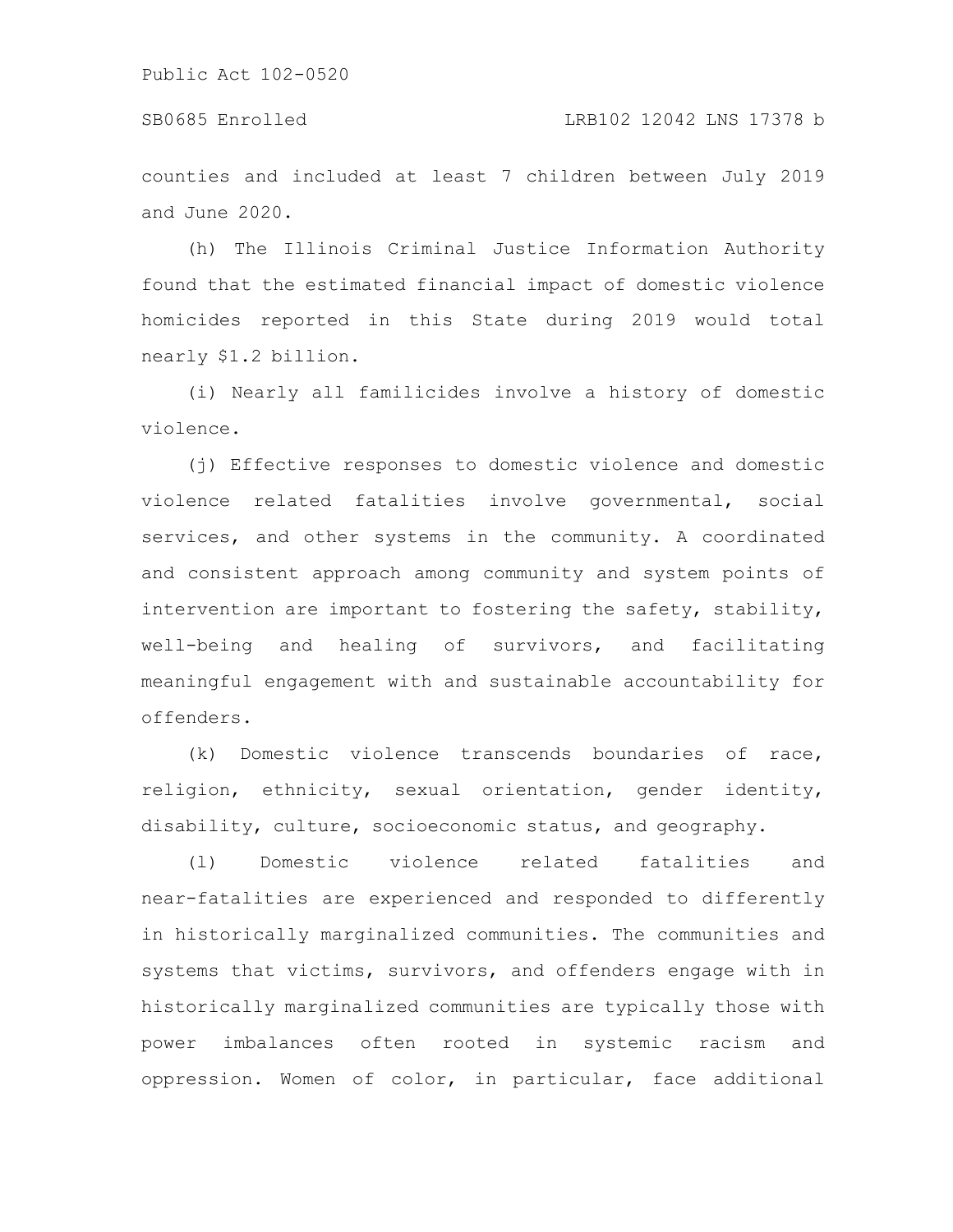barriers and gaps in accessing systemic and community responses aimed at reducing domestic violence related fatalities and near-fatalities.

(m) Over 200 domestic violence fatality review teams exist across the United States. Those teams are engaged in systems reform in order to improve the response to domestic violence and reduce and prevent domestic violence related fatalities and near-fatalities.

(n) Domestic violence related fatalities and near-fatalities can be prevented, and the use of regional domestic violence fatality review teams under the leadership, guidance, and technical assistance of the Statewide Committee in support of the regional teams is an effort toward such prevention.

Section 15. Purposes. The purposes of this Act are:

(1) To create the Ad Hoc Statewide Domestic Violence Fatality Review Committee of the Illinois Criminal Justice Information Authority Board to support domestic violence fatality review in this State.

(2) To establish regional domestic violence fatality review teams that engage in domestic violence fatality review in this State in order to foster systemic reform that aims to:

(A) reduce domestic violence and domestic violence related fatalities and near-fatalities in this State;

(B) address disparate and discriminatory practices and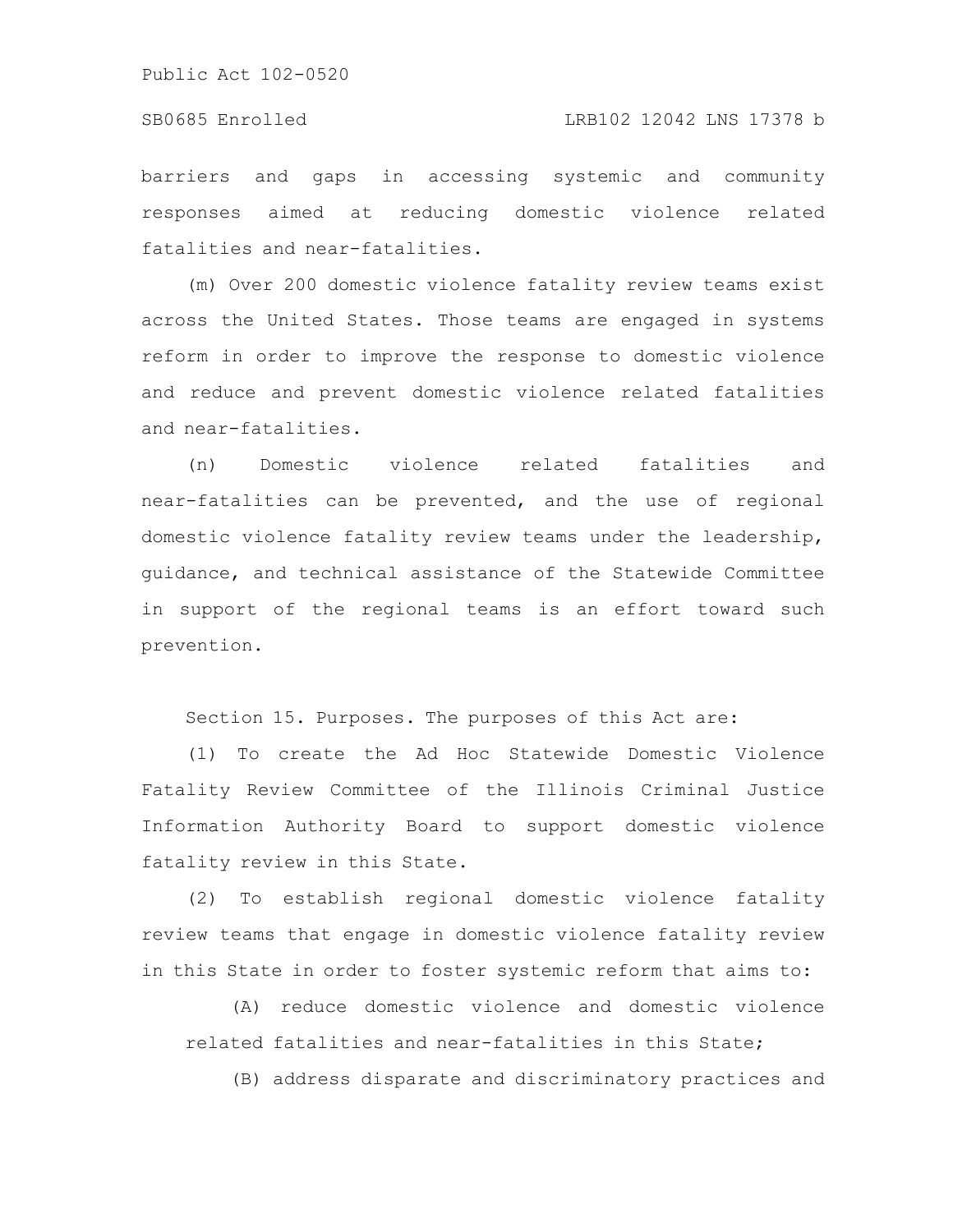attitudes in the systems that interact with victims, survivors, and offenders; and

(C) reduce the cost on society of domestic violence and domestic violence related fatalities and near-fatalities by:

(i) reviewing selected cases eligible for review;

(ii) examining how systems have responded to individual experiences;

(iii) identifying gaps and barriers to effective and equitable responses that promote safety, stability, well-being, healing, and accountability; and

(iv) recommending strategies to improve community and systemic responses to domestic violence in order to foster points of intervention and support that are effective, coordinated, collaborative, consistent, just, and equitable.

Section 20. Ad Hoc Statewide Domestic Violence Fatality Review Committee of the Illinois Criminal Justice Information Authority Board. The Ad Hoc Statewide Domestic Violence Fatality Review Committee of the Illinois Criminal Justice Information Authority Board is hereby created to provide guidance, leadership, technical assistance, research, and other supports to the regional domestic violence fatality review teams in carrying out their responsibilities under this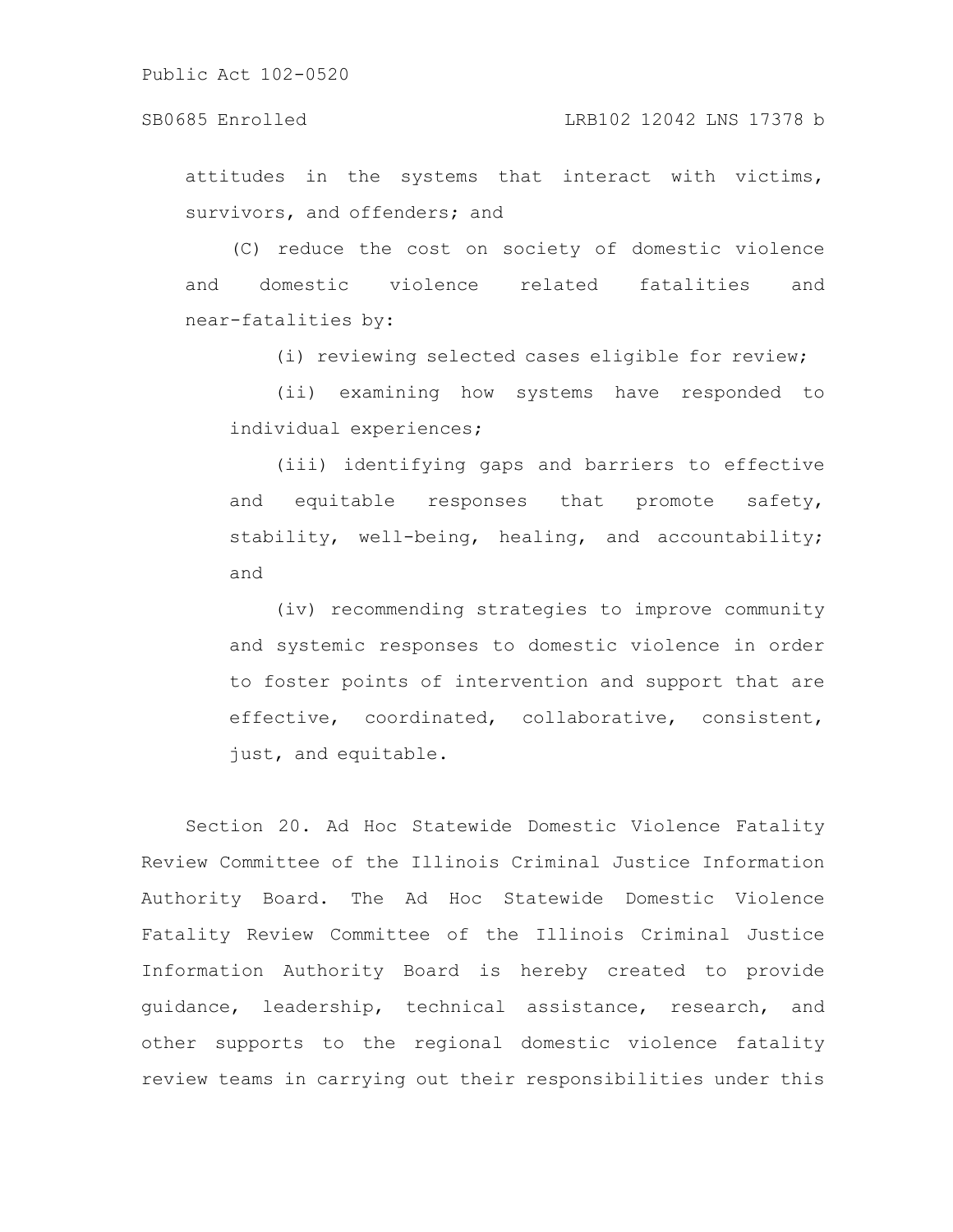Act, and to serve as a statewide resource for addressing domestic violence related fatalities and near-fatalities as well as other forms of abuse connected to domestic violence.

Section 25. Membership of the Statewide Committee.

(a) The Statewide Committee shall consist of the following voting members and nonvoting ex officio members. The voting membership shall have racial, ethnic, gender, and geographic diversity and include the following:

(1) Four members of the General Assembly as follows: 2 members of the Senate, one member appointed by the President of the Senate and one member appointed by the Senate Minority Leader; 2 members of the House of Representatives, one member appointed by the Speaker of the House and one member appointed by the House Minority Leader.

(2) One member of the Governor's policy leadership team appointed by the Governor.

(3) Up to 20 public members designated by the Board Chairperson, including:

(A) Four members representing different regional review teams established under this Act, or at-large members in accordance with subparagraph (I) if 4 regional review teams have not yet been established at the time of appointment.

(B) Two members representing statewide, regional,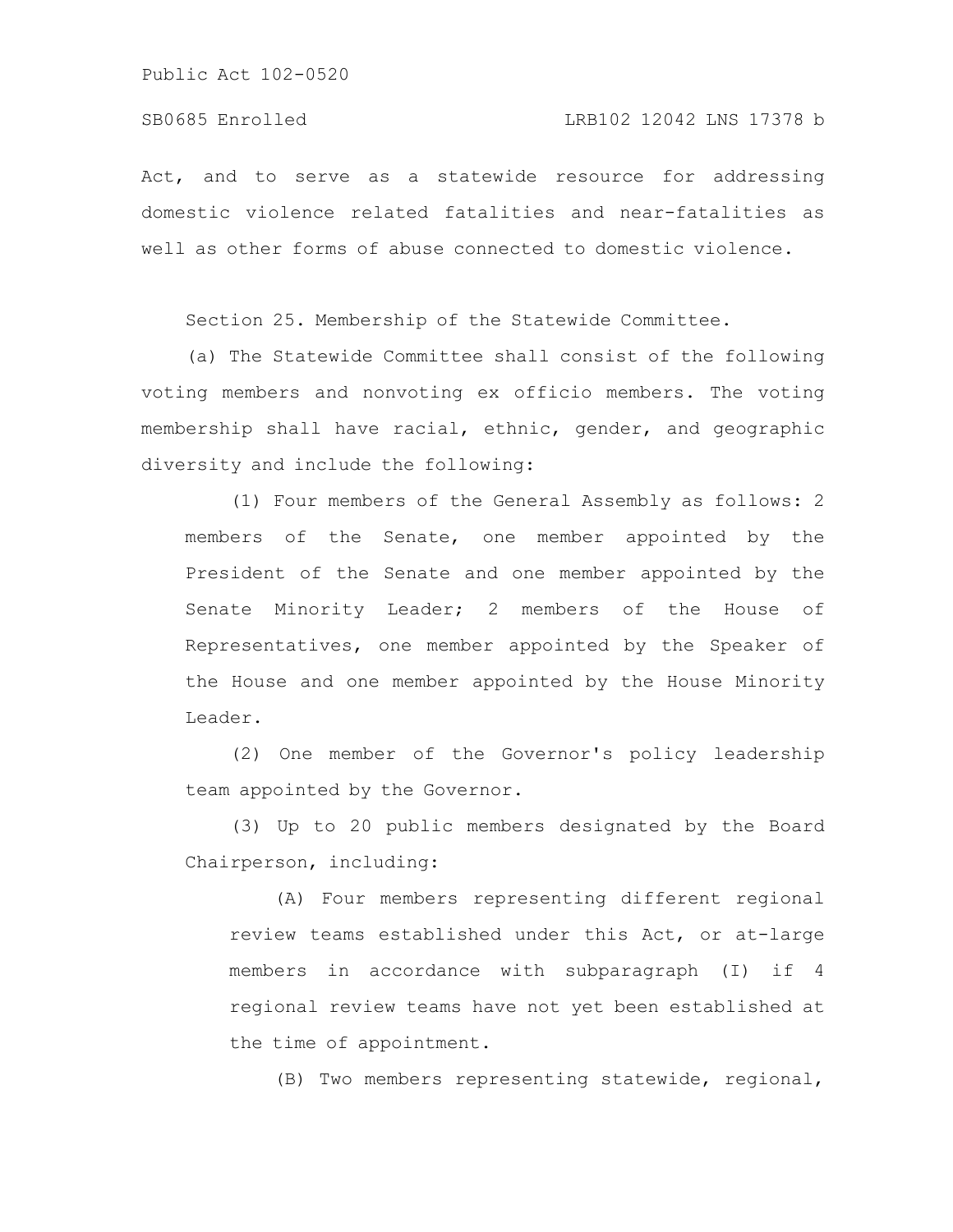or local organizations that advocate on behalf of survivors of domestic violence.

(C) Two members who are domestic violence survivors, one of whom may be a family member of a victim of domestic violence related fatality or near-fatality.

(D) Four social service providers representing different geographic areas of the State whose significant purpose is to provide services to survivors of domestic violence.

(E) Two social service providers who have significant experience working with domestic violence offenders.

(F) One physician licensed by the State whose State practice focuses on emergency medicine.

(G) One member of the Illinois Association of Chiefs of Police recommended by the Association Director or President.

(H) One member of the Illinois Sheriffs' Association recommended by the Association Director or President.

(I) Three at-large members who have substantial expertise and experience in the response to or prevention of domestic violence and domestic violence related fatalities and near-fatalities, or a related skill or expertise.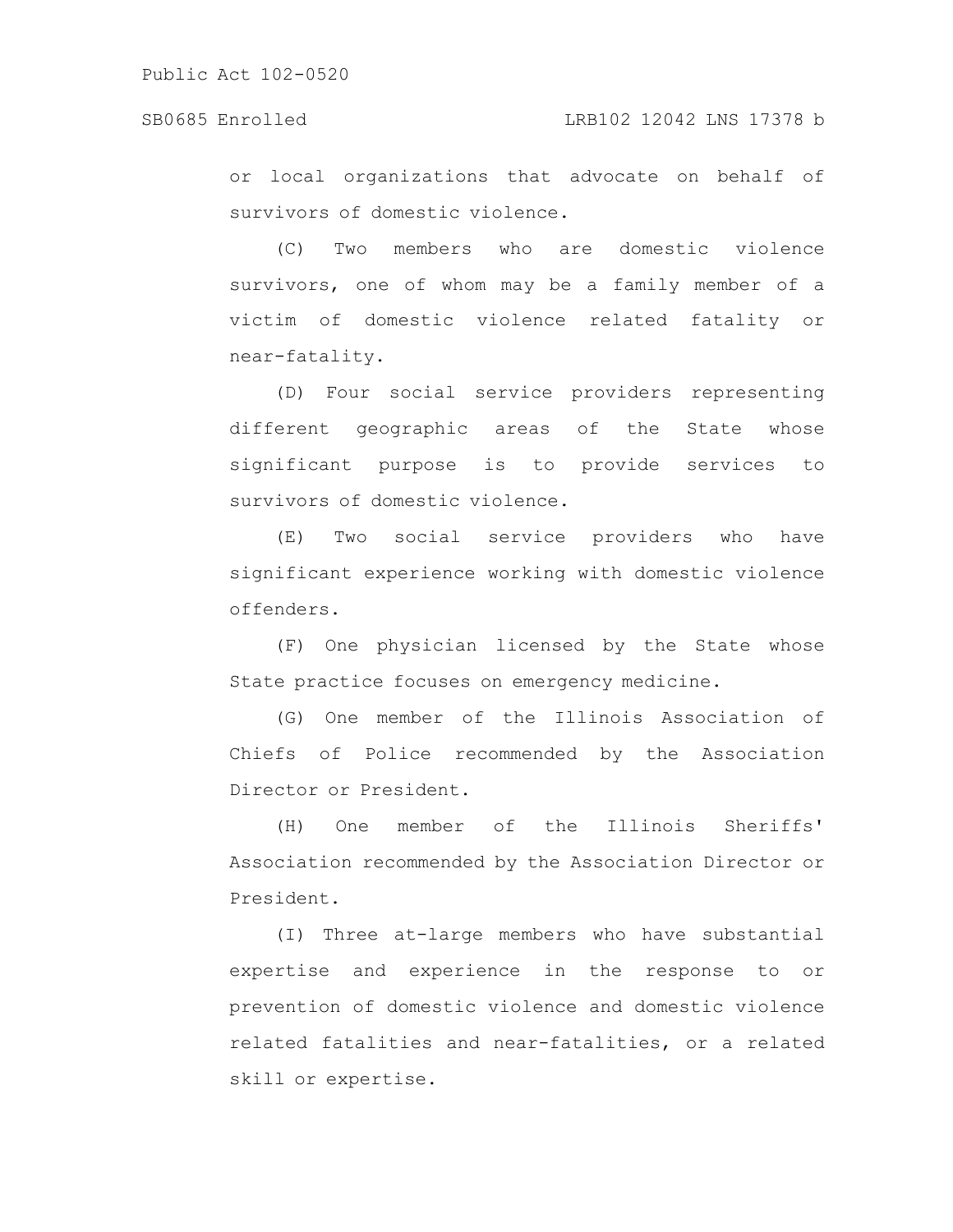### SB0685 Enrolled LRB102 12042 LNS 17378 b

(b) The following, or a designee, shall serve as nonvoting ex officio members of the Statewide Committee: the Lieutenant Governor; the Secretary of Human Services; the Director of Public Health; the Attorney General; the Director of the Illinois State Police; the Director of Children and Family Services; the Director of the Illinois Criminal Justice Information Authority; the Director of the Office of the State's Attorney Appellate Prosecutor; the Director of the Office of the State Appellate Defender; and the Director of the Administrative Office of the Illinois Courts.

Section 30. Statewide Committee terms of members; vacancies.

(a) Terms of the original voting members shall be staggered as follows: one-half shall be designated for 2-year terms and one-half shall be designated for 3-year terms. The length of the initial terms of each original voting member shall be drawn by lot at the first meeting held by the Statewide Committee and shall be recorded as part of the minutes of the meeting. After the initial term, each term shall be for 3 years. Length of terms of co-chairs, the secretary, and other officers coincide with Statewide Committee members' terms.

(b) The Board Chairperson shall designate members to fill vacancies in accordance with Section 25. A member whose term has expired may serve until a successor is appointed and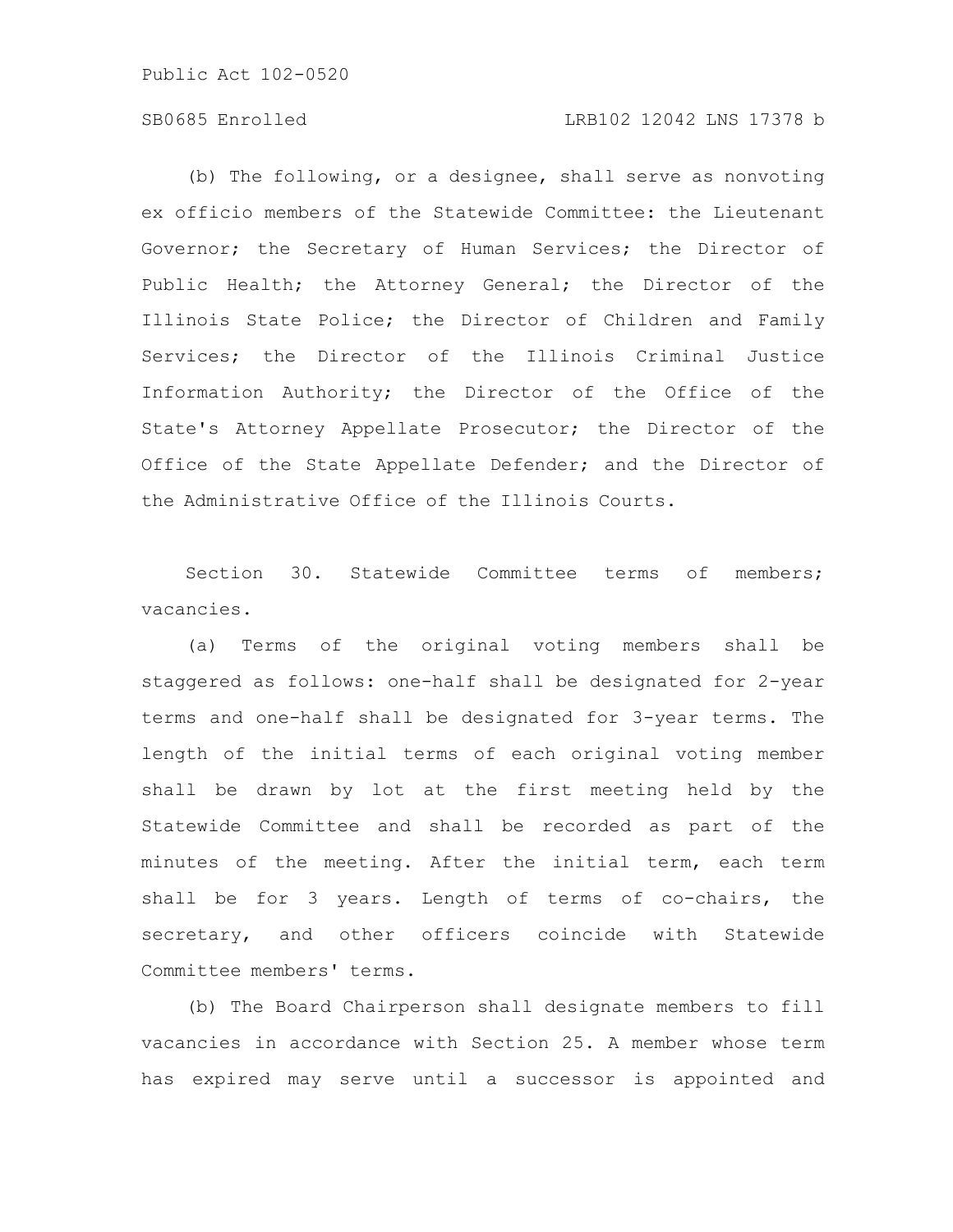#### SB0685 Enrolled LRB102 12042 LNS 17378 b

accepts the appointment.

Section 35. Statewide Committee quorum; meetings; compensation.

(a) A quorum shall consist of 7 of the voting members of the Statewide Committee.

(b) The first meeting of the Statewide Committee shall occur by January 15, 2022. At the first meeting and at subsequent meetings when terms expire, the voting members shall elect 2 co-chairs and a secretary from among the voting members and may elect any other officers and other officers the voting members deem necessary to carry out the duties and responsibilities of the Statewide Committee.

(c) The Statewide Committee shall meet at least quarterly each State fiscal year. Additional meetings may be called by the co-chairs, after at least 7 days prior notice to the Statewide Committee members, or upon a written request signed by at least 5 Statewide Committee members to the co-chairs for a meeting request. Meetings may be held by a virtual meeting format during a public health emergency or disaster proclamation declared by the Governor, or at the discretion of the co-chairs.

(d) The meetings of the Statewide Committee are subject to the Open Meetings Act, except the following shall occur in closed executive sessions not subject to the requirements of the Open Meetings Act: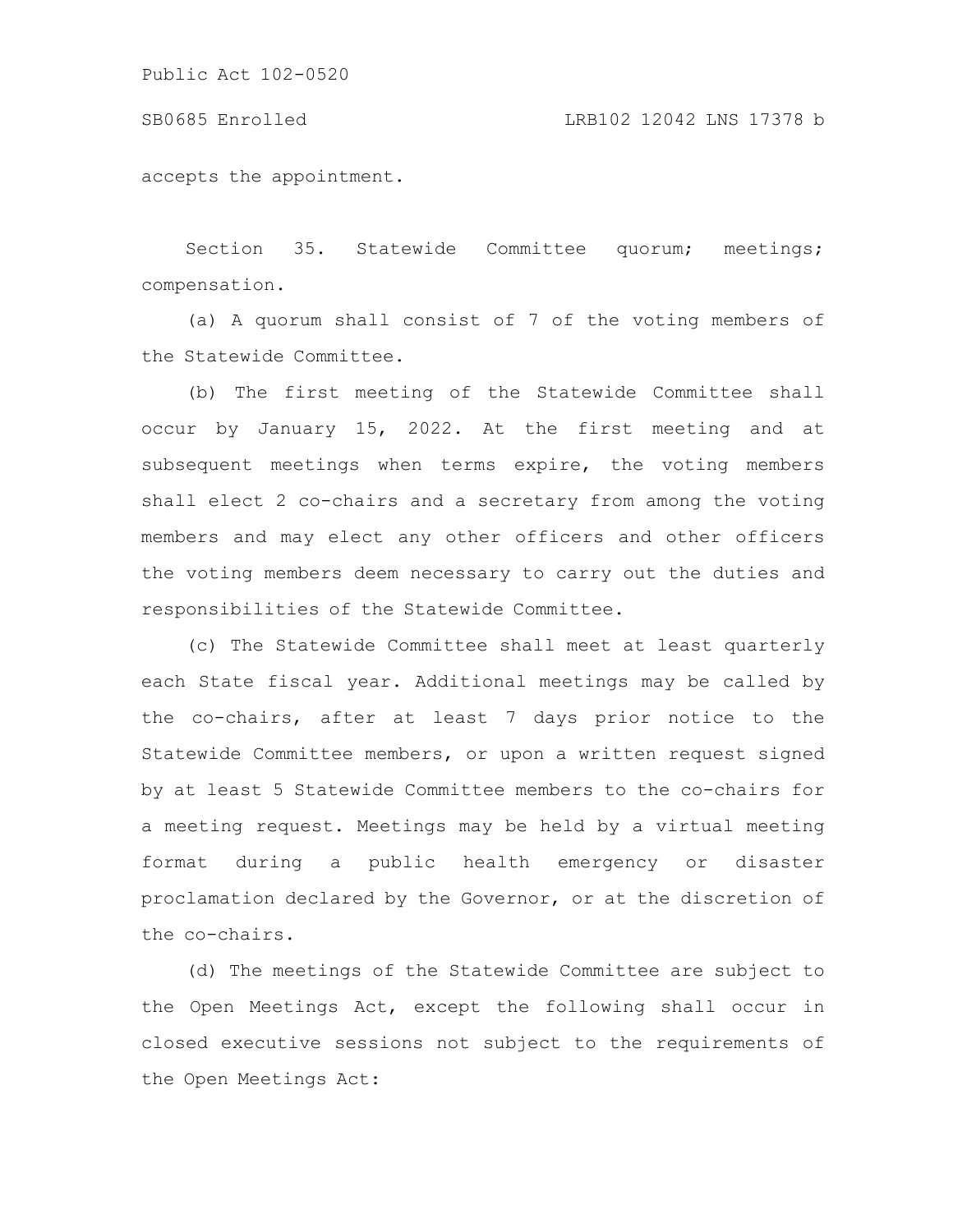(1) discussions about personnel matters, confidential information as defined by Section 5, or cases eligible for review under Section 70; and

(2) conducting a domestic violence fatality review.

(e) The members shall receive no compensation for their service as members of the Statewide Committee, but may receive reimbursement for actual expenses incurred in the performance of their duties, subject to the availability of funds for that purpose.

Section 40. Duties and responsibilities of the Statewide Committee.

(a) The Statewide Committee shall carry out the following duties and responsibilities:

(1) Subject to available funds, hire or assign a full-time Program Manager to carry out the duties and responsibilities of the Statewide Committee and the purposes of this Act. The Program Manager may hire additional staff, subject to the availability of funds for that purpose and subject to the approval of the Board. The Statewide Committee and regional review teams can operate without an acting Program Manager.

(2) Establish and maintain an Internet website.

(3) Prepare an annual budget that includes compensation for the Program Manager and staff, and financial reimbursement to regional review team members or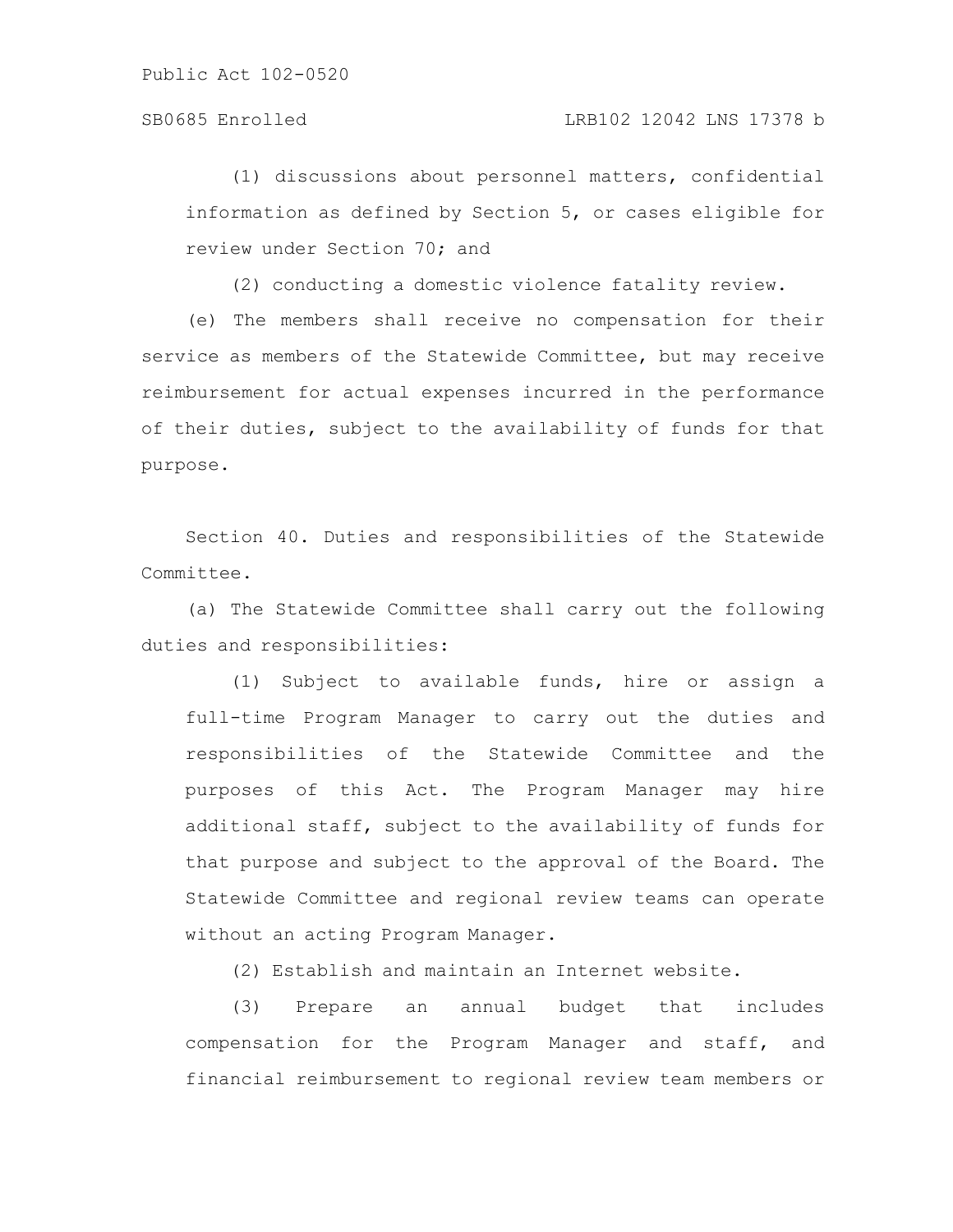teams for actual expenses incurred in the performance of their duties, subject to the availability of funds for that purpose.

(4) Facilitate the establishment and implementation of regional review teams across the State over 6 years after the effective date of this Act and collaboratively develop regional implementation plans and procedures.

(5) Provide training and ongoing technical assistance to regional review teams.

(6) Conduct, or assist in conducting, regional domestic violence fatality reviews if requested by regional review teams in specific cases.

(7) Develop model confidentiality agreement, policies, and procedures for the use of regional review teams.

(8) Develop guidelines for the annual and biennial reports of the Statewide Committee and the regional review teams pursuant to this Section and Section 65.

(9) Appoint the initial members of each regional review team in accordance with Section 50 or designate a founding member of a regional review team to form the remainder of the regional review team in accordance with Section 50, unless the regional review team has been formed prior to the effective date of this Act or elects to form without the involvement of the Statewide Committee.

(10) Create a process whereby the Statewide Committee shall annually officially recognize regional review teams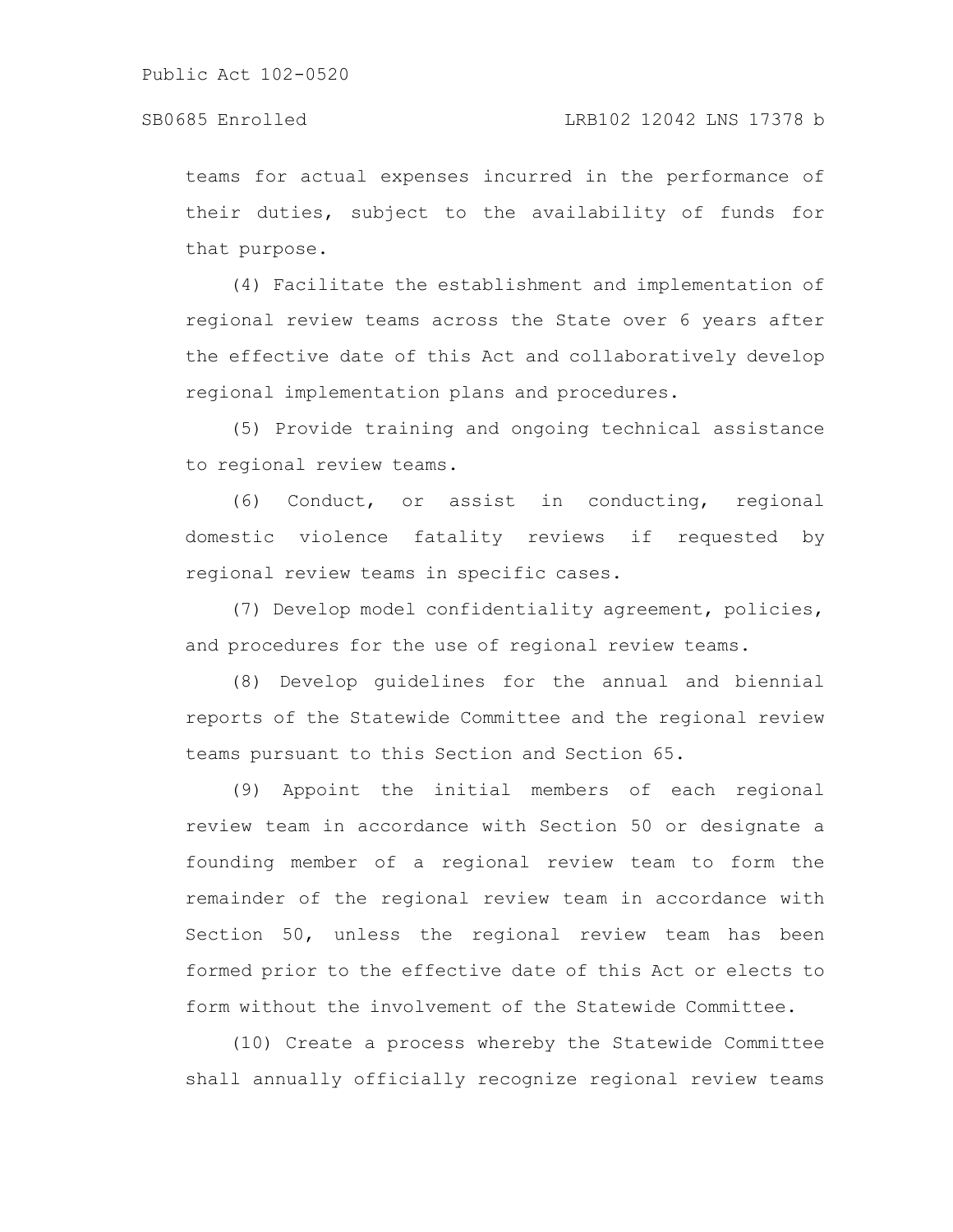that are formed and operated in substantial compliance with the requirements of this Act, and nonrecognize those regional review teams that are substantially out of compliance after reasonable efforts are made by the Statewide Committee to engage the regional review team's co-chairs and other regional stakeholders to facilitate corrective actions to bring the regional review team into substantial compliance. A nonrecognized regional review team no longer has the authority to operate under this Act, however, nonrecognition would not preclude the formation of a new regional review team for the affected region.

(11) Review, analyze, maintain, and securely store regional review team reports and recommendations submitted by each regional review team as required by Section 65.

(12) File an annual report with the Governor and the General Assembly on the operations and activities of the Statewide Committee and of the regional review teams. The first report shall be due no later than March 1, 2023, and each subsequent report shall be due no later than March 1 of each year thereafter. The annual report shall be made publicly available on the Statewide Committee's Internet website.

(13) In even numbered years, file a substantive biennial report reviewing and analyzing the data and recommendations collected from the reports of the regional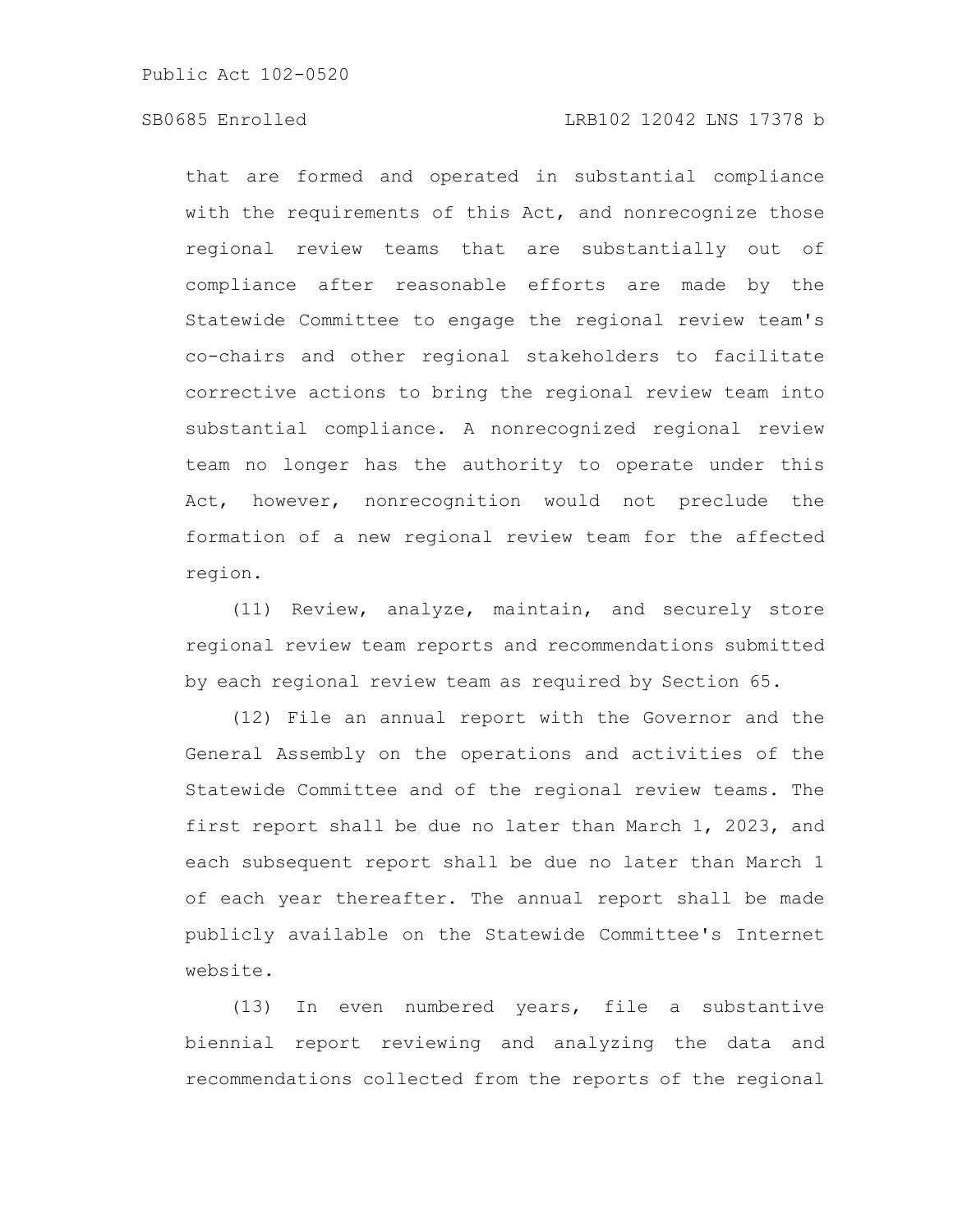review teams. The biennial report shall include specific recommendations for legislative, systemic, policy, and any other changes to reduce domestic violence and domestic violence related fatalities and near-fatalities. The first report shall be due no later than April 1, 2024, and each subsequent report shall be due no later than April 1 of each even year thereafter. The biennial report shall be made publicly available on the Statewide Committee's Internet website.

(b) The Statewide Committee may carry out the following duties and responsibilities:

(1) After a vote by the majority of the voting Statewide Committee members or a decision by the co-chairs, establish one or more subcommittees or task forces to address specific issues regarding domestic violence, domestic violence fatalities and near-fatalities, domestic violence fatality review, or other related issues or subject matters, and may invite nonmembers with expertise on the issue or subject matter to serve on the subcommittee or task force. Each subcommittee or task force shall be chaired by a member of the Statewide Committee.

(2) Advise the Governor and General Assembly on domestic violence, domestic violence fatalities and near-fatalities, domestic violence fatality review, data, and related topics or policies.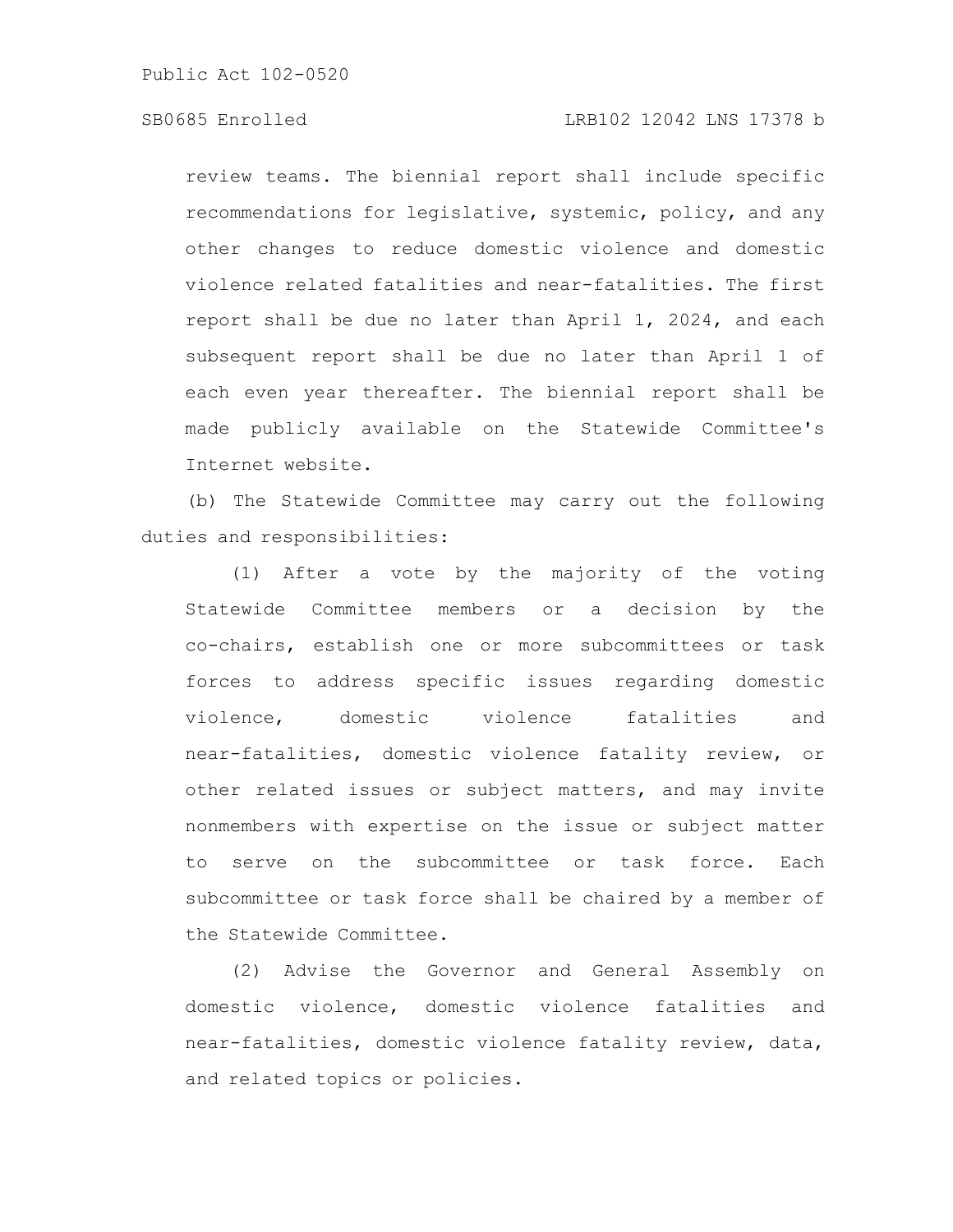(3) Engage nonmember stakeholders in reviewing selected recommendations from the regional review teams in accordance with notions of fairness, equity, justice, due process, and practicality.

(4) Analyze data and identify trends related to domestic violence and domestic violence related fatalities and near-fatalities, and develop mechanisms for collecting, analyzing, and storing data that it collects or that is provided by the regional review teams.

(5) Adopt administrative rules in order to implement this Act.

(6) Subject to the availability of funding and approval by a vote of the majority of the Statewide Committee members, engage with and enter into contracts with a higher education institution or research entity for research, analysis, training, and educational purposes in furtherance of the purposes of this Act. Statewide Committee members or Statewide Committee staff shall not share information with contractors that would disclose the identities of victims, survivors, deceased, offenders, and their family members or by which their identities can be determined by a reasonably diligent inquiry.

(7) Support the implementation of systemic and community reform recommendations in order to advance the purposes of this Act.

(8) Adopt notice of funding opportunities, award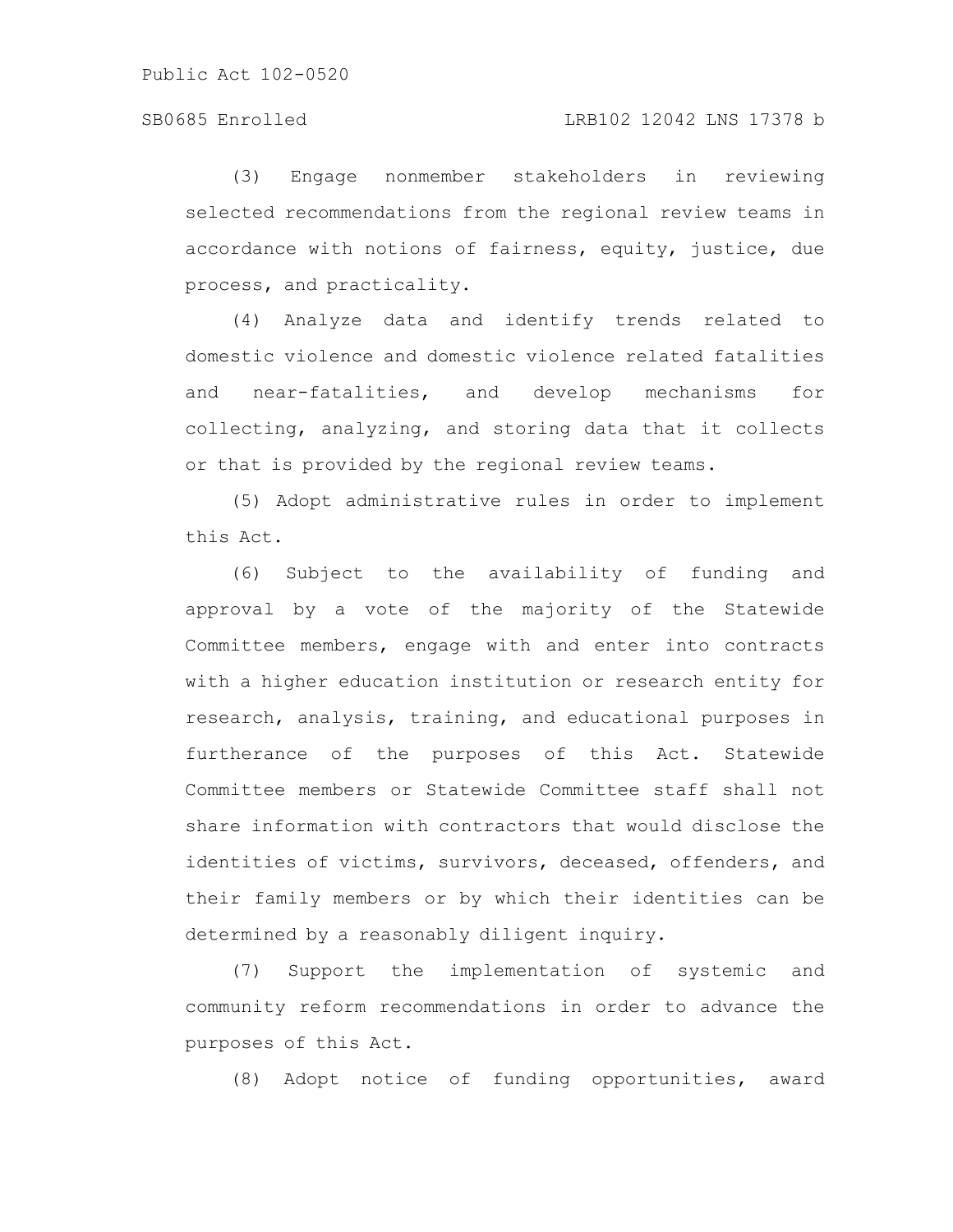grants, or enter into contracts with statewide or local organizations that advocate on behalf of survivors.

(9) Assign any responsibilities under this Section.

(10) Engage in any other activities that enable the Statewide Committee, its staff, and the regional review teams to carry out the purposes of this Act.

Section 45. Regional domestic violence fatality review teams. A regional domestic violence fatality review team may be established within the boundaries of each judicial circuit. Once a review team is established within the boundaries of the judicial circuit, the team may establish one or more subteams to efficiently and effectively carry out the responsibilities of the regional review team and conduct domestic violence fatality review.

Section 50. Membership of regional domestic violence fatality review teams. Each regional review team shall, at a minimum, include the following members from within the boundaries of the judicial circuit:

(1) a State's Attorney or Assistant State's Attorney;

(2) a public defender or other criminal defense lawyer;

(3) a coroner or medical examiner;

(4) a Sheriff, Deputy Sheriff, Chief of Police, or other law enforcement officer with experience in domestic violence cases;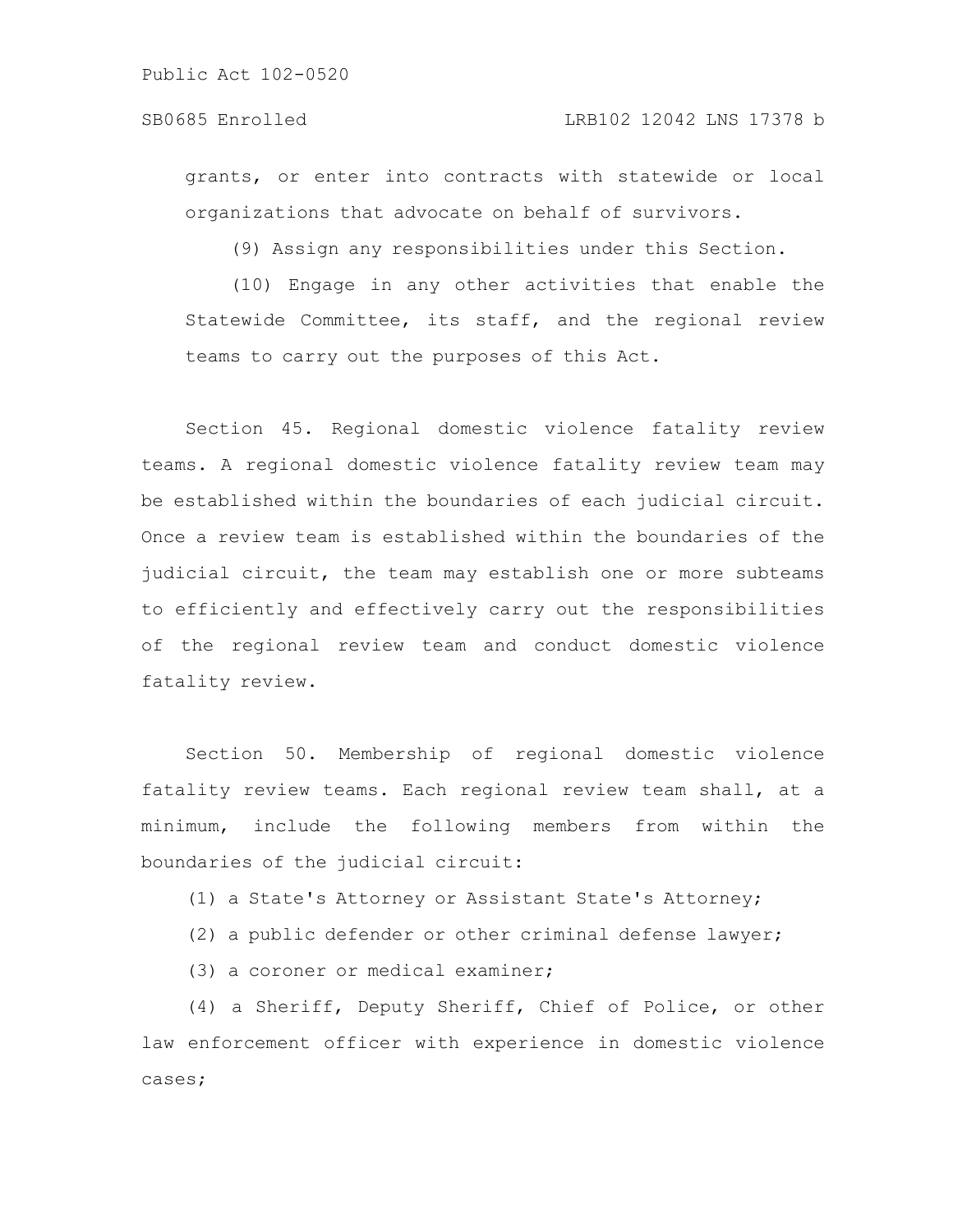### SB0685 Enrolled LRB102 12042 LNS 17378 b

(5) a social service provider whose significant role is to provide services to survivors of domestic violence;

(6) a social service provider who has significant experience working with domestic violence offenders, if available in the region;

(7) a civil legal services lawyer or pro bono lawyer connected with a civil legal services program; and

(8) at least 2 of the following members: a public health official; a physician licensed by the State who specializes in emergency medicine; an advanced practice registered nurse; a licensed mental health professional such as a psychiatrist, clinical psychologist, licensed clinical professional counselor, or licensed clinical social worker; a circuit judge or associate judge; a clerk of the circuit court or other elected or appointed court official; an administrative law judge; an emergency medical technician, paramedic, or other first responder; a local or regional elected official or State legislator; a representative from the private business sector; a member of the clergy or other representative of the faith community; a public housing authority administrator or manager; an alcohol and substance abuse treatment professional; a probation or parole officer; a child welfare administrator, caseworker, or investigator; a public school administrator, teacher, or school support staff person licensed and endorsed by the Illinois State Board of Education; a representative of a State university or community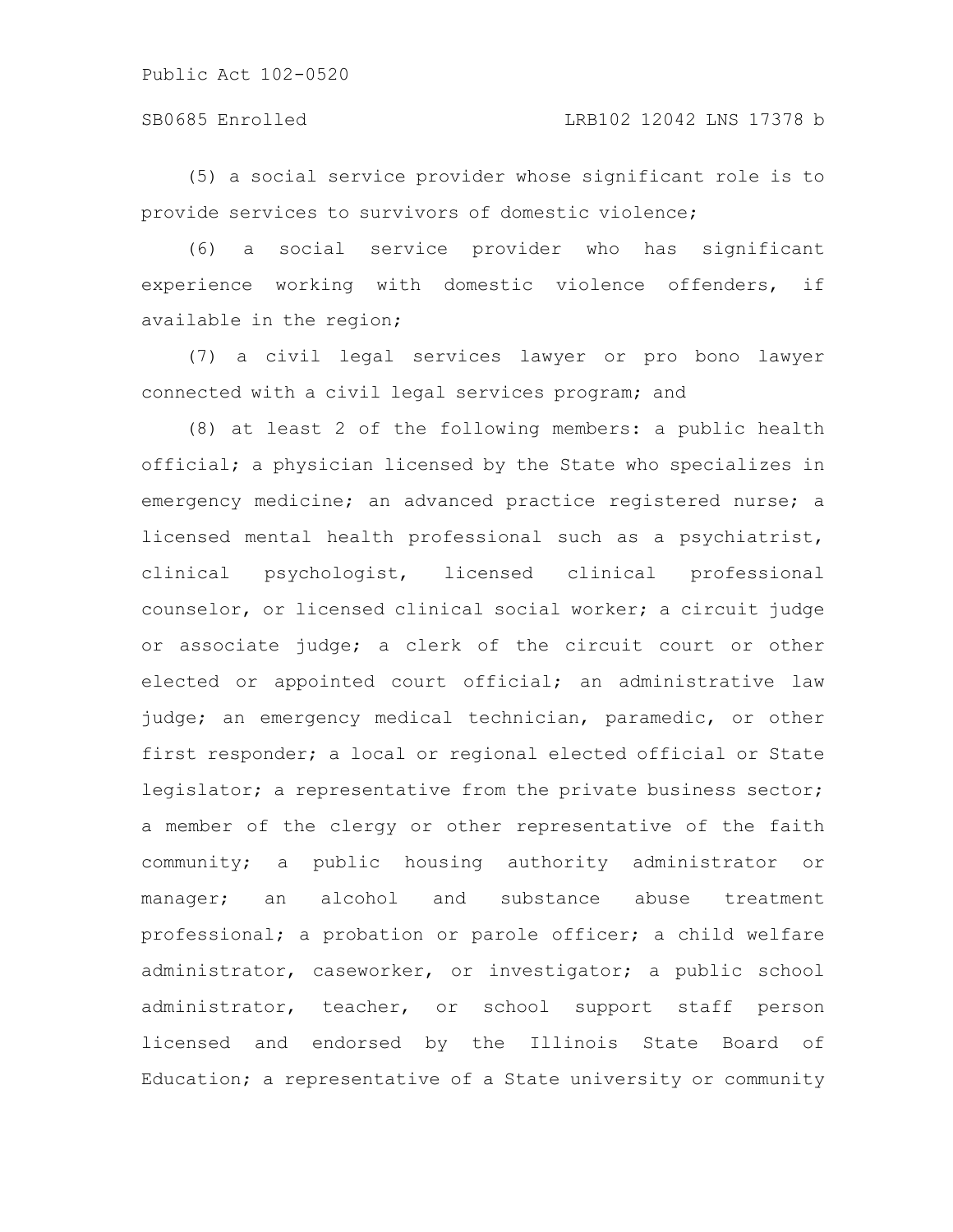#### SB0685 Enrolled LRB102 12042 LNS 17378 b

college; a social science researcher or data analyst; a survivor or a family member or friend of a survivor or victim; a supervised child visitation or child exchange staff person; or a member of the public at-large who has the education, training, or experience to carry out the purposes of the regional review team.

Section 55. Terms of regional review team members; vacancies.

(a) Terms of the original regional team members shall be staggered as follows: one-half of the initial members of the review team shall serve 2-year terms, and one-half of the initial members shall serve 3-year terms. The initial terms shall be drawn by lot at the first meeting of the review team. Following the initial terms, each member of the review team shall serve 3-year terms. No member shall serve more than 2 consecutive terms. Length of terms of co-chairs, the secretary, and other officers coincide with regional review team membership terms.

(b) Vacancies shall be filled by individuals who meet the requirements of Section 50 either by an application process or upon the recommendation of a member of the regional review team, and approved by a vote of the majority of the regional review team members. Vacancies occurring during a term shall be filled to complete the current term. Members whose terms have expired may continue to serve until a new member is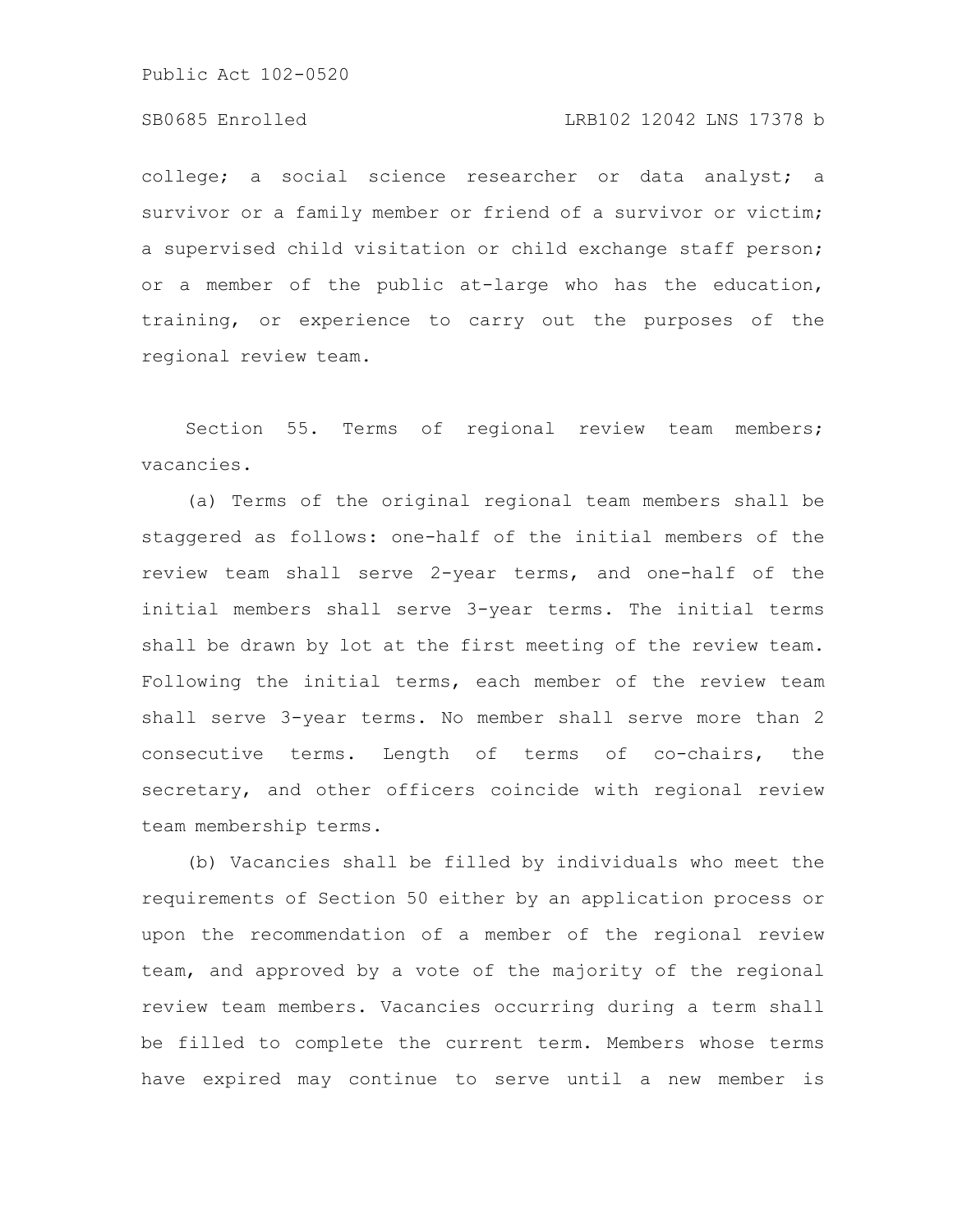appointed. Former members are eligible for reappointment after the expiration of at least 12 months following their last date of service.

Section 60. Regional review team quorum; meetings; compensation.

(a) All members of the regional review team are voting members. Five members of the regional review team shall constitute a quorum.

(b) At the first meeting and at subsequent meetings when terms expire, the regional review team shall elect 2 co-chairs and a secretary and may elect any other officers the voting members deem necessary to carry out the duties and responsibilities of the regional review team.

(c) Each regional review team shall meet at least quarterly on a date and at a time and location determined by the co-chairs. Additional meetings may be convened by the co-chairs upon at least 7 days' prior written notice to the regional review team members, or upon the written request by at least 5 regional review team members to the co-chairs. Meetings may be held by virtual meeting format during a public health emergency or disaster proclamation declared by the Governor, or at the discretion of the co-chairs.

(d) Members of regional review teams are not entitled to compensation, but may receive reimbursement for actual expenses incurred in the performance of their duties, subject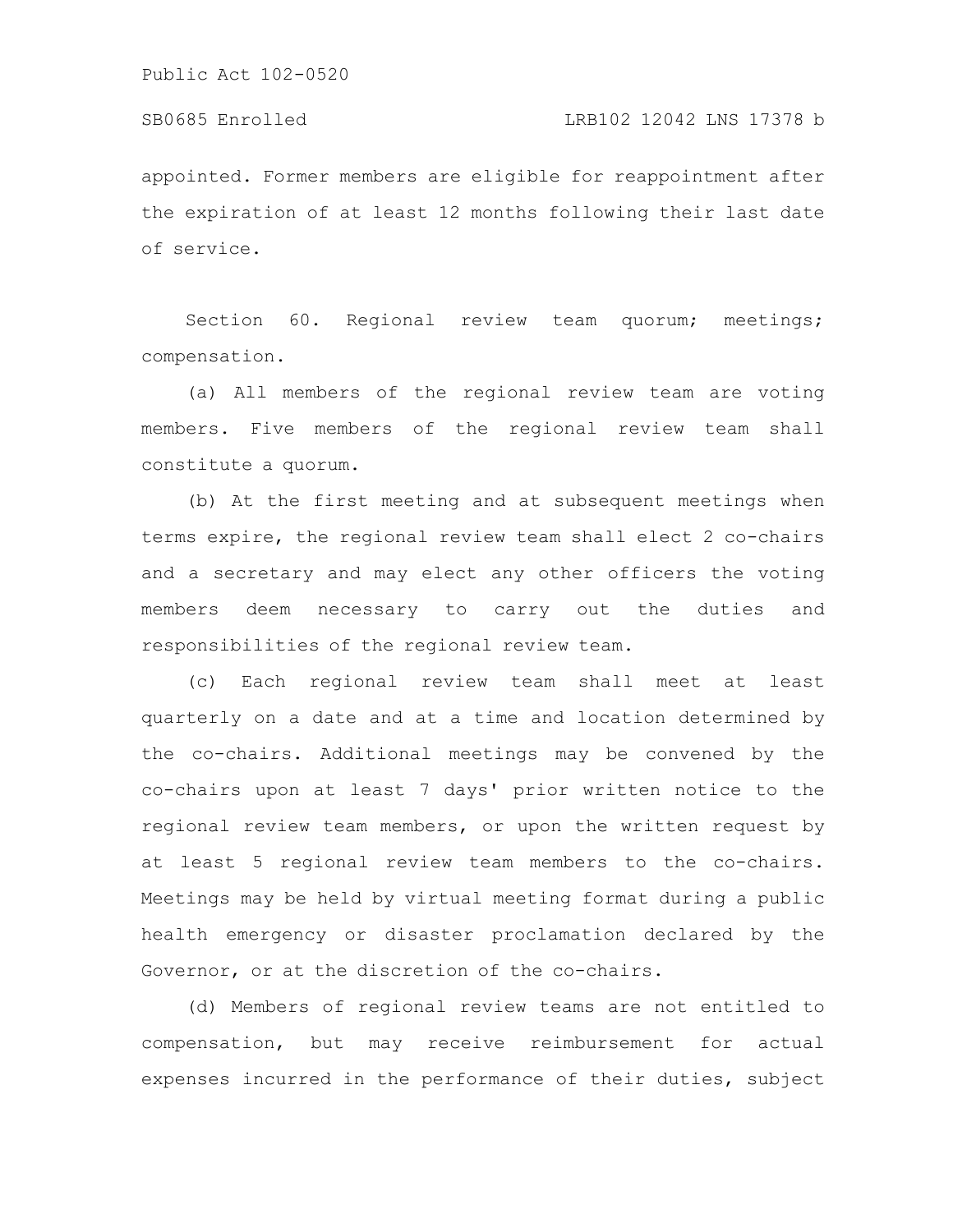to the availability of State or local funds for such purposes.

Section 65. Duties and responsibilities of the regional domestic violence fatality review team.

(a) Each regional review team shall carry out the following duties and responsibilities:

(1) Form a regional review team in accordance with Sections 50 and 55.

(2) Report the names, professional titles, if applicable, and business contact information of each review team member to the Statewide Committee and inform the Statewide Committee in a timely manner of any changes to the membership of the regional review team.

(3) Create a secure system of maintaining and storing minutes, correspondence, and confidential information related to the regional review team and the domestic violence fatality reviews.

(4) Ensure that each member of the regional review team participates in trainings and technical assistance provided by the Statewide Committee and other professionals.

(5) Meet at least quarterly and maintain minutes of the business conducted by the regional review team at each meeting.

(6) Establish priorities for reviewing eligible cases that consider, in part, demographic and case type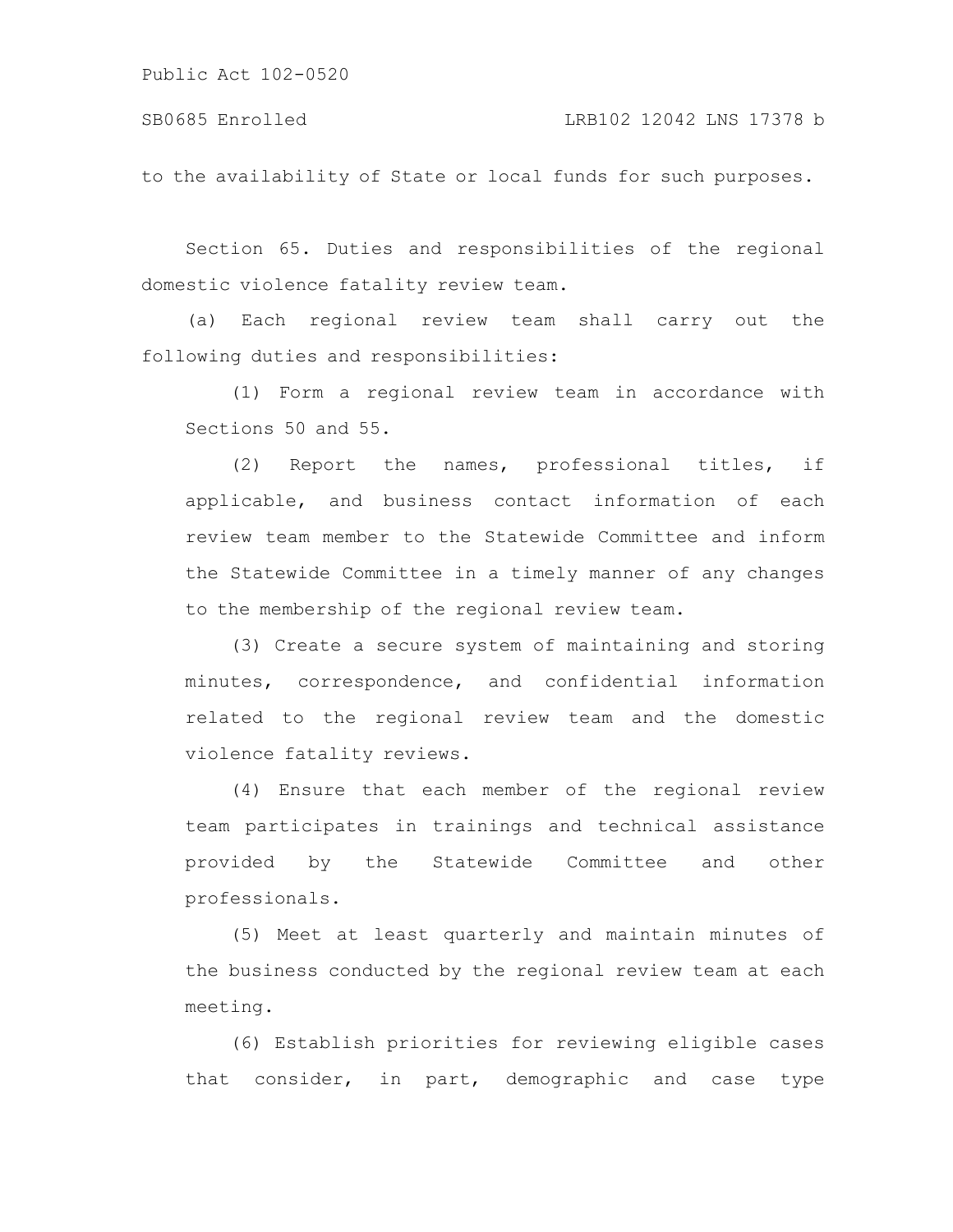#### SB0685 Enrolled LRB102 12042 LNS 17378 b

diversity.

(7) Based upon information available from a variety of sources, consider cases eligible for review in accordance with Section 70.

(8) Vote by a majority of the regional review team members to review a specific case based upon various factors, including the priorities by the regional review team.

(9) Invite and coordinate with the specific people designated in Section 50 who were involved in the selected domestic violence related fatality or near-fatality to participate in the domestic violence fatality review. Members of the regional review team may also participate directly in the domestic violence fatality review.

(10) Execute a confidentiality agreement with each member of the regional review team and participant of a domestic violence fatality review in accordance with Section 75.

(11) Conduct a domestic violence fatality review of at least 2 eligible cases per calendar year, or, if the regional review team is unable to complete at least 2 reviews in a given year, provide an explanation to the Statewide Committee in the regional review team's annual report pursuant to paragraph (12).

(12) Prepare and submit an annual report to the Statewide Committee on the operations and activities of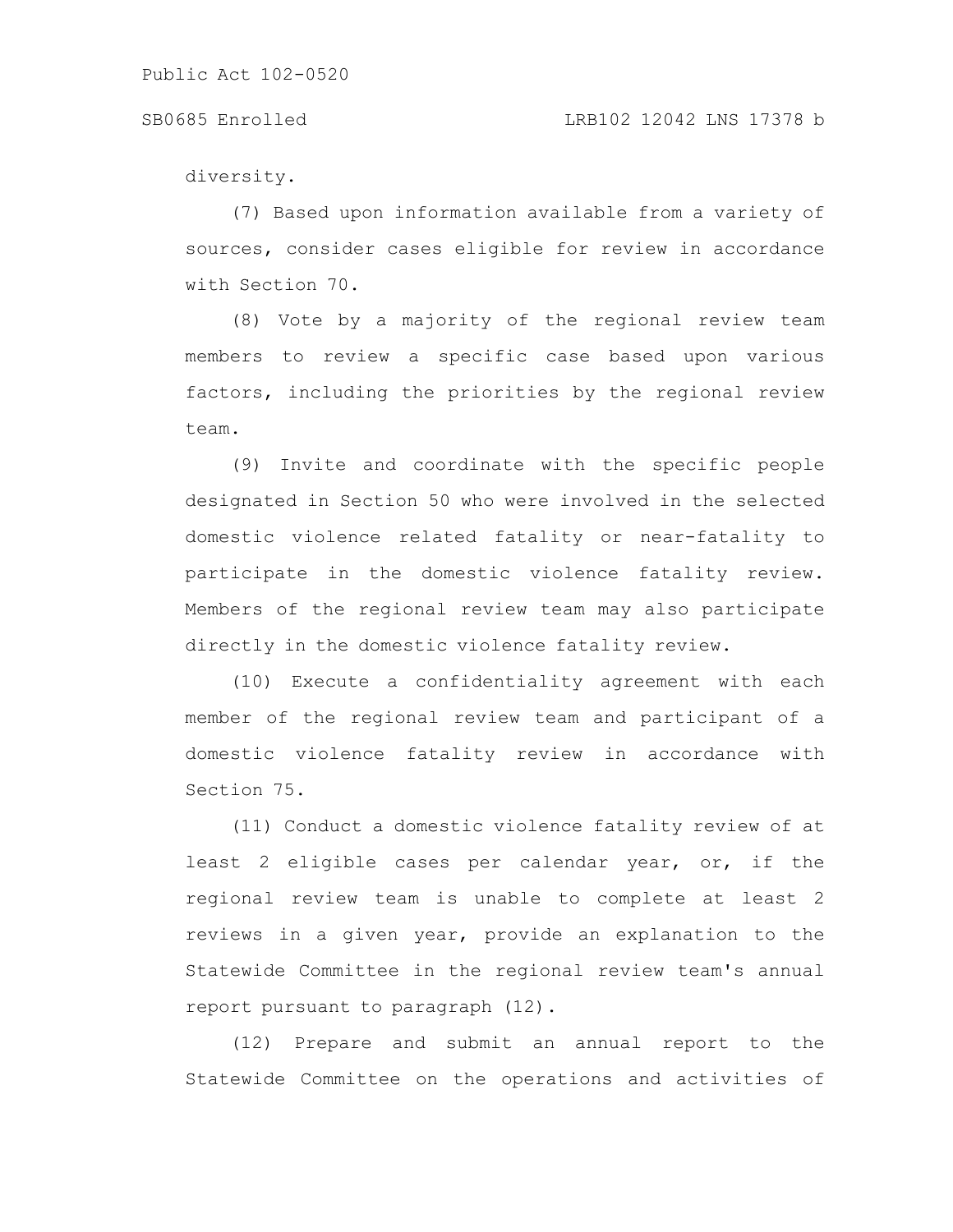### SB0685 Enrolled LRB102 12042 LNS 17378 b

the regional review team in accordance with guidelines established by the Statewide Committee. The initial report shall be due on March 1 following the formation of the regional review team and subsequent reports shall be submitted no later than March 1 of each year thereafter.

(13) On odd numbered years, prepare and submit to the Statewide Committee a biennial report based upon the domestic violence fatality reviews of the corresponding time period. The biennial report shall include specific recommendations for legislative, systemic, policy, and any other changes to reduce domestic violence and domestic violence related fatalities and near-fatalities. These recommendations will be reviewed by the Statewide Committee according to Section 40 and will, in part, inform the Statewide Committee's biennial report on even years. Any information that identifies the victims, survivors, deceased, or offenders, or their family members or any information by which their identities can be determined by a reasonably diligent inquiry shall not be disclosed in any domestic violence fatality review biennial report or by any other means. Any narrative of nonidentifying facts will be limited to those essential and indispensable to the explanation of data analysis or a recommendation for reform. Aggregate and nonidentifying data, including demographics, may be included in the biennial report. The first biennial report shall be due no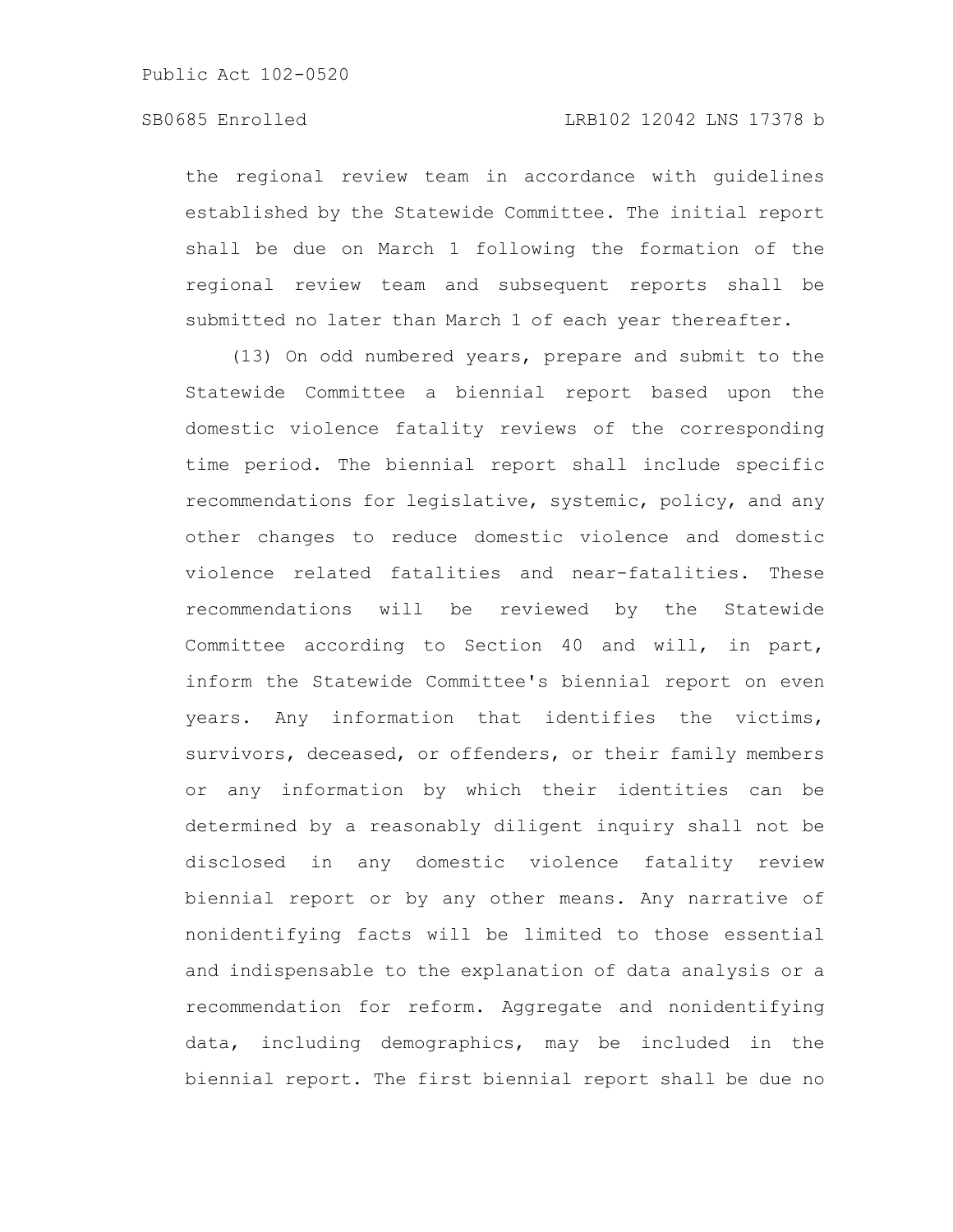later than April 1, 2023, and each subsequent report shall be due no later than April 1 of each odd year thereafter.

(b) Each regional review team may carry out the following duties and responsibilities:

(1) Collect and analyze data from its regional area regarding cases eligible for review that were and were not reviewed by the regional review team for purposes of identifying patterns and making recommendations for community and systemic reforms.

(2) Subject to the availability of funding and approval by a vote of the majority of the regional review team members, engage with and enter into contracts with a higher education institution or research entity for research, analysis, training, and educational purposes in furtherance of the purposes of this Act. Regional review team members shall not share information with contractors that would disclose the identities of victims, survivors, deceased, offenders, and their family members or by which their identities can be determined by a reasonably diligent inquiry.

(3) Seek funds to support the operations of the regional review team and the facilitation of domestic violence fatality reviews.

(4) Support the implementation of systemic and community reform recommendations in order to advance the purposes of this Act.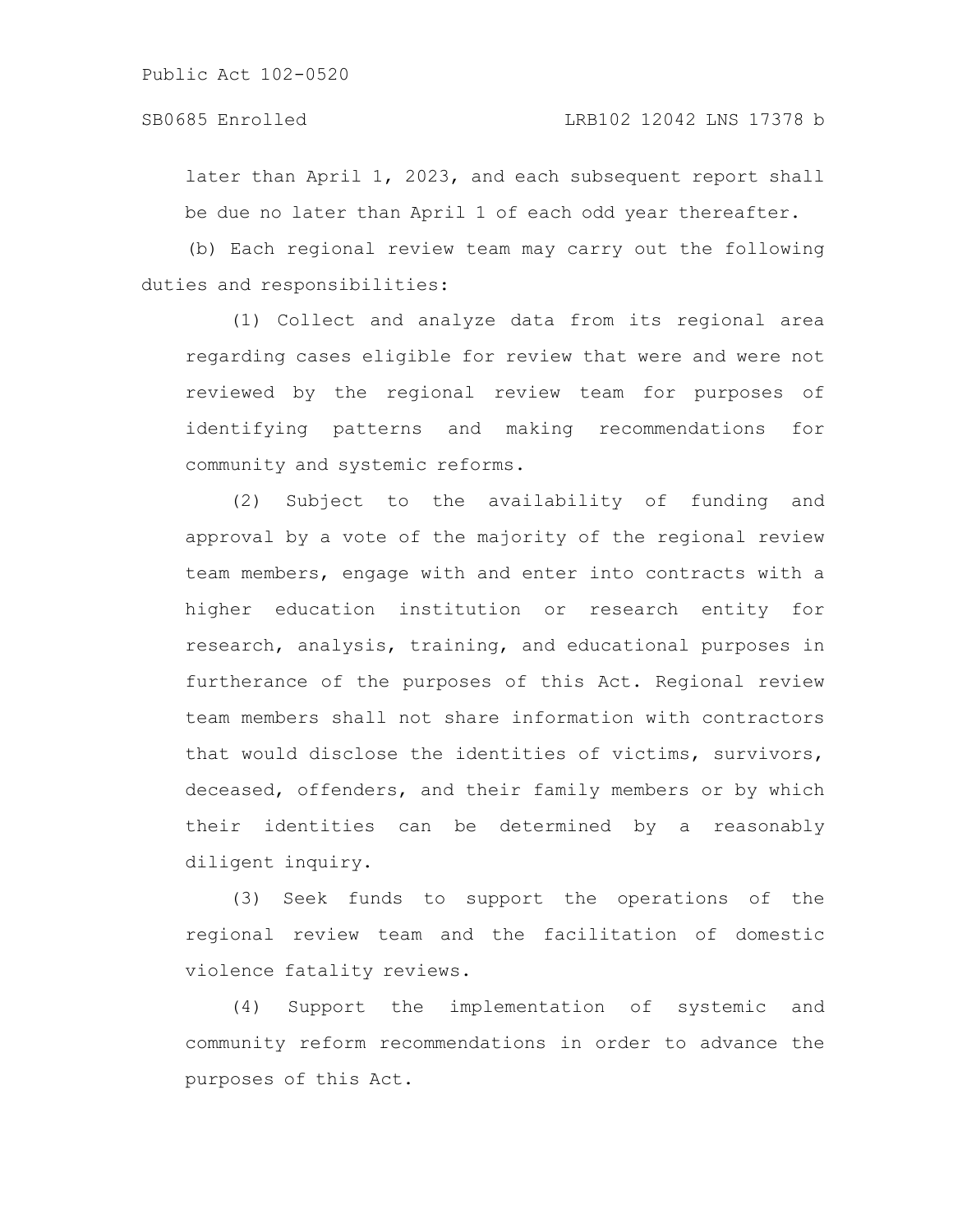(5) Engage in any other activities that enable the regional review team to carry out the purposes of this Act.

Section 70. Case eligible for review by regional review team. A case eligible for review shall include a fatality or near-fatality that occurred within the geographic boundaries of the judicial circuit covered by the regional review team and a qualifying relationship.

(a) A fatality or near-fatality includes at least one of the following:

(1) a homicide, as defined in Article 9 of the Criminal Code of 2012 in which:

(A) the offender causes the death of the victim, the deceased, or others; or

(B) the survivor causes the death of the offender, the deceased, or others;

(2) a suicide or attempted suicide of the offender;

(3) a suicide of the victim;

(4) a suicide attempt of the survivor;

(5) a familicide in which the offender causes the death of the victim and other members of the victim's family including, but not limited to, minor or adult children and parents;

(6) the near-fatality of a survivor caused by the offender;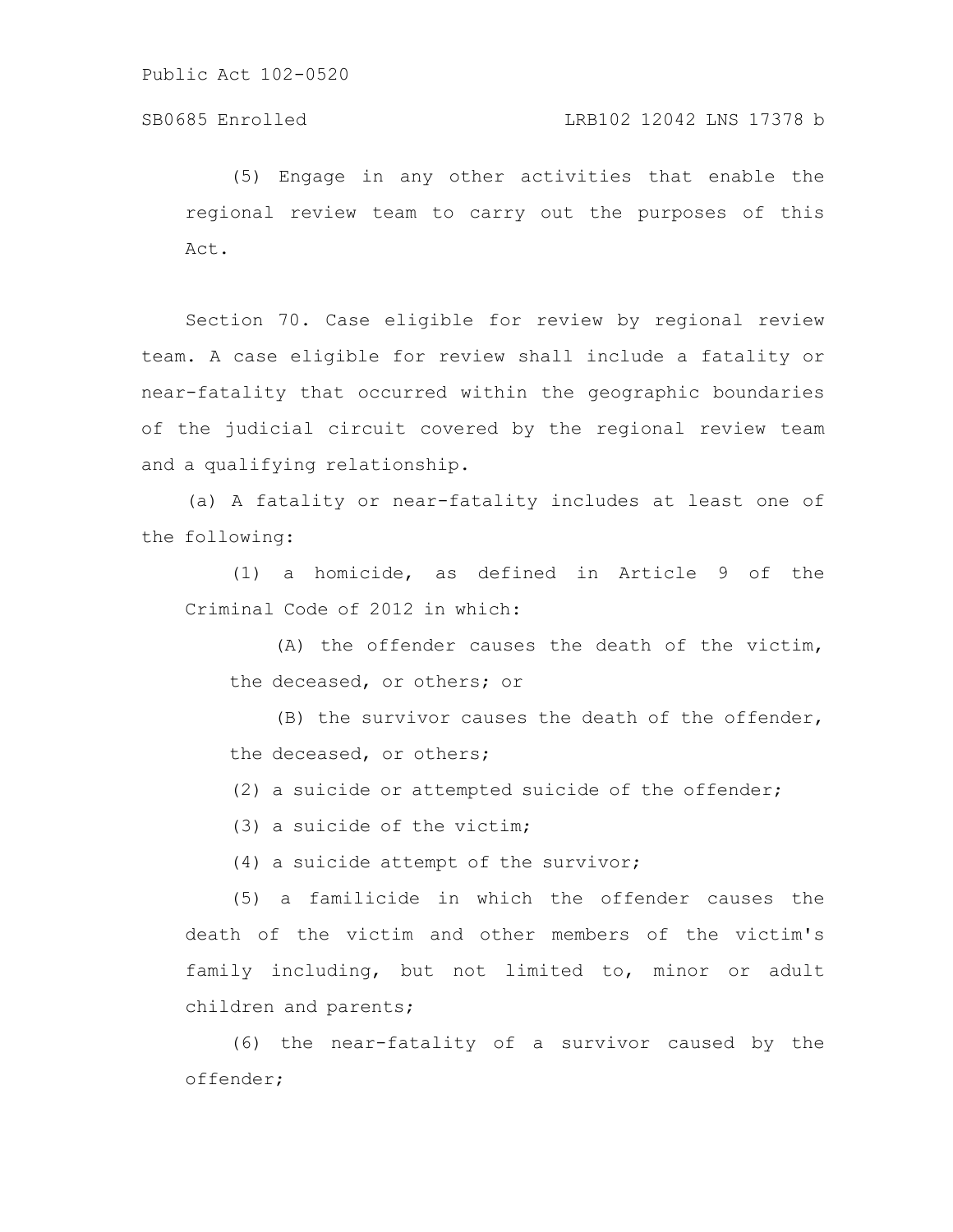#### SB0685 Enrolled LRB102 12042 LNS 17378 b

(7) the near-fatality of an offender caused by the survivor; or

(8) any other case involving domestic violence if a majority of the regional review team vote that a review of the case will advance the purposes of this Act.

(b) A qualifying relationship between the offender and the victim or survivor shall include instances or a history of domestic violence perpetrated by the offender against the victim or survivor and at least one of the following circumstances:

(1) the offender and the victim or survivor:

(A) resided together or shared a common dwelling at any time;

(B) have or are alleged to have a child in common; or

(C) are or were engaged, married, divorced, separated, or had a dating or romantic relationship, regardless of whether they had sexual relations;

(2) the offender stalked the victim or survivor as described in Section 12-7.3 of the Criminal Code of 2012;

(3) the victim or survivor filed for an order of protection against the offender under the Illinois Domestic Violence Act of 1986 or Section 112A-2.5 of the Code of Criminal Procedure of 1963;

(4) the victim or survivor filed for a civil no contact order against the offender under the Civil No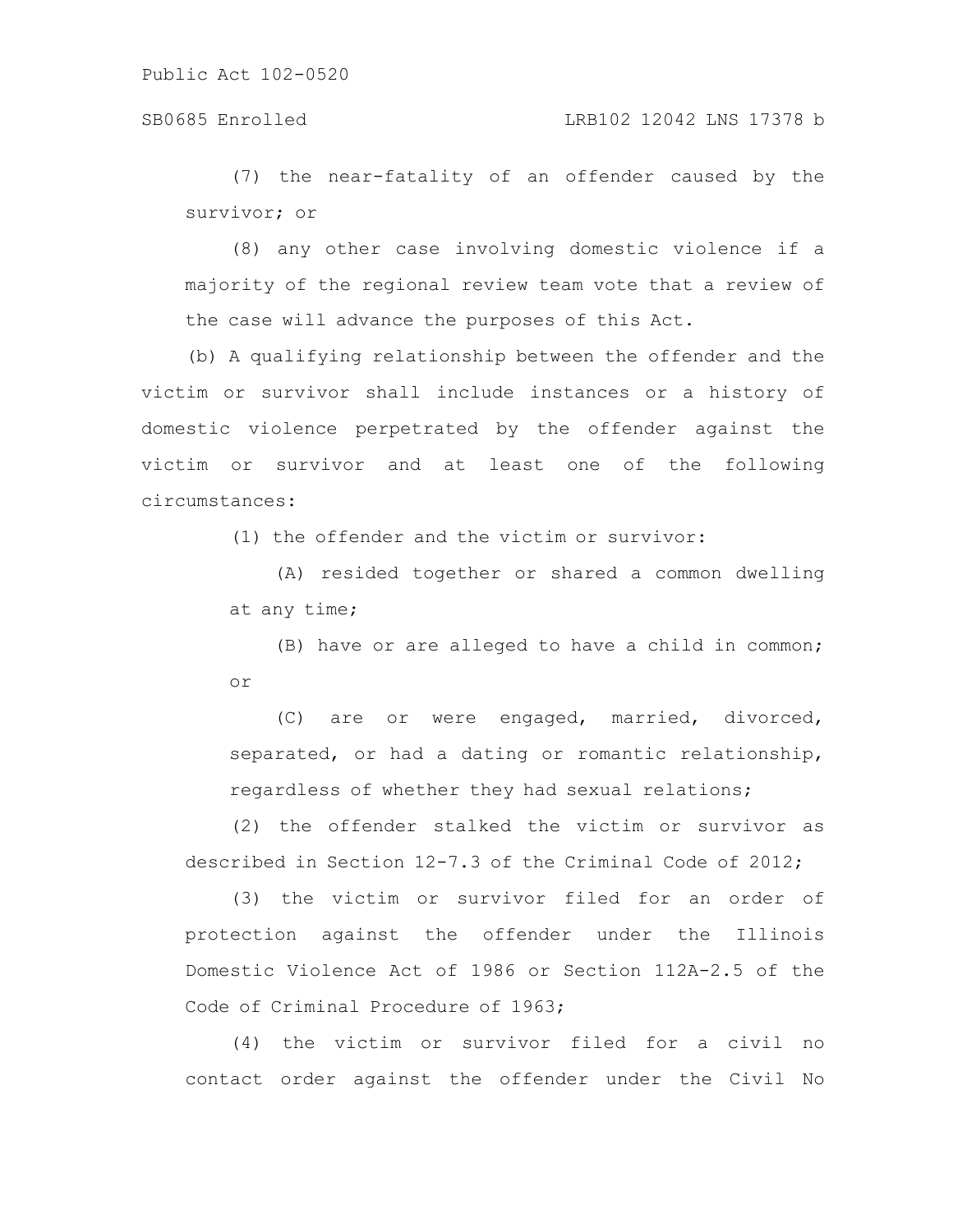Contact Order Act or Section 112A-14.5 of the Code of Criminal Procedure of 1963;

(5) the victim or survivor filed for a stalking no contact order against the offender under the Stalking No Contact Order Act or Section 112A-2.5 of the Code of Criminal Procedure of 1963;

(6) the offender violated an order of protection, civil no contact order, or stalking no contact order obtained by the victim or survivor;

(7) the deceased resided in the same household as, was present at the workplace of, was in the proximity of, or was related by blood or affinity to a victim or survivor;

(8) the deceased was a law enforcement officer, emergency medical technician, or other responder to a domestic violence incident between the offender and the victim or survivor; or

(9) a relationship between the offender and the victim, survivor, or deceased exists that a majority of the regional review team votes warrants review of the case to advance the purposes of this Act.

(c) A case eligible for review does not require criminal charges or a conviction.

(d) Any criminal investigation, civil, criminal, or administrative proceeding, and appeals shall be complete for a case to be eligible for review.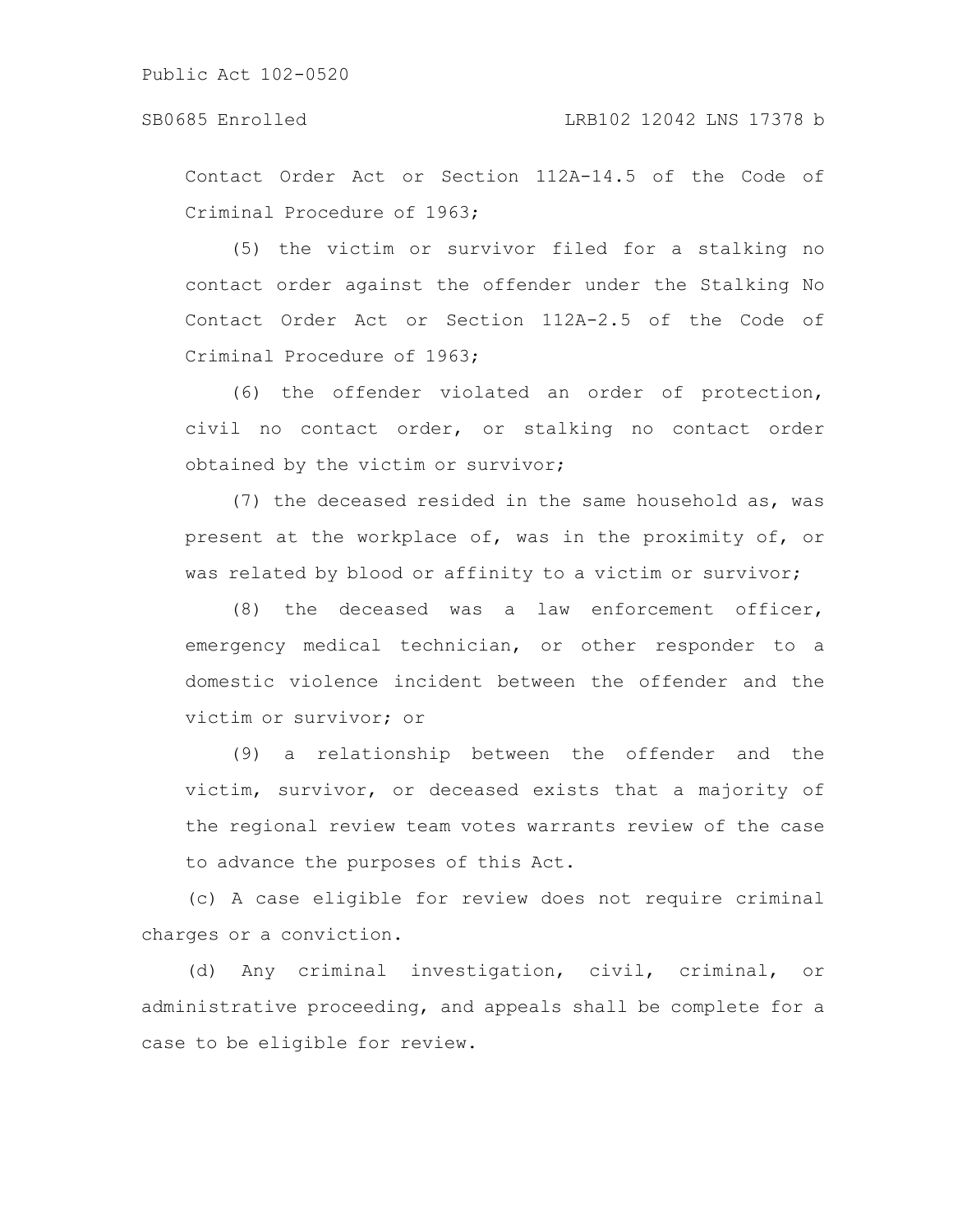### SB0685 Enrolled LRB102 12042 LNS 17378 b

Section 75. Confidentiality of regional review teams, information, and domestic violence fatality reviews.

(a) Meetings in which regional review teams are engaged in a domestic violence fatality review or in which confidential information is shared or disclosed are closed to the public and not subject to Section 2 of the Open Meetings Act.

(b) Unless otherwise available and lawfully obtained through another source pursuant to an applicable law that allows the disclosure and release of the information, confidential information in the possession of a regional review team is not:

(1) subject to disclosure by the Board, Statewide Committee, or a regional review team under the Freedom of Information Act, and this exemption does not extend to other public bodies unless otherwise provided by law;

(2) subject to subpoena and discovery under Section 2-402 of the Code of Civil Procedure, Article 115 of the Code of Criminal Procedure of 1963, or Illinois Supreme Court Rule 412; and

(3) admissible as evidence in any civil or criminal proceeding.

(c) Confidential information in the possession of a regional review team shall not be disclosed, released, or shared except as follows:

(1) among Statewide Committee members or Statewide Committee staff pursuant to the review of an eligible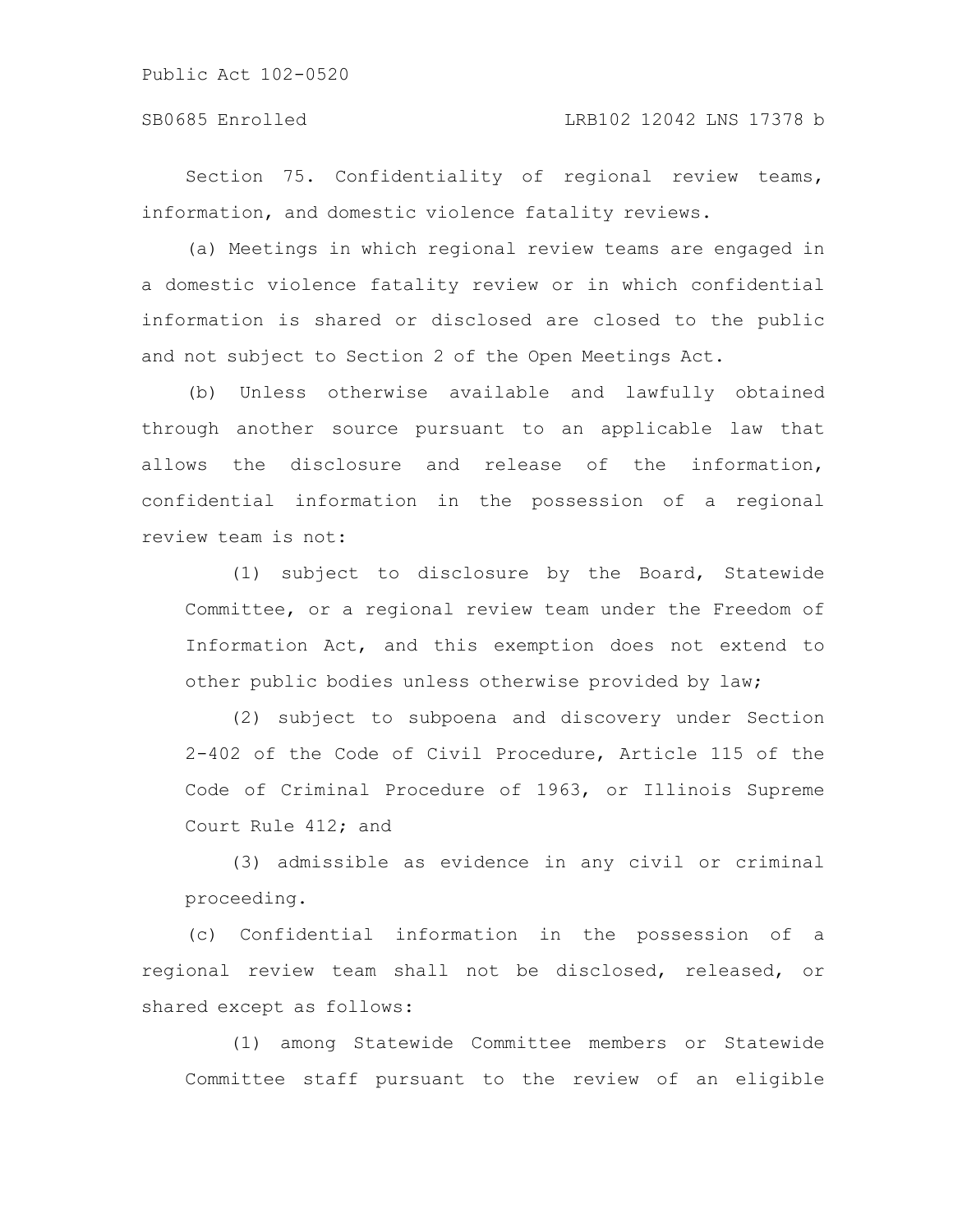case;

(2) among regional review team members to determine whether a case is eligible for review or whether an eligible case should be reviewed;

(3) among regional review team members and participants during a domestic violence fatality review; or

(4) a regional review team votes to share confidential information for solely educational or research purposes, consistent with State or federal law, as long as the information disclosed does not include the identities of victims, survivors, deceased, or offenders, or their family members or any information by which their identities can be determined by a reasonably diligent inquiry.

(d) All Statewide Committee members, Statewide Committee subcommittee members, Statewide Committee staff, all members of each regional review team, and any other person who participates in any manner in a review of an eligible case by a regional review team shall execute a confidentiality agreement based upon a model confidentiality agreement developed by the Statewide Committee or a document substantially similar to the Statewide Committee's model document that acknowledges and agrees to comply with the responsibility not to disclose or release confidential information. All executed confidentiality agreements shall be maintained by the Statewide Committee and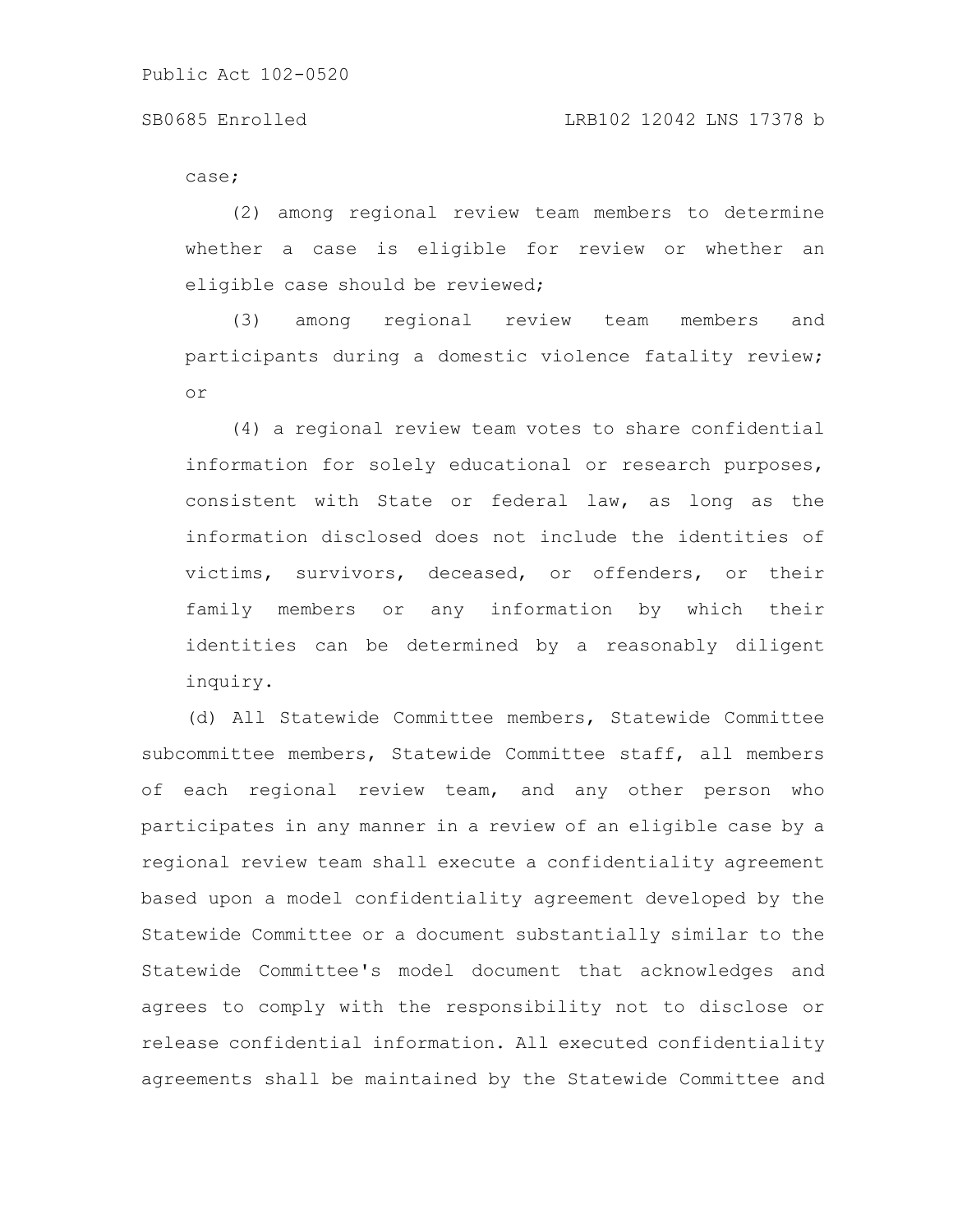#### SB0685 Enrolled LRB102 12042 LNS 17378 b

by each regional review team, respectively.

(e) Members and staff of the Board, Statewide Committee, and members of a regional review team or participants of a domestic violence fatality review cannot be subject to examination or compelled to disclose or release confidential information in any administrative, civil or criminal proceeding, except for information that is otherwise available and lawfully obtained through another source pursuant to an applicable law that allows the disclosure and release of the information.

Section 80. Access to records and information.

(a) Upon the oral or written request by a regional review team, records and oral or written information relevant to the purposes of domestic violence fatality review and to the responsibilities of the regional review team shall be provided free of charge by the following: State and local governmental agencies and officials; medical and dental providers; domestic violence offender and partner abuse intervention service providers; child care providers; and employers. Examples of records and oral or written information that may be requested include, but are not limited to: guardian ad litem reports; parenting evaluations; victim impact statements; mental health evaluations submitted to a court; probation information, presentence interviews, and reports; recommendations made regarding bail and release on own recognizance; child welfare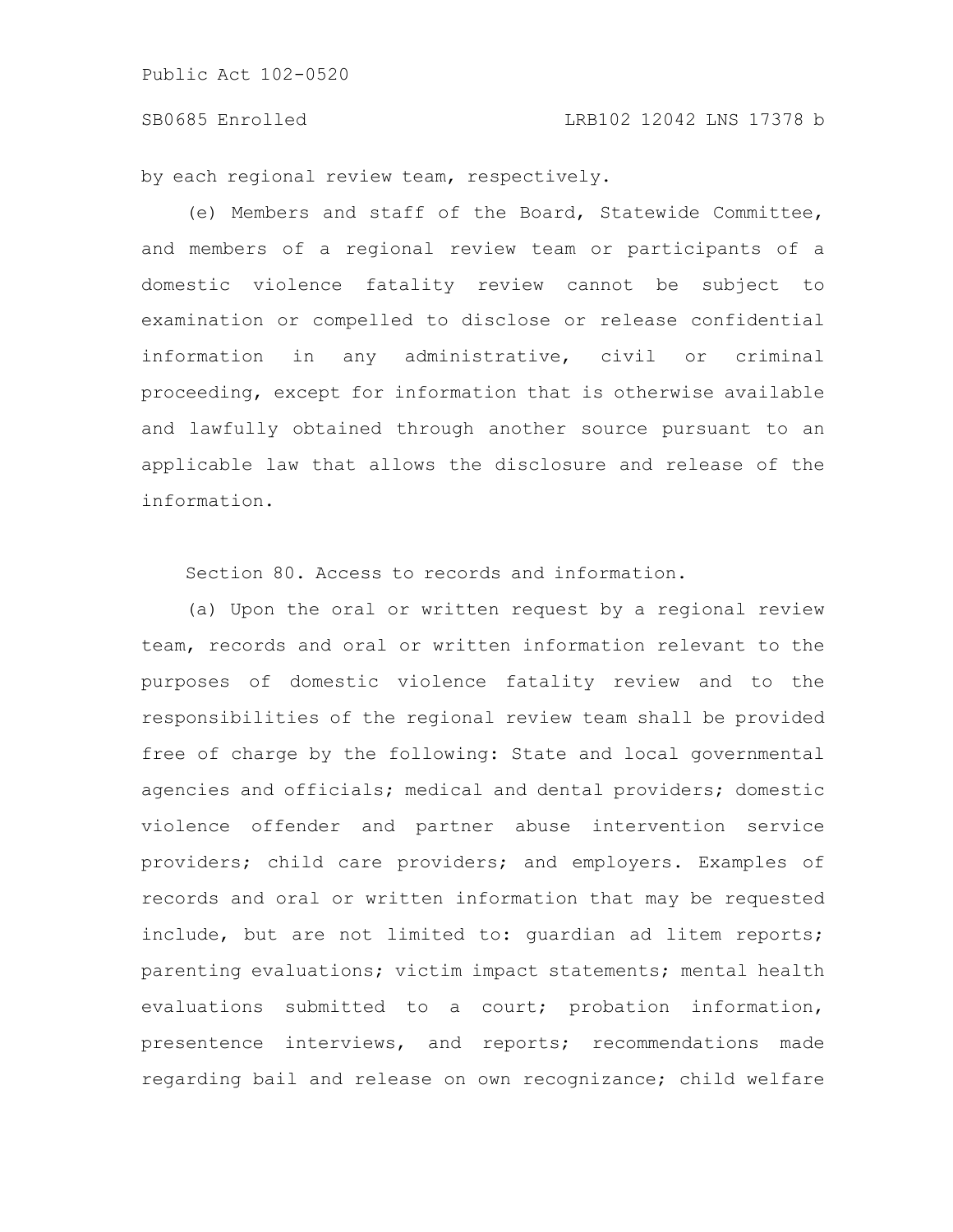### SB0685 Enrolled LRB102 12042 LNS 17378 b

reports and information; Child Advocacy Center reports and information; law enforcement incident reports, dispatch records, statements of victims, witnesses and suspects, supplemental reports, and probable cause statements; 9-1-1 call-taker's reports; correction and post-sentence probation or supervision reports; medical, hospital, and dental treatment records; school records and information; child care records and information; and employer records and information. The records and oral or written information may be provided for purposes of domestic violence fatality review without authorization of the person or persons to whom the records and oral or written information relate.

(b) The records and oral or written information described in this Section provided to a regional review team or in a domestic violence fatality review become confidential information as defined in this Act. The Statewide Committee, regional review teams, and any other participant in a domestic violence fatality review shall maintain the confidentiality and shall not disclose or release the confidential information received, shared, or obtained.

(c) Nothing in this Act shall:

(1) limit public access to records or information that are lawfully available; or

(2) change the confidentiality and privilege of communications under the Illinois Domestic Violence Act of 1986, Section 8-802.1 of the Code of Civil Procedure, the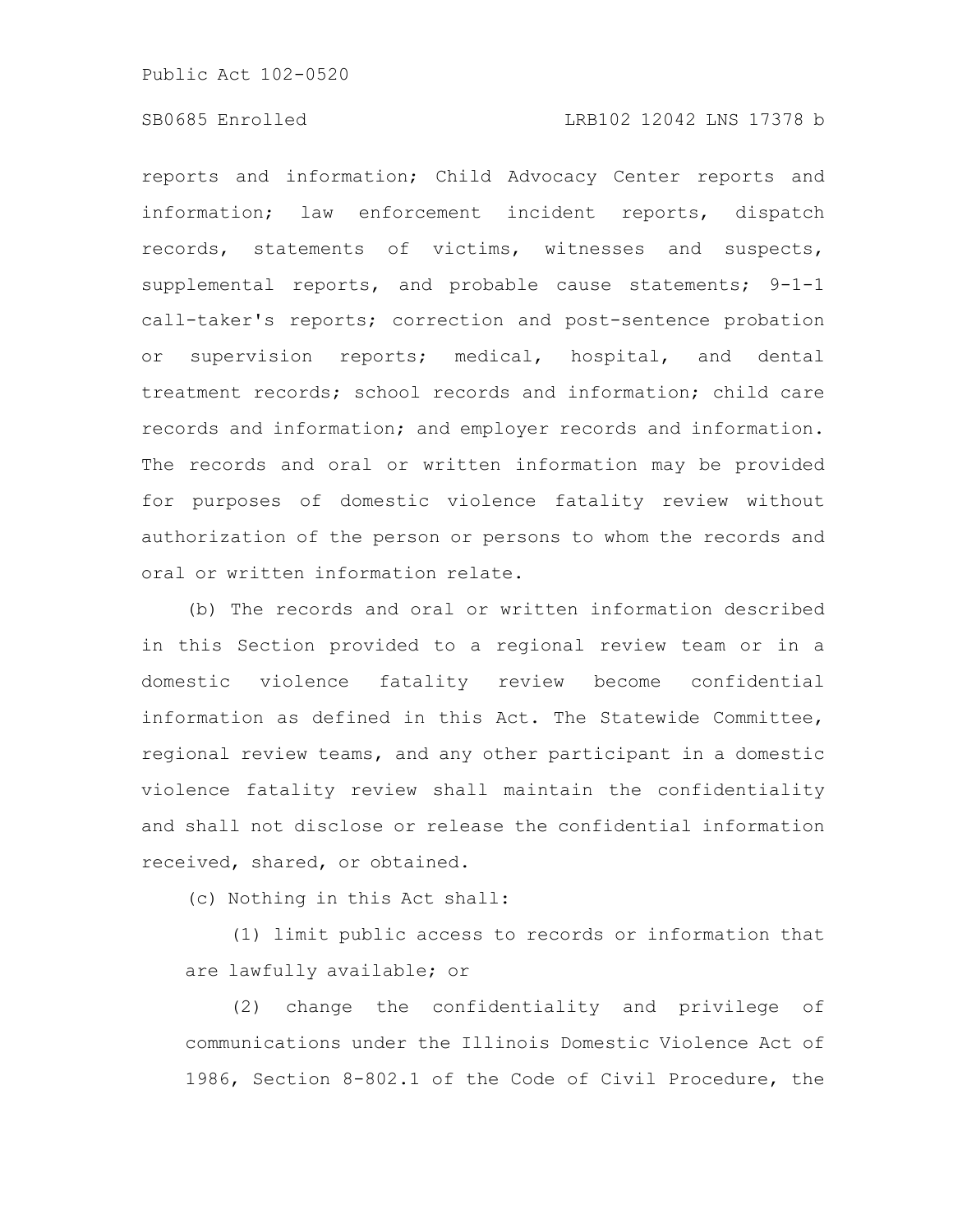### SB0685 Enrolled LRB102 12042 LNS 17378 b

Mental Health and Developmental Disabilities Code, 42 CFR 2.15, Section 40002(b)(2) of the Violence Against Women Act of 1994 (34 U.S.C. 12291(b)(2)), 45 CFR 1370.4, and 28 CFR 94.115.

(d) The Statewide Committee or a regional review team may request and obtain information and records from outside the State by any available legal means.

Section 85. Storage and destruction of confidential information.

(a) Following a domestic violence fatality review, participants who brought or provided confidential information may return to their possession the confidential information, shall not disclose or share the confidential information unless otherwise allowed by State or federal law or not otherwise privileged, and may destroy the confidential information unless otherwise prohibited by State or federal law. Confidential information subject to immediate destruction shall be destroyed as provided under the State Records Act or Local Records Act.

(b) Following a domestic violence fatality review, if one of the co-chairs of the regional review team is employed by a public or governmental agency, the co-chair of the regional review team will store at the place of employment or virtually on the confidential electronic database or other technology any remaining confidential information and will maintain the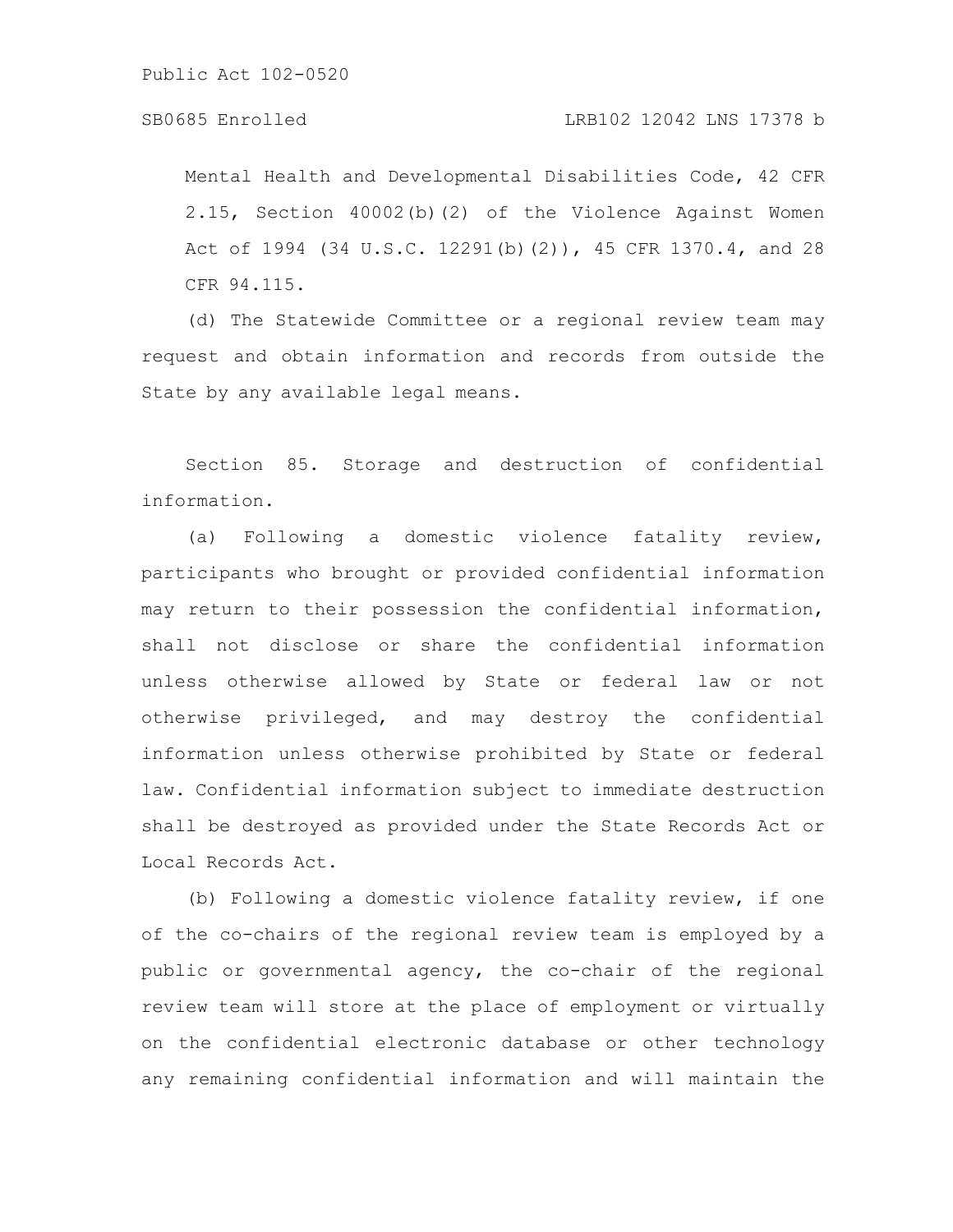#### SB0685 Enrolled LRB102 12042 LNS 17378 b

confidentiality of the information. If neither of the co-chairs of the regional review team are employed by a public or governmental agency, the co-chairs will designate a member of the regional review team employed by a public or governmental agency to store at the place of the member's employment or virtually on the member's confidential electronic database or other technology any remaining confidential information and will maintain the confidentiality of the information. One year following the submission of the regional review team's biennial report pursuant to Section 65, the co-chair or a designee shall destroy the confidential information.

Section 90. Penalty for unlawful disclosure of confidential information. Anyone who discloses, receives, makes use of, or knowingly permits the use of any confidential information in violation of this Act commits a Class A misdemeanor.

Section 95. Immunity. If acting in good faith, without malice, and within the protocols established by the Statewide Committee and the regional review team, members of the Statewide Committee and regional review team, and anyone participating in a domestic violence fatality review shall have immunity from administrative, civil, or criminal liability for an act or omission related to the participation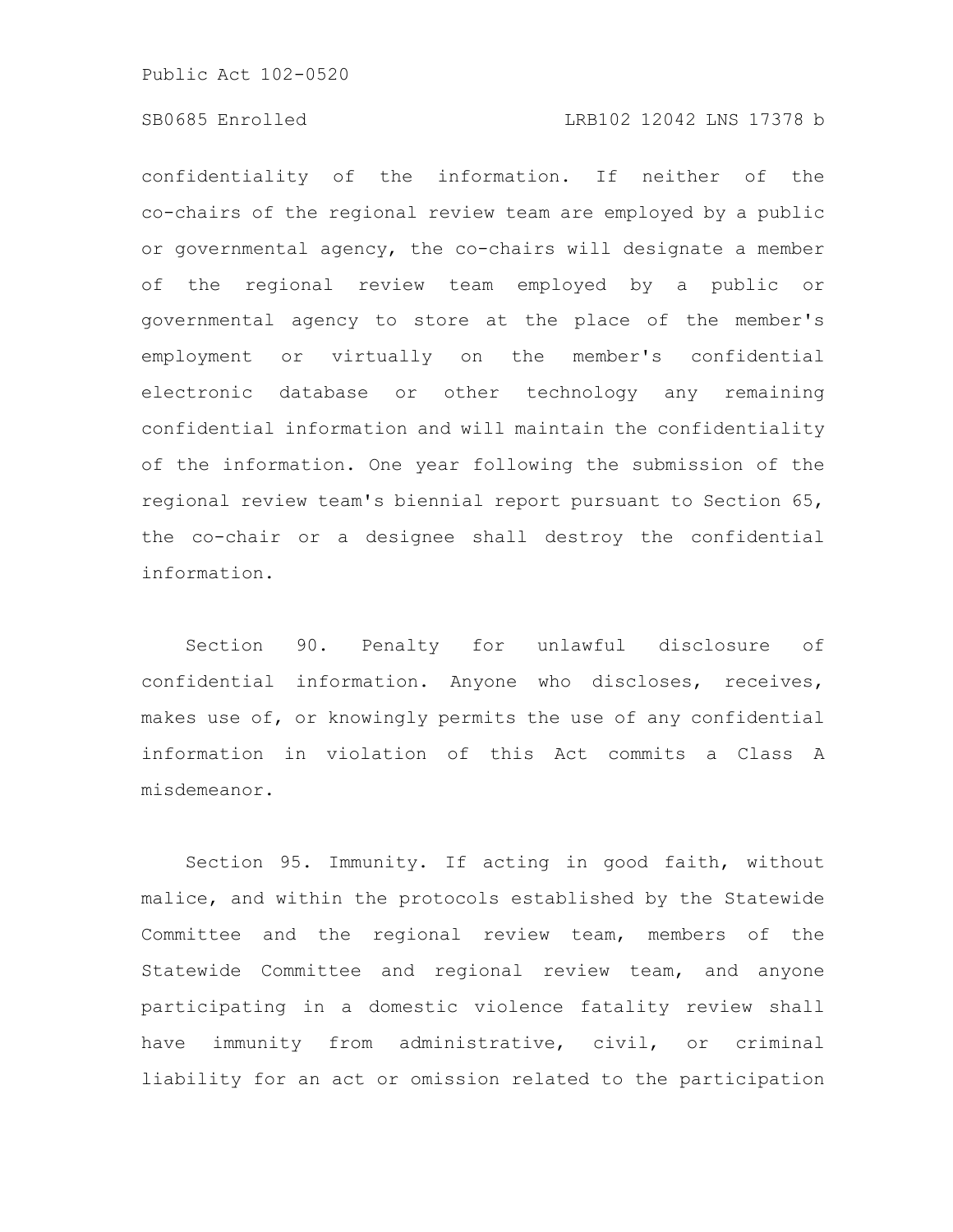```
Public Act 102-0520
```
in a domestic violence fatality review, notwithstanding Section 90.

Section 900. The Open Meetings Act is amended by changing Section 2 as follows:

(5 ILCS 120/2) (from Ch. 102, par. 42)

(Text of Section before amendment by P.A. 101-652)

Sec. 2. Open meetings.

(a) Openness required. All meetings of public bodies shall be open to the public unless excepted in subsection (c) and closed in accordance with Section 2a.

(b) Construction of exceptions. The exceptions contained in subsection (c) are in derogation of the requirement that public bodies meet in the open, and therefore, the exceptions are to be strictly construed, extending only to subjects clearly within their scope. The exceptions authorize but do not require the holding of a closed meeting to discuss a subject included within an enumerated exception.

(c) Exceptions. A public body may hold closed meetings to consider the following subjects:

(1) The appointment, employment, compensation, discipline, performance, or dismissal of specific employees, specific individuals who serve as independent contractors in a park, recreational, or educational setting, or specific volunteers of the public body or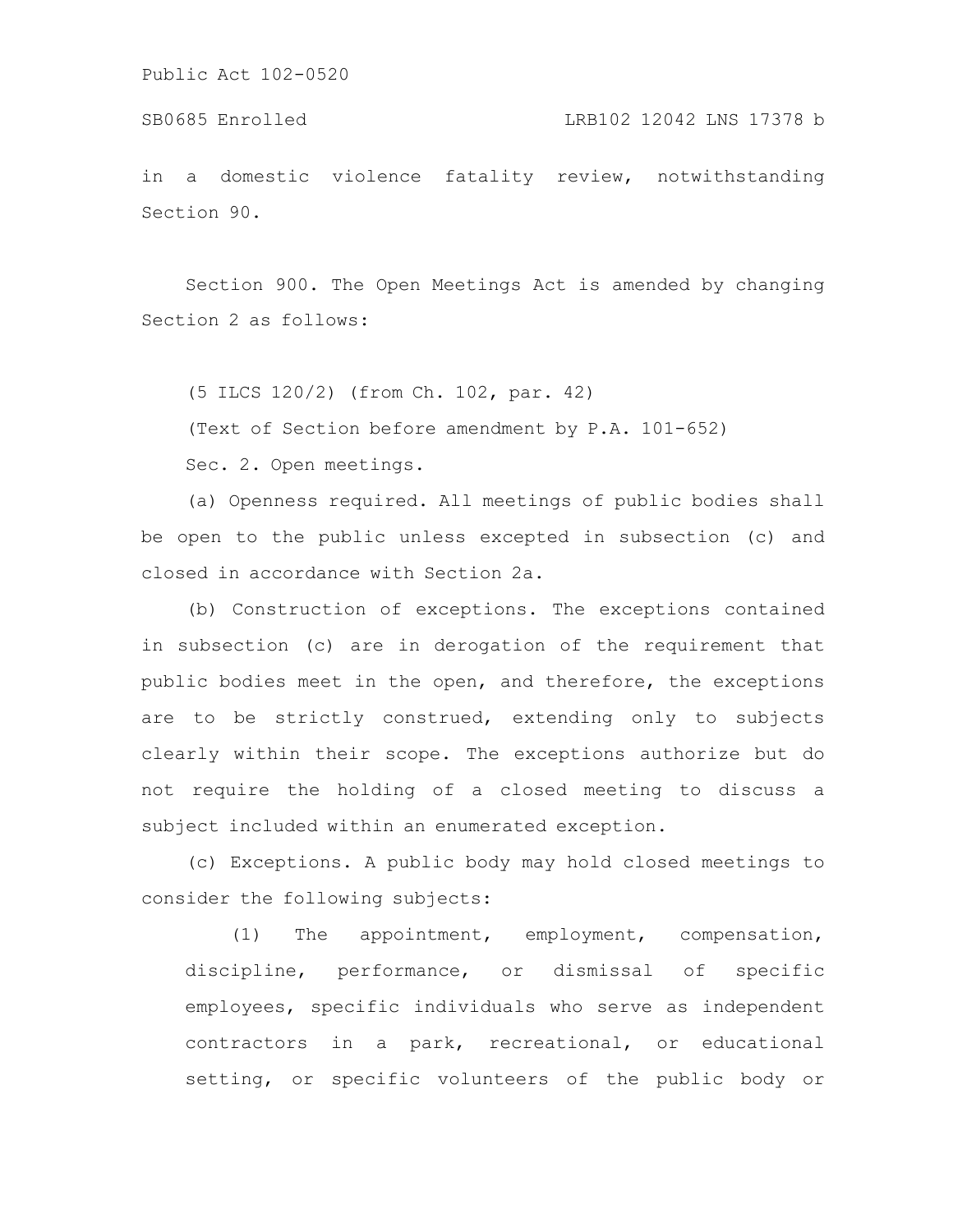### SB0685 Enrolled LRB102 12042 LNS 17378 b

legal counsel for the public body, including hearing testimony on a complaint lodged against an employee, a specific individual who serves as an independent contractor in a park, recreational, or educational setting, or a volunteer of the public body or against legal counsel for the public body to determine its validity. However, a meeting to consider an increase in compensation to a specific employee of a public body that is subject to the Local Government Wage Increase Transparency Act may not be closed and shall be open to the public and posted and held in accordance with this Act.

(2) Collective negotiating matters between the public body and its employees or their representatives, or deliberations concerning salary schedules for one or more classes of employees.

(3) The selection of a person to fill a public office, as defined in this Act, including a vacancy in a public office, when the public body is given power to appoint under law or ordinance, or the discipline, performance or removal of the occupant of a public office, when the public body is given power to remove the occupant under law or ordinance.

(4) Evidence or testimony presented in open hearing, or in closed hearing where specifically authorized by law, to a quasi-adjudicative body, as defined in this Act, provided that the body prepares and makes available for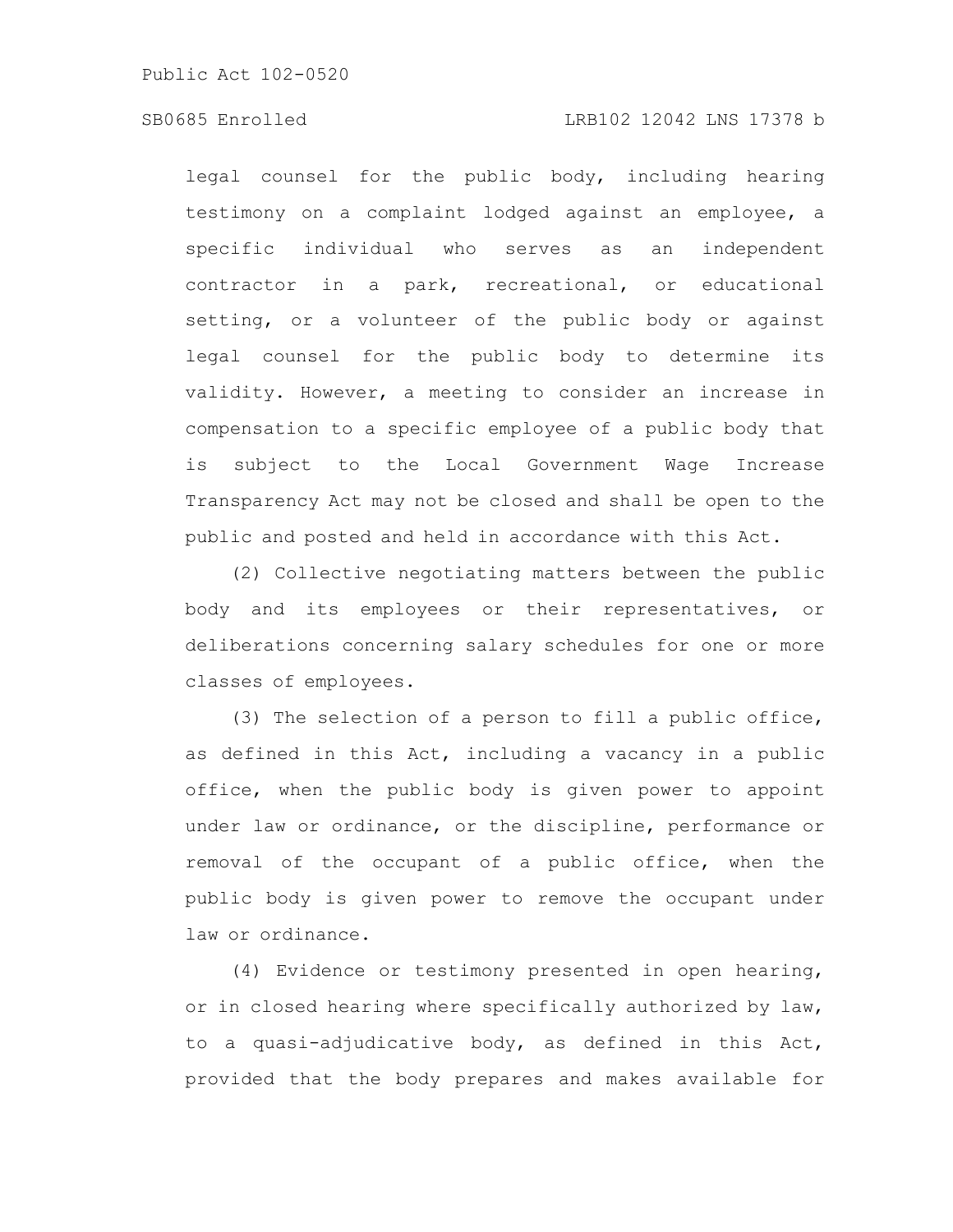public inspection a written decision setting forth its determinative reasoning.

(5) The purchase or lease of real property for the use of the public body, including meetings held for the purpose of discussing whether a particular parcel should be acquired.

(6) The setting of a price for sale or lease of property owned by the public body.

(7) The sale or purchase of securities, investments, or investment contracts. This exception shall not apply to the investment of assets or income of funds deposited into the Illinois Prepaid Tuition Trust Fund.

(8) Security procedures, school building safety and security, and the use of personnel and equipment to respond to an actual, a threatened, or a reasonably potential danger to the safety of employees, students, staff, the public, or public property.

(9) Student disciplinary cases.

(10) The placement of individual students in special education programs and other matters relating to individual students.

(11) Litigation, when an action against, affecting or on behalf of the particular public body has been filed and is pending before a court or administrative tribunal, or when the public body finds that an action is probable or imminent, in which case the basis for the finding shall be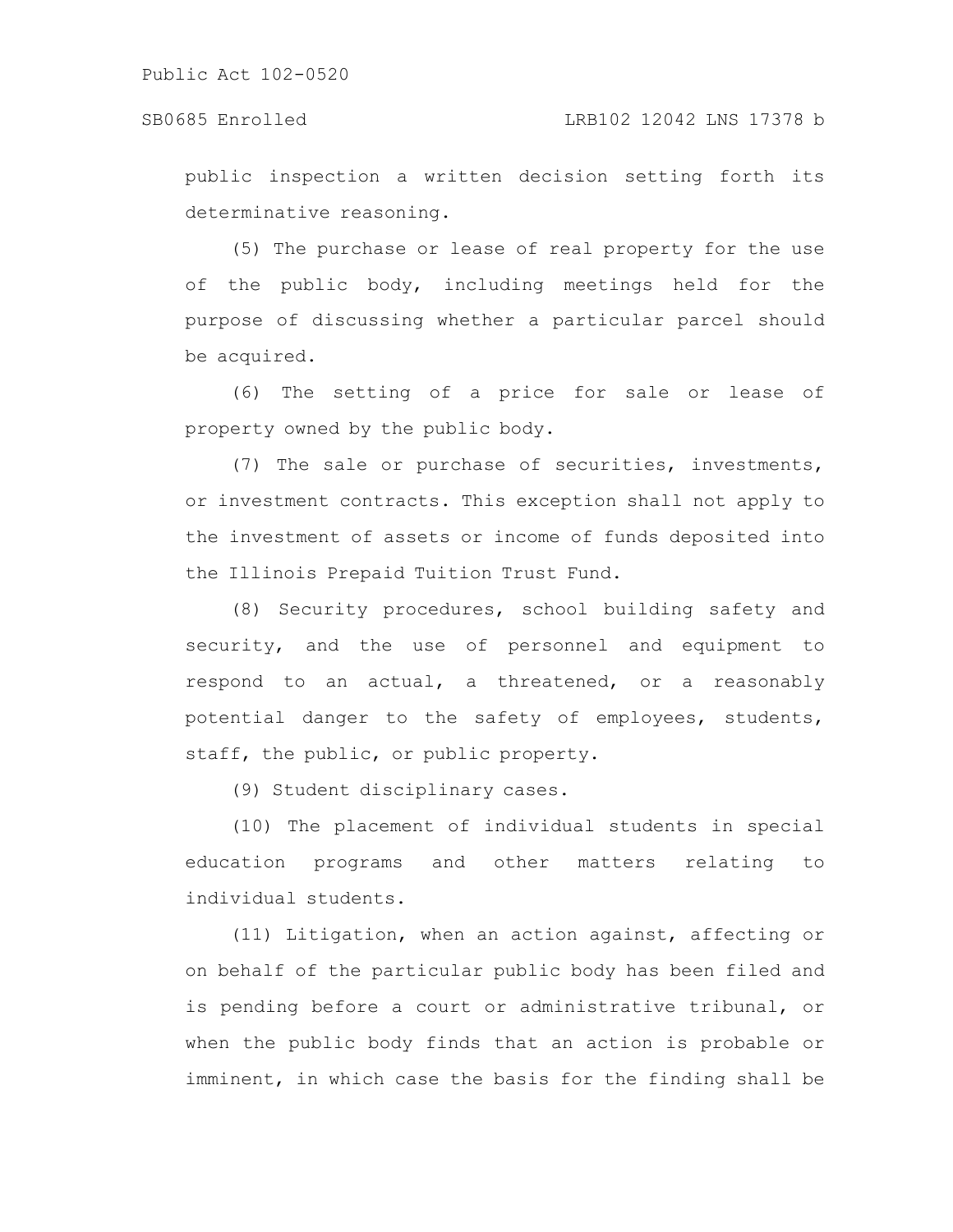recorded and entered into the minutes of the closed meeting.

(12) The establishment of reserves or settlement of claims as provided in the Local Governmental and Governmental Employees Tort Immunity Act, if otherwise the disposition of a claim or potential claim might be prejudiced, or the review or discussion of claims, loss or risk management information, records, data, advice or communications from or with respect to any insurer of the public body or any intergovernmental risk management association or self insurance pool of which the public body is a member.

(13) Conciliation of complaints of discrimination in the sale or rental of housing, when closed meetings are authorized by the law or ordinance prescribing fair housing practices and creating a commission or administrative agency for their enforcement.

(14) Informant sources, the hiring or assignment of undercover personnel or equipment, or ongoing, prior or future criminal investigations, when discussed by a public body with criminal investigatory responsibilities.

(15) Professional ethics or performance when considered by an advisory body appointed to advise a licensing or regulatory agency on matters germane to the advisory body's field of competence.

(16) Self evaluation, practices and procedures or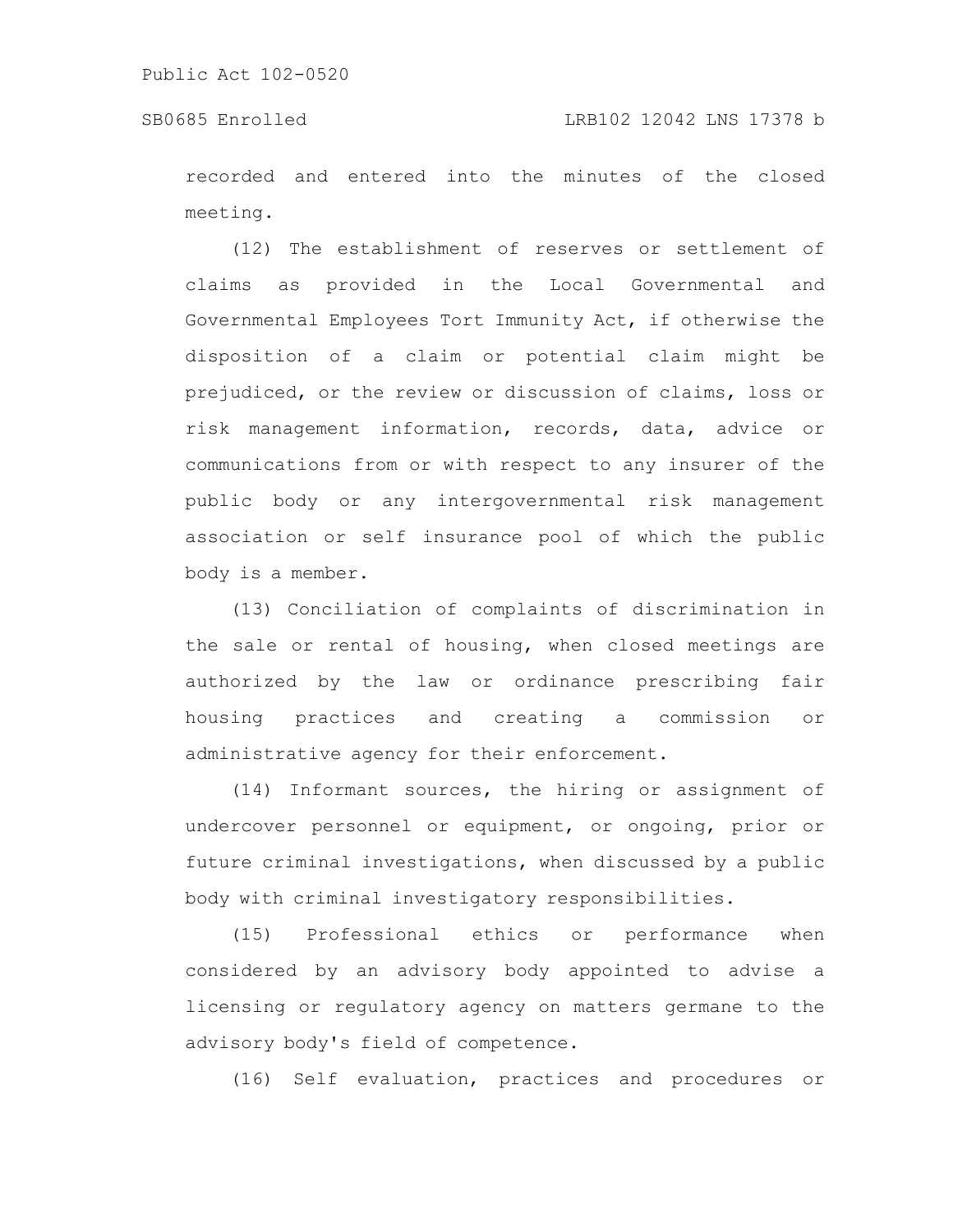professional ethics, when meeting with a representative of a statewide association of which the public body is a member.

(17) The recruitment, credentialing, discipline or formal peer review of physicians or other health care professionals, or for the discussion of matters protected under the federal Patient Safety and Quality Improvement Act of 2005, and the regulations promulgated thereunder, including 42 C.F.R. Part 3 (73 FR 70732), or the federal Health Insurance Portability and Accountability Act of 1996, and the regulations promulgated thereunder, including 45 C.F.R. Parts 160, 162, and 164, by a hospital, or other institution providing medical care, that is operated by the public body.

(18) Deliberations for decisions of the Prisoner Review Board.

(19) Review or discussion of applications received under the Experimental Organ Transplantation Procedures Act.

(20) The classification and discussion of matters classified as confidential or continued confidential by the State Government Suggestion Award Board.

(21) Discussion of minutes of meetings lawfully closed under this Act, whether for purposes of approval by the body of the minutes or semi-annual review of the minutes as mandated by Section 2.06.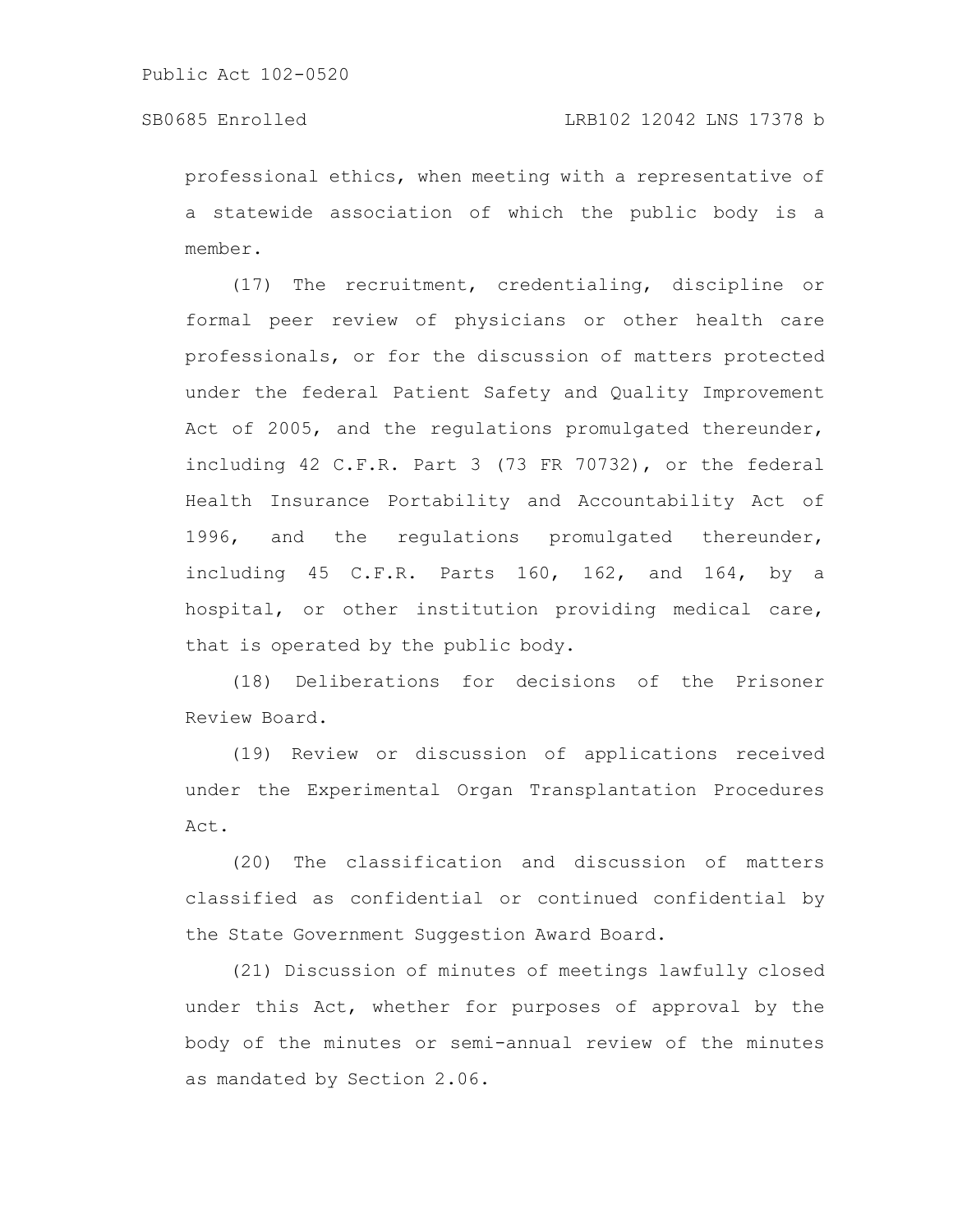#### SB0685 Enrolled LRB102 12042 LNS 17378 b

(22) Deliberations for decisions of the State Emergency Medical Services Disciplinary Review Board.

(23) The operation by a municipality of a municipal utility or the operation of a municipal power agency or municipal natural gas agency when the discussion involves (i) contracts relating to the purchase, sale, or delivery of electricity or natural gas or (ii) the results or conclusions of load forecast studies.

(24) Meetings of a residential health care facility resident sexual assault and death review team or the Executive Council under the Abuse Prevention Review Team Act.

(25) Meetings of an independent team of experts under Brian's Law.

(26) Meetings of a mortality review team appointed under the Department of Juvenile Justice Mortality Review Team Act.

(27) (Blank).

(28) Correspondence and records (i) that may not be disclosed under Section 11-9 of the Illinois Public Aid Code or (ii) that pertain to appeals under Section 11-8 of the Illinois Public Aid Code.

(29) Meetings between internal or external auditors and governmental audit committees, finance committees, and their equivalents, when the discussion involves internal control weaknesses, identification of potential fraud risk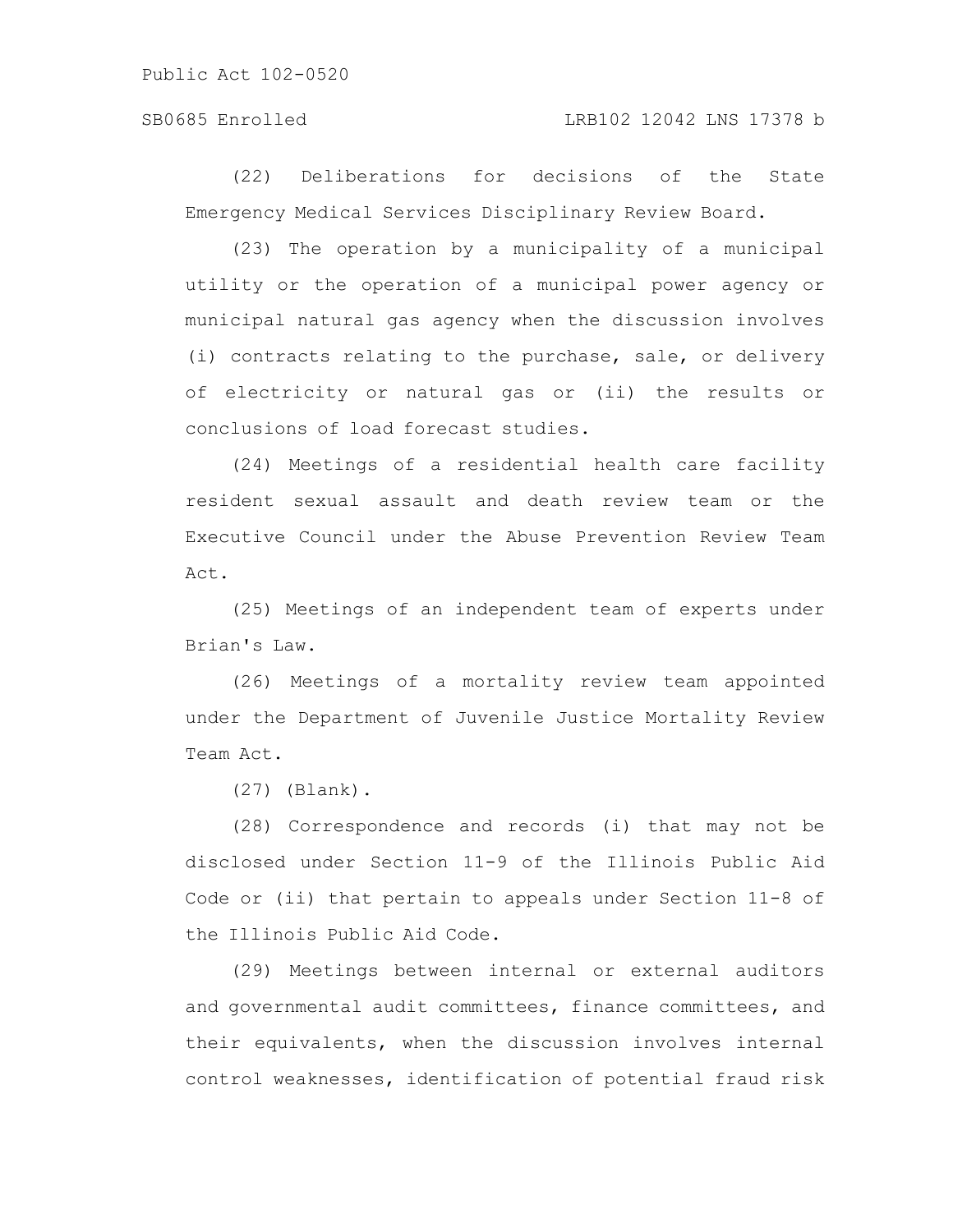areas, known or suspected frauds, and fraud interviews conducted in accordance with generally accepted auditing standards of the United States of America.

(30) Those meetings or portions of meetings of a fatality review team or the Illinois Fatality Review Team Advisory Council during which a review of the death of an eligible adult in which abuse or neglect is suspected, alleged, or substantiated is conducted pursuant to Section 15 of the Adult Protective Services Act.

(31) Meetings and deliberations for decisions of the Concealed Carry Licensing Review Board under the Firearm Concealed Carry Act.

(32) Meetings between the Regional Transportation Authority Board and its Service Boards when the discussion involves review by the Regional Transportation Authority Board of employment contracts under Section 28d of the Metropolitan Transit Authority Act and Sections 3A.18 and 3B.26 of the Regional Transportation Authority Act.

(33) Those meetings or portions of meetings of the advisory committee and peer review subcommittee created under Section 320 of the Illinois Controlled Substances Act during which specific controlled substance prescriber, dispenser, or patient information is discussed.

(34) Meetings of the Tax Increment Financing Reform Task Force under Section 2505-800 of the Department of Revenue Law of the Civil Administrative Code of Illinois.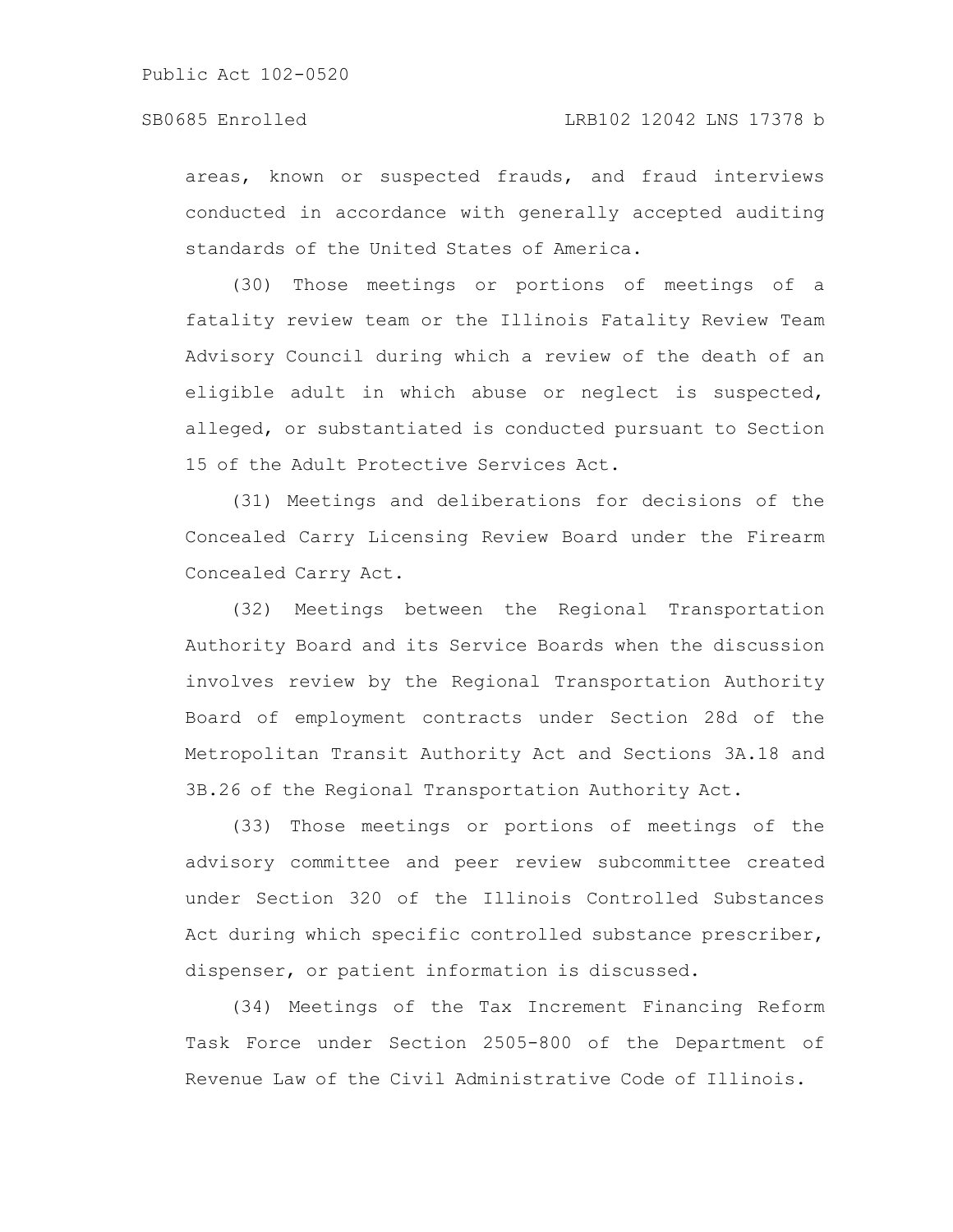### SB0685 Enrolled LRB102 12042 LNS 17378 b

(35) Meetings of the group established to discuss Medicaid capitation rates under Section 5-30.8 of the Illinois Public Aid Code.

(36) Those deliberations or portions of deliberations for decisions of the Illinois Gaming Board in which there is discussed any of the following: (i) personal, commercial, financial, or other information obtained from any source that is privileged, proprietary, confidential, or a trade secret; or (ii) information specifically exempted from the disclosure by federal or State law.

(38) Meetings of the Ad Hoc Statewide Domestic Violence Fatality Review Committee of the Illinois Criminal Justice Information Authority Board that occur in closed executive session under subsection (d) of Section 35 of the Domestic Violence Fatality Review Act.

(39) Meetings of the regional review teams under subsection (a) of Section 75 of the Domestic Violence Fatality Review Act.

(d) Definitions. For purposes of this Section:

"Employee" means a person employed by a public body whose relationship with the public body constitutes an employer-employee relationship under the usual common law rules, and who is not an independent contractor.

"Public office" means a position created by or under the Constitution or laws of this State, the occupant of which is charged with the exercise of some portion of the sovereign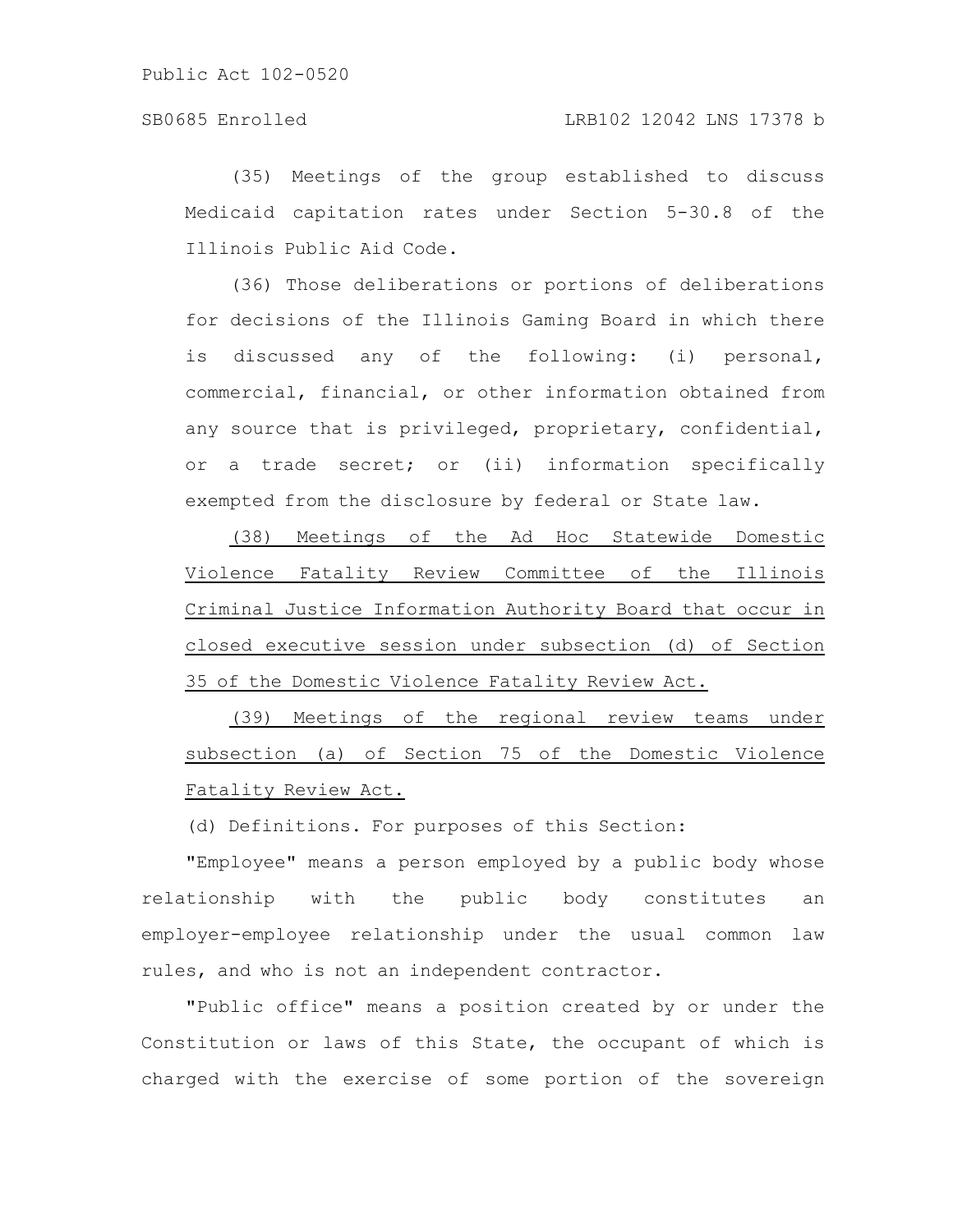#### SB0685 Enrolled LRB102 12042 LNS 17378 b

power of this State. The term "public office" shall include members of the public body, but it shall not include organizational positions filled by members thereof, whether established by law or by a public body itself, that exist to assist the body in the conduct of its business.

"Quasi-adjudicative body" means an administrative body charged by law or ordinance with the responsibility to conduct hearings, receive evidence or testimony and make determinations based thereon, but does not include local electoral boards when such bodies are considering petition challenges.

(e) Final action. No final action may be taken at a closed meeting. Final action shall be preceded by a public recital of the nature of the matter being considered and other information that will inform the public of the business being conducted.

(Source: P.A. 100-201, eff. 8-18-17; 100-465, eff. 8-31-17; 100-646, eff. 7-27-18; 101-31, eff. 6-28-19; 101-459, eff. 8-23-19; revised 9-27-19.)

(Text of Section after amendment by P.A. 101-652)

Sec. 2. Open meetings.

(a) Openness required. All meetings of public bodies shall be open to the public unless excepted in subsection (c) and closed in accordance with Section 2a.

(b) Construction of exceptions. The exceptions contained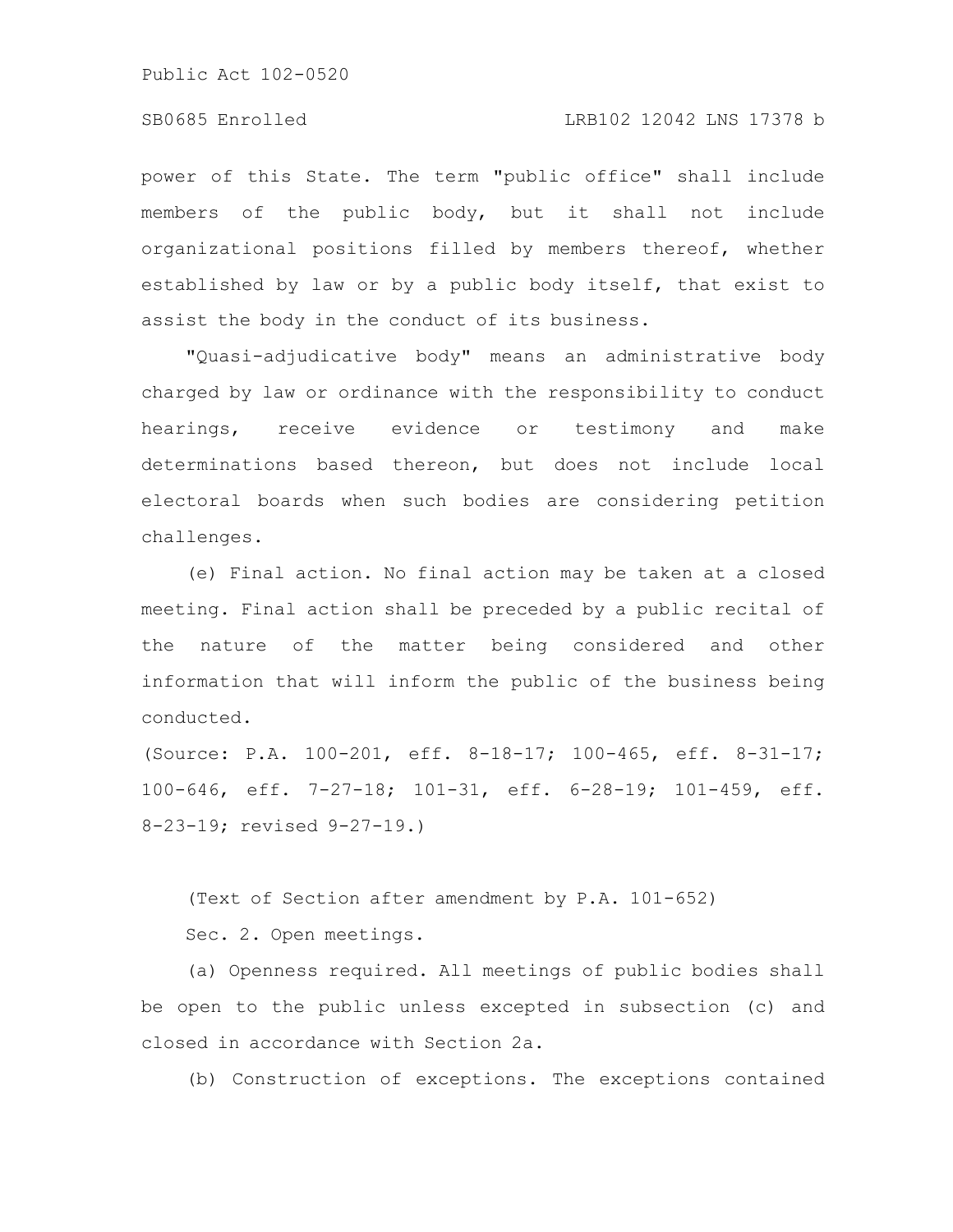### SB0685 Enrolled LRB102 12042 LNS 17378 b

in subsection (c) are in derogation of the requirement that public bodies meet in the open, and therefore, the exceptions are to be strictly construed, extending only to subjects clearly within their scope. The exceptions authorize but do not require the holding of a closed meeting to discuss a subject included within an enumerated exception.

(c) Exceptions. A public body may hold closed meetings to consider the following subjects:

(1) The appointment, employment, compensation, discipline, performance, or dismissal of specific employees, specific individuals who serve as independent contractors in a park, recreational, or educational setting, or specific volunteers of the public body or legal counsel for the public body, including hearing testimony on a complaint lodged against an employee, a specific individual who serves as an independent contractor in a park, recreational, or educational setting, or a volunteer of the public body or against legal counsel for the public body to determine its validity. However, a meeting to consider an increase in compensation to a specific employee of a public body that is subject to the Local Government Wage Increase Transparency Act may not be closed and shall be open to the public and posted and held in accordance with this Act.

(2) Collective negotiating matters between the public body and its employees or their representatives, or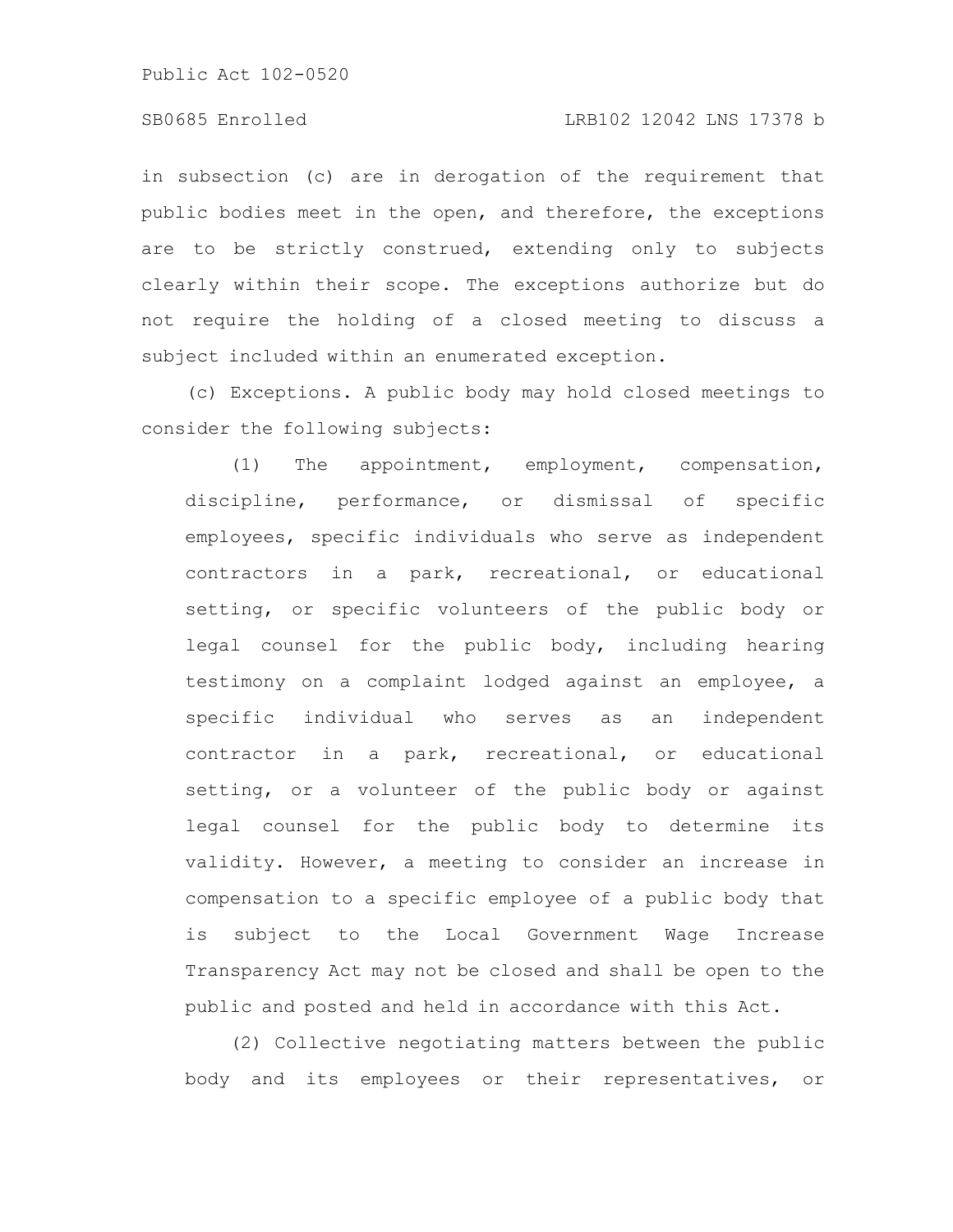deliberations concerning salary schedules for one or more classes of employees.

(3) The selection of a person to fill a public office, as defined in this Act, including a vacancy in a public office, when the public body is given power to appoint under law or ordinance, or the discipline, performance or removal of the occupant of a public office, when the public body is given power to remove the occupant under law or ordinance.

(4) Evidence or testimony presented in open hearing, or in closed hearing where specifically authorized by law, to a quasi-adjudicative body, as defined in this Act, provided that the body prepares and makes available for public inspection a written decision setting forth its determinative reasoning.

(5) The purchase or lease of real property for the use of the public body, including meetings held for the purpose of discussing whether a particular parcel should be acquired.

(6) The setting of a price for sale or lease of property owned by the public body.

(7) The sale or purchase of securities, investments, or investment contracts. This exception shall not apply to the investment of assets or income of funds deposited into the Illinois Prepaid Tuition Trust Fund.

(8) Security procedures, school building safety and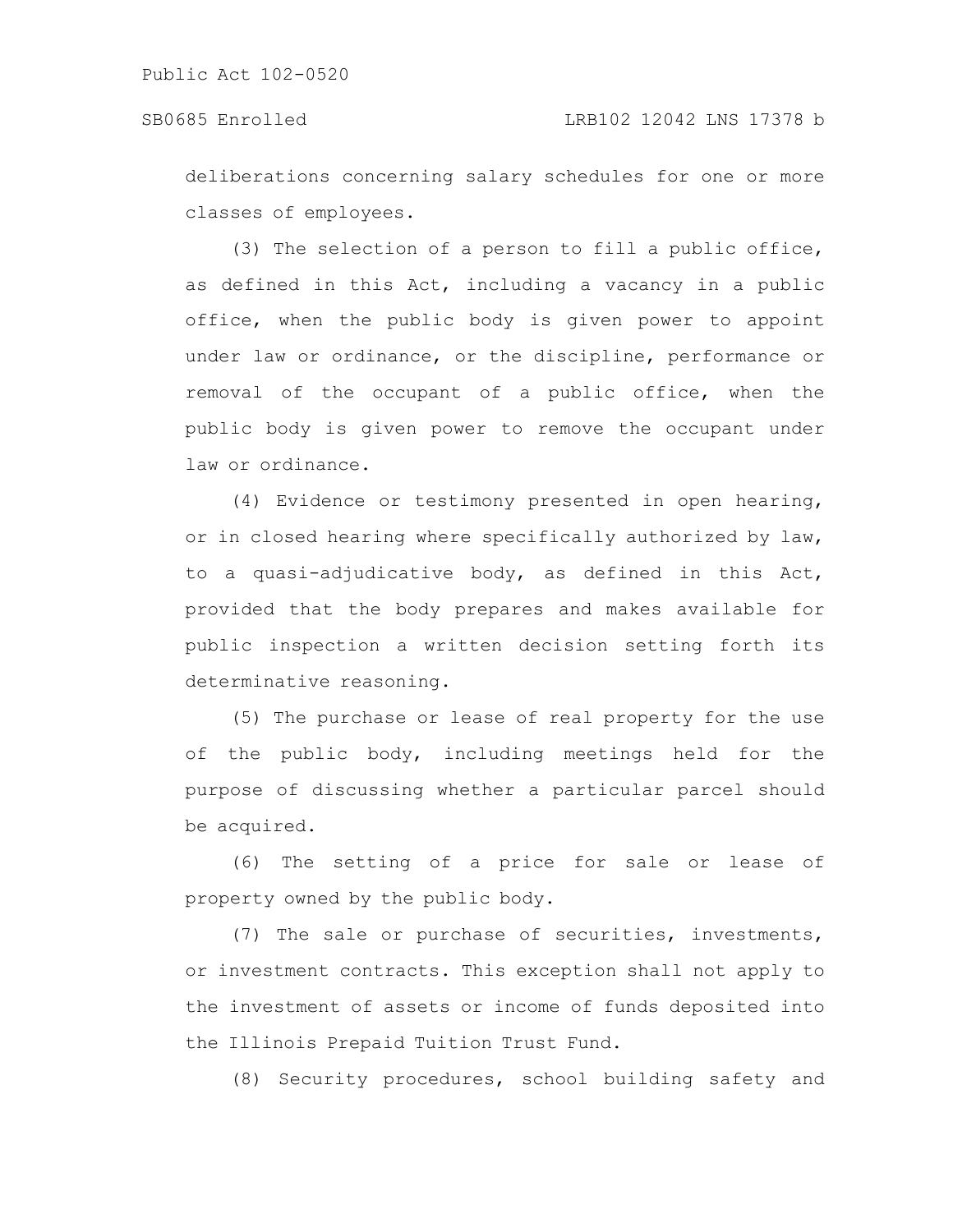security, and the use of personnel and equipment to respond to an actual, a threatened, or a reasonably potential danger to the safety of employees, students, staff, the public, or public property.

(9) Student disciplinary cases.

(10) The placement of individual students in special education programs and other matters relating to individual students.

(11) Litigation, when an action against, affecting or on behalf of the particular public body has been filed and is pending before a court or administrative tribunal, or when the public body finds that an action is probable or imminent, in which case the basis for the finding shall be recorded and entered into the minutes of the closed meeting.

(12) The establishment of reserves or settlement of claims as provided in the Local Governmental and Governmental Employees Tort Immunity Act, if otherwise the disposition of a claim or potential claim might be prejudiced, or the review or discussion of claims, loss or risk management information, records, data, advice or communications from or with respect to any insurer of the public body or any intergovernmental risk management association or self insurance pool of which the public body is a member.

(13) Conciliation of complaints of discrimination in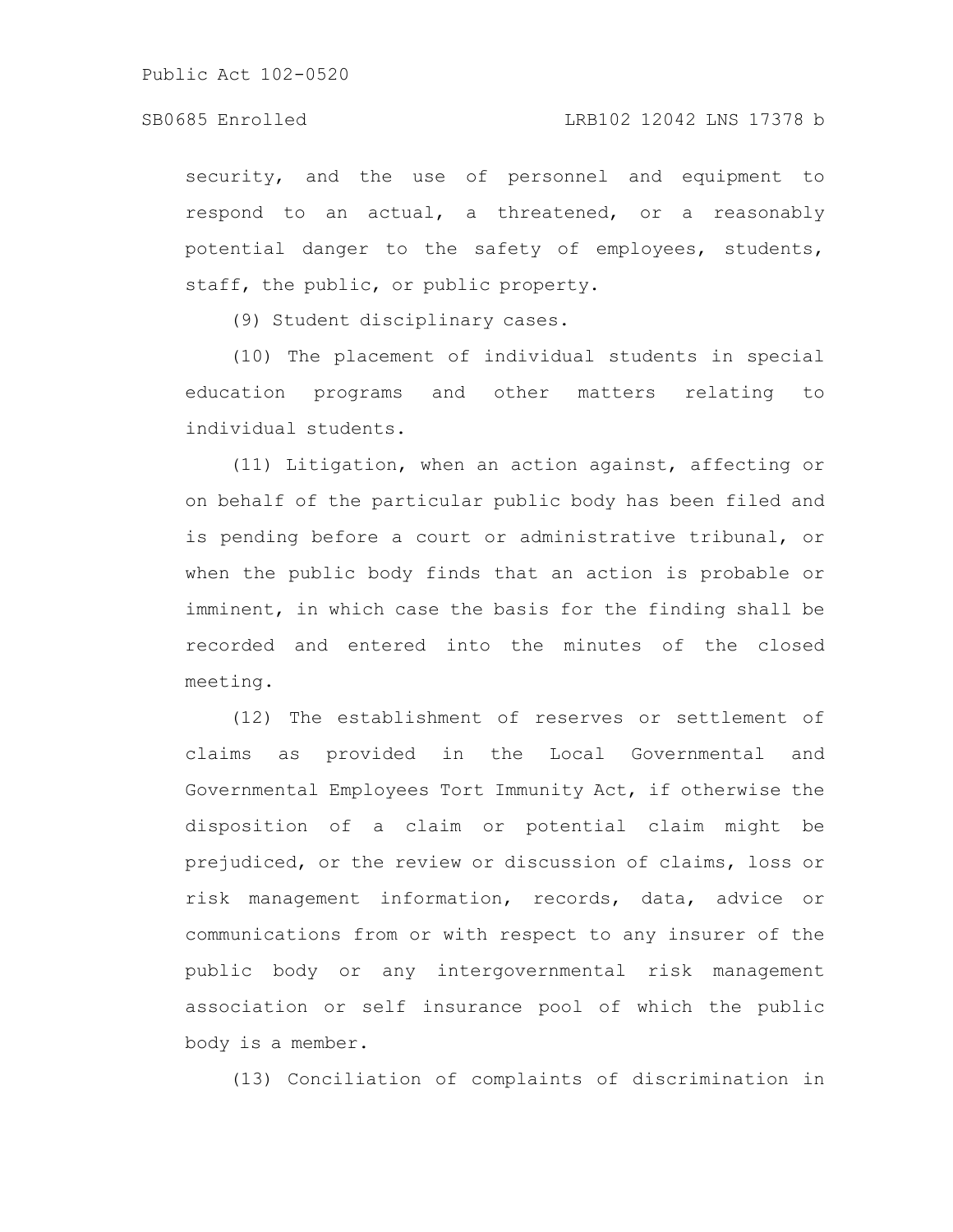the sale or rental of housing, when closed meetings are authorized by the law or ordinance prescribing fair housing practices and creating a commission or administrative agency for their enforcement.

(14) Informant sources, the hiring or assignment of undercover personnel or equipment, or ongoing, prior or future criminal investigations, when discussed by a public body with criminal investigatory responsibilities.

(15) Professional ethics or performance when considered by an advisory body appointed to advise a licensing or regulatory agency on matters germane to the advisory body's field of competence.

(16) Self evaluation, practices and procedures or professional ethics, when meeting with a representative of a statewide association of which the public body is a member.

(17) The recruitment, credentialing, discipline or formal peer review of physicians or other health care professionals, or for the discussion of matters protected under the federal Patient Safety and Quality Improvement Act of 2005, and the regulations promulgated thereunder, including 42 C.F.R. Part 3 (73 FR 70732), or the federal Health Insurance Portability and Accountability Act of 1996, and the regulations promulgated thereunder, including 45 C.F.R. Parts 160, 162, and 164, by a hospital, or other institution providing medical care,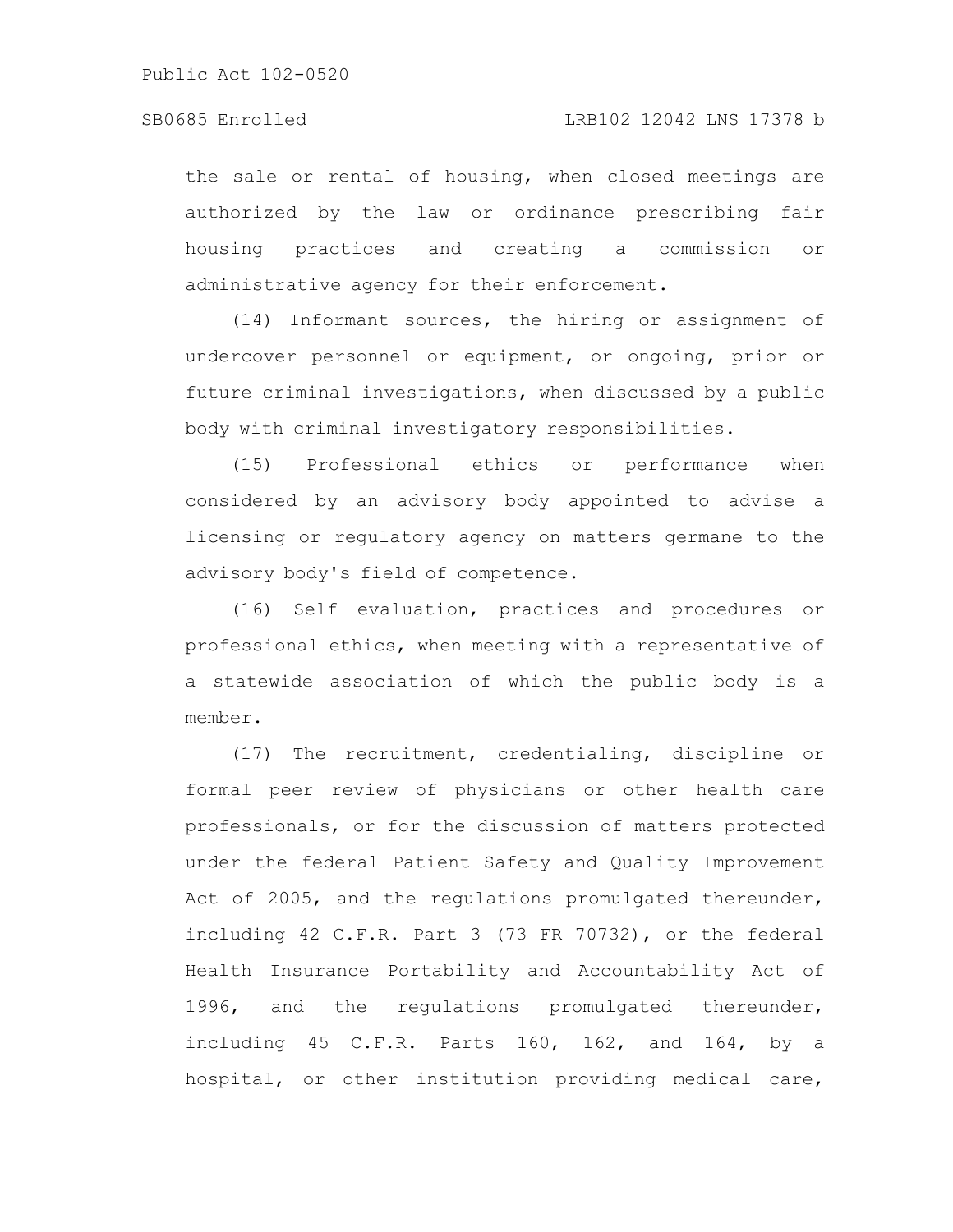#### SB0685 Enrolled LRB102 12042 LNS 17378 b

that is operated by the public body.

(18) Deliberations for decisions of the Prisoner Review Board.

(19) Review or discussion of applications received under the Experimental Organ Transplantation Procedures Act.

(20) The classification and discussion of matters classified as confidential or continued confidential by the State Government Suggestion Award Board.

(21) Discussion of minutes of meetings lawfully closed under this Act, whether for purposes of approval by the body of the minutes or semi-annual review of the minutes as mandated by Section 2.06.

(22) Deliberations for decisions of the State Emergency Medical Services Disciplinary Review Board.

(23) The operation by a municipality of a municipal utility or the operation of a municipal power agency or municipal natural gas agency when the discussion involves (i) contracts relating to the purchase, sale, or delivery of electricity or natural gas or (ii) the results or conclusions of load forecast studies.

(24) Meetings of a residential health care facility resident sexual assault and death review team or the Executive Council under the Abuse Prevention Review Team Act.

(25) Meetings of an independent team of experts under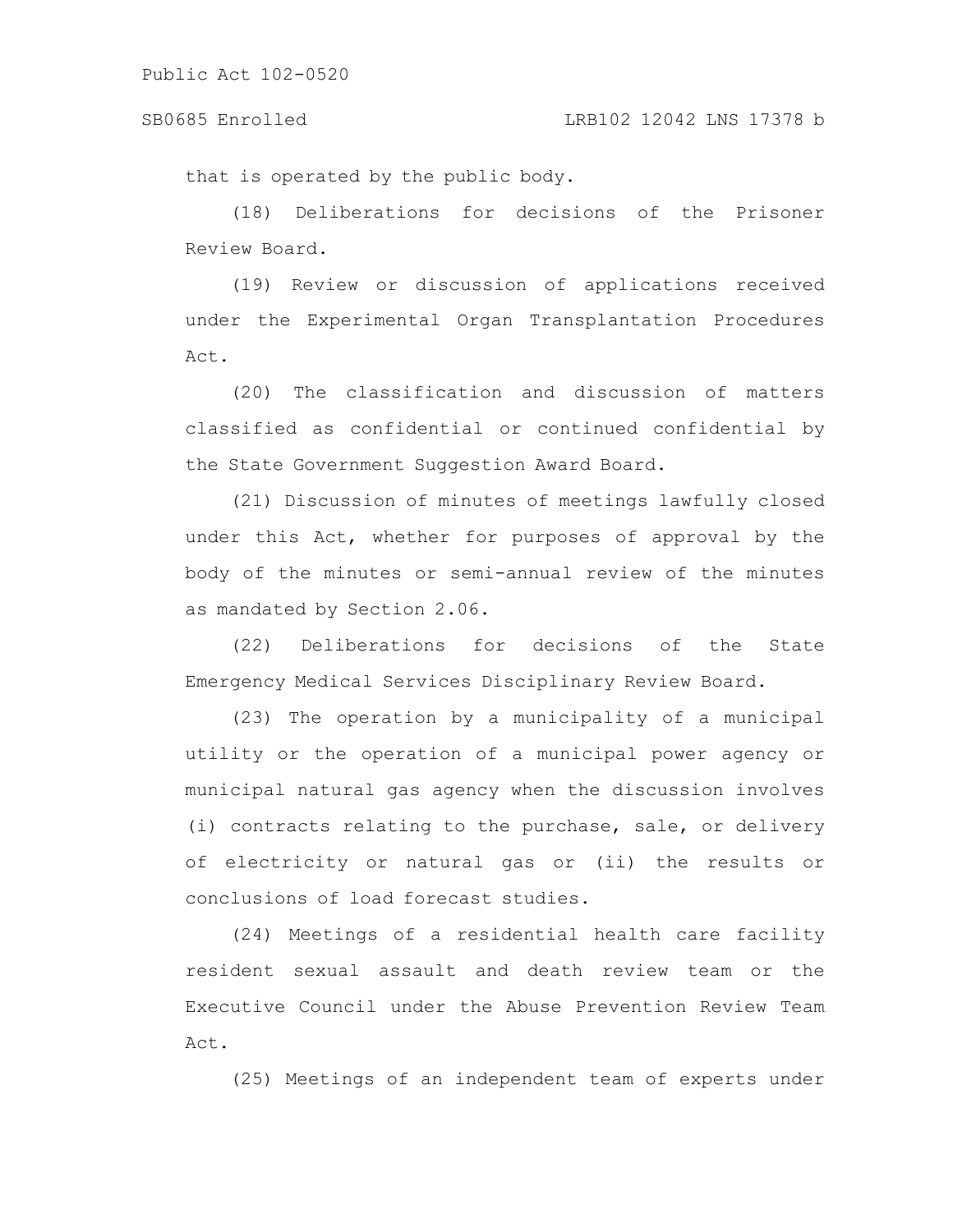#### SB0685 Enrolled LRB102 12042 LNS 17378 b

Brian's Law.

(26) Meetings of a mortality review team appointed under the Department of Juvenile Justice Mortality Review Team Act.

(27) (Blank).

(28) Correspondence and records (i) that may not be disclosed under Section 11-9 of the Illinois Public Aid Code or (ii) that pertain to appeals under Section 11-8 of the Illinois Public Aid Code.

(29) Meetings between internal or external auditors and governmental audit committees, finance committees, and their equivalents, when the discussion involves internal control weaknesses, identification of potential fraud risk areas, known or suspected frauds, and fraud interviews conducted in accordance with generally accepted auditing standards of the United States of America.

(30) Those meetings or portions of meetings of a fatality review team or the Illinois Fatality Review Team Advisory Council during which a review of the death of an eligible adult in which abuse or neglect is suspected, alleged, or substantiated is conducted pursuant to Section 15 of the Adult Protective Services Act.

(31) Meetings and deliberations for decisions of the Concealed Carry Licensing Review Board under the Firearm Concealed Carry Act.

(32) Meetings between the Regional Transportation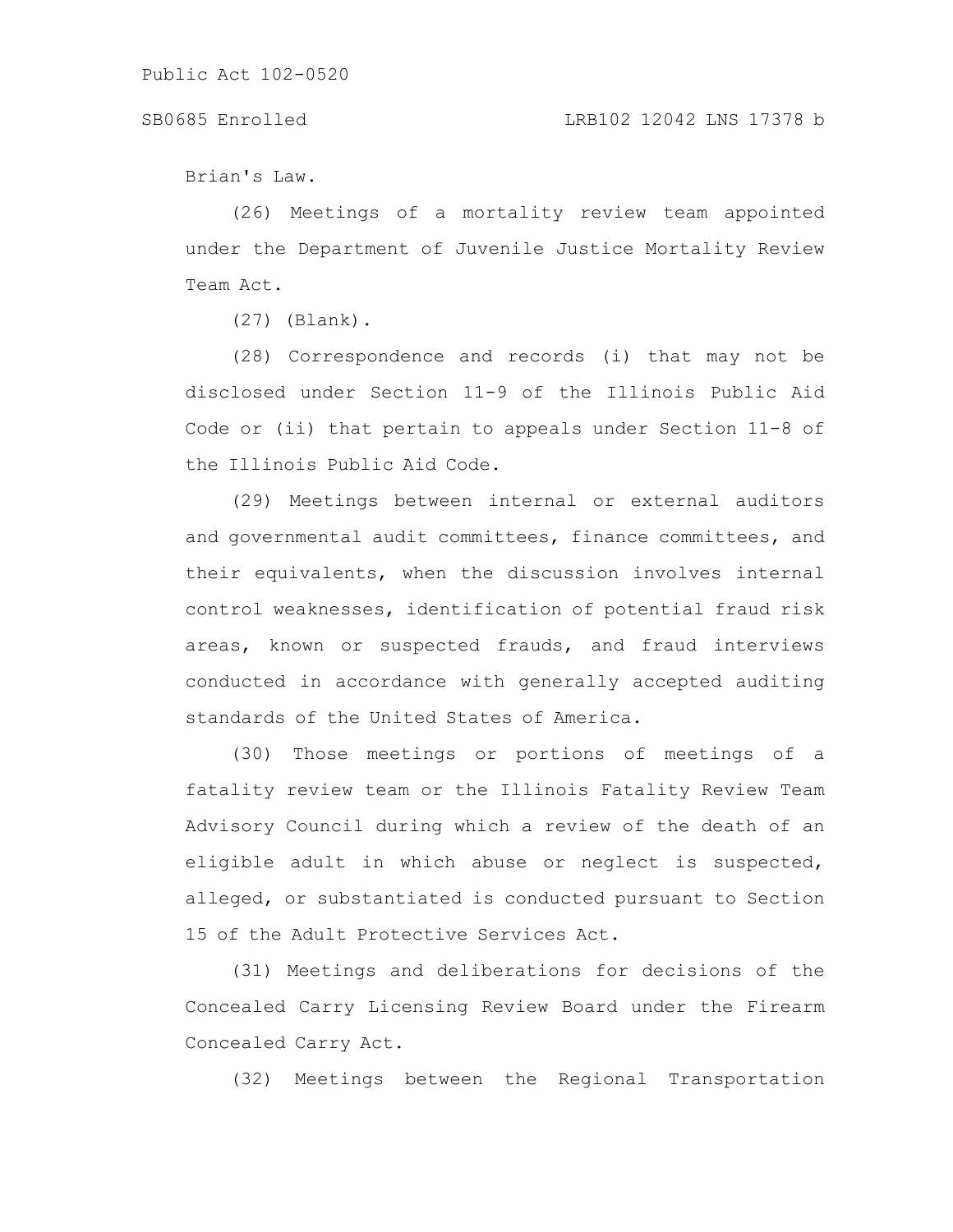Authority Board and its Service Boards when the discussion involves review by the Regional Transportation Authority Board of employment contracts under Section 28d of the Metropolitan Transit Authority Act and Sections 3A.18 and 3B.26 of the Regional Transportation Authority Act.

(33) Those meetings or portions of meetings of the advisory committee and peer review subcommittee created under Section 320 of the Illinois Controlled Substances Act during which specific controlled substance prescriber, dispenser, or patient information is discussed.

(34) Meetings of the Tax Increment Financing Reform Task Force under Section 2505-800 of the Department of Revenue Law of the Civil Administrative Code of Illinois.

(35) Meetings of the group established to discuss Medicaid capitation rates under Section 5-30.8 of the Illinois Public Aid Code.

(36) Those deliberations or portions of deliberations for decisions of the Illinois Gaming Board in which there is discussed any of the following: (i) personal, commercial, financial, or other information obtained from any source that is privileged, proprietary, confidential, or a trade secret; or (ii) information specifically exempted from the disclosure by federal or State law.

(37) Deliberations for decisions of the Illinois Law Enforcement Training Standards Board, the Certification Review Panel, and the Illinois State Police Merit Board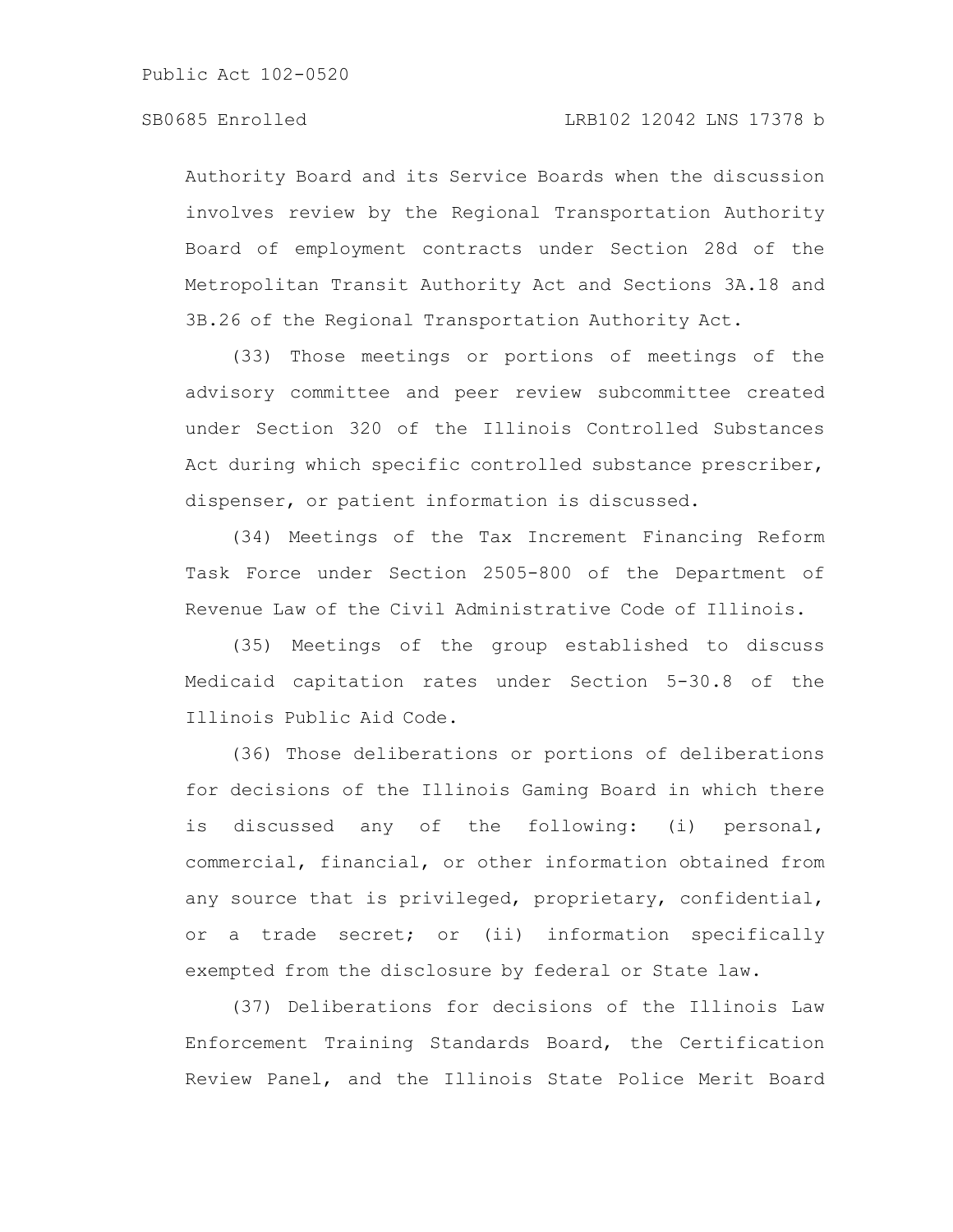regarding certification and decertification.

(38) Meetings of the Ad Hoc Statewide Domestic Violence Fatality Review Committee of the Illinois Criminal Justice Information Authority Board that occur in closed executive session under subsection (d) of Section 35 of the Domestic Violence Fatality Review Act.

(39) Meetings of the regional review teams under subsection (a) of Section 75 of the Domestic Violence Fatality Review Act.

(d) Definitions. For purposes of this Section:

"Employee" means a person employed by a public body whose relationship with the public body constitutes an employer-employee relationship under the usual common law rules, and who is not an independent contractor.

"Public office" means a position created by or under the Constitution or laws of this State, the occupant of which is charged with the exercise of some portion of the sovereign power of this State. The term "public office" shall include members of the public body, but it shall not include organizational positions filled by members thereof, whether established by law or by a public body itself, that exist to assist the body in the conduct of its business.

"Quasi-adjudicative body" means an administrative body charged by law or ordinance with the responsibility to conduct hearings, receive evidence or testimony and make determinations based thereon, but does not include local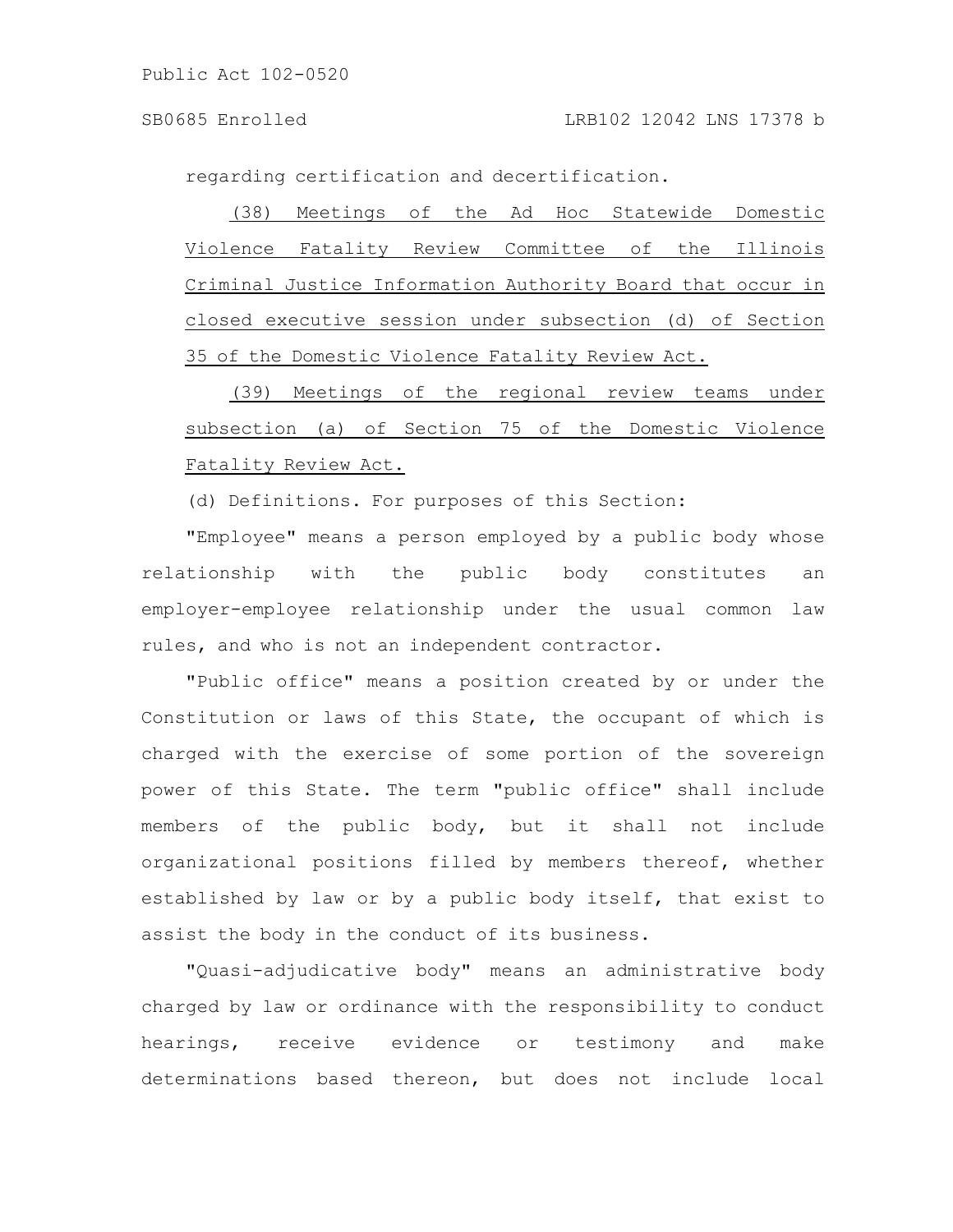electoral boards when such bodies are considering petition challenges.

(e) Final action. No final action may be taken at a closed meeting. Final action shall be preceded by a public recital of the nature of the matter being considered and other information that will inform the public of the business being conducted.

(Source: P.A. 100-201, eff. 8-18-17; 100-465, eff. 8-31-17; 100-646, eff. 7-27-18; 101-31, eff. 6-28-19; 101-459, eff. 8-23-19; 101-652, eff. 1-1-22.)

Section 905. The Freedom of Information Act is amended by changing Section 7.5 as follows:

(5 ILCS 140/7.5)

(Text of Section before amendment by P.A. 101-652)

Sec. 7.5. Statutory exemptions. To the extent provided for by the statutes referenced below, the following shall be exempt from inspection and copying:

(a) All information determined to be confidential under Section 4002 of the Technology Advancement and Development Act.

(b) Library circulation and order records identifying library users with specific materials under the Library Records Confidentiality Act.

(c) Applications, related documents, and medical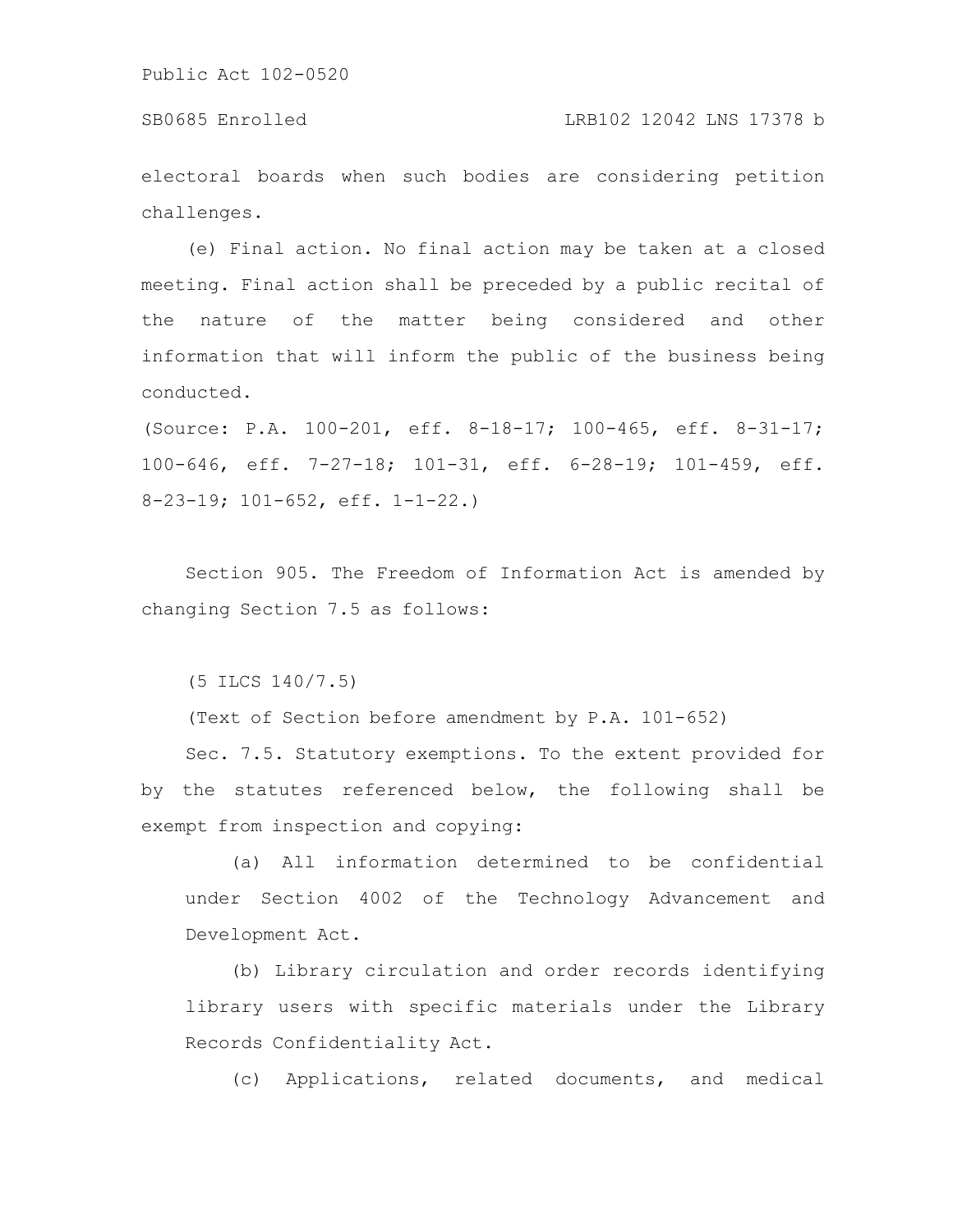records received by the Experimental Organ Transplantation Procedures Board and any and all documents or other records prepared by the Experimental Organ Transplantation Procedures Board or its staff relating to applications it has received.

(d) Information and records held by the Department of Public Health and its authorized representatives relating to known or suspected cases of sexually transmissible disease or any information the disclosure of which is restricted under the Illinois Sexually Transmissible Disease Control Act.

(e) Information the disclosure of which is exempted under Section 30 of the Radon Industry Licensing Act.

(f) Firm performance evaluations under Section 55 of the Architectural, Engineering, and Land Surveying Qualifications Based Selection Act.

(g) Information the disclosure of which is restricted and exempted under Section 50 of the Illinois Prepaid Tuition Act.

(h) Information the disclosure of which is exempted under the State Officials and Employees Ethics Act, and records of any lawfully created State or local inspector general's office that would be exempt if created or obtained by an Executive Inspector General's office under that Act.

(i) Information contained in a local emergency energy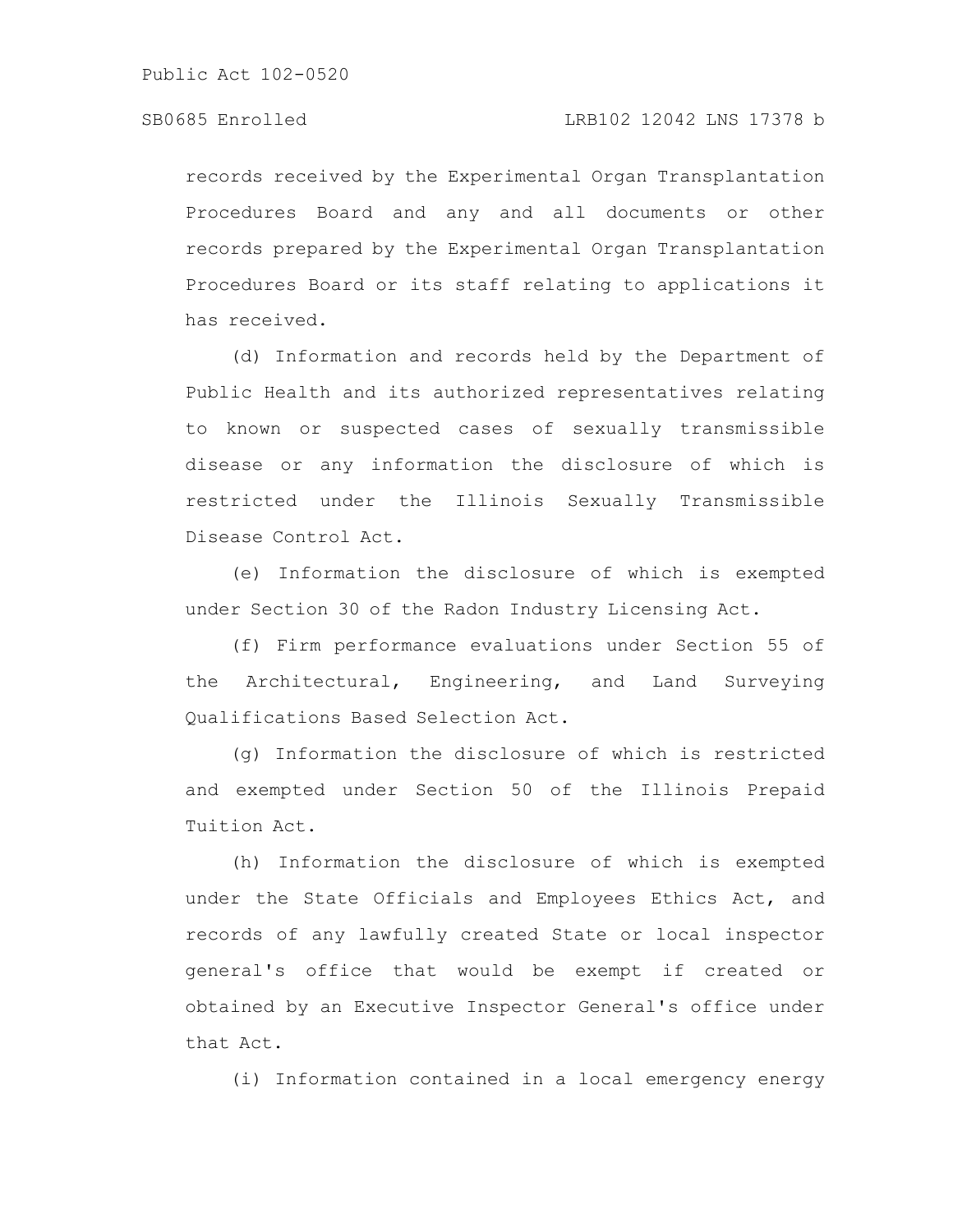plan submitted to a municipality in accordance with a local emergency energy plan ordinance that is adopted under Section 11-21.5-5 of the Illinois Municipal Code.

(j) Information and data concerning the distribution of surcharge moneys collected and remitted by carriers under the Emergency Telephone System Act.

(k) Law enforcement officer identification information or driver identification information compiled by a law enforcement agency or the Department of Transportation under Section 11-212 of the Illinois Vehicle Code.

(l) Records and information provided to a residential health care facility resident sexual assault and death review team or the Executive Council under the Abuse Prevention Review Team Act.

(m) Information provided to the predatory lending database created pursuant to Article 3 of the Residential Real Property Disclosure Act, except to the extent authorized under that Article.

(n) Defense budgets and petitions for certification of compensation and expenses for court appointed trial counsel as provided under Sections 10 and 15 of the Capital Crimes Litigation Act. This subsection (n) shall apply until the conclusion of the trial of the case, even if the prosecution chooses not to pursue the death penalty prior to trial or sentencing.

(o) Information that is prohibited from being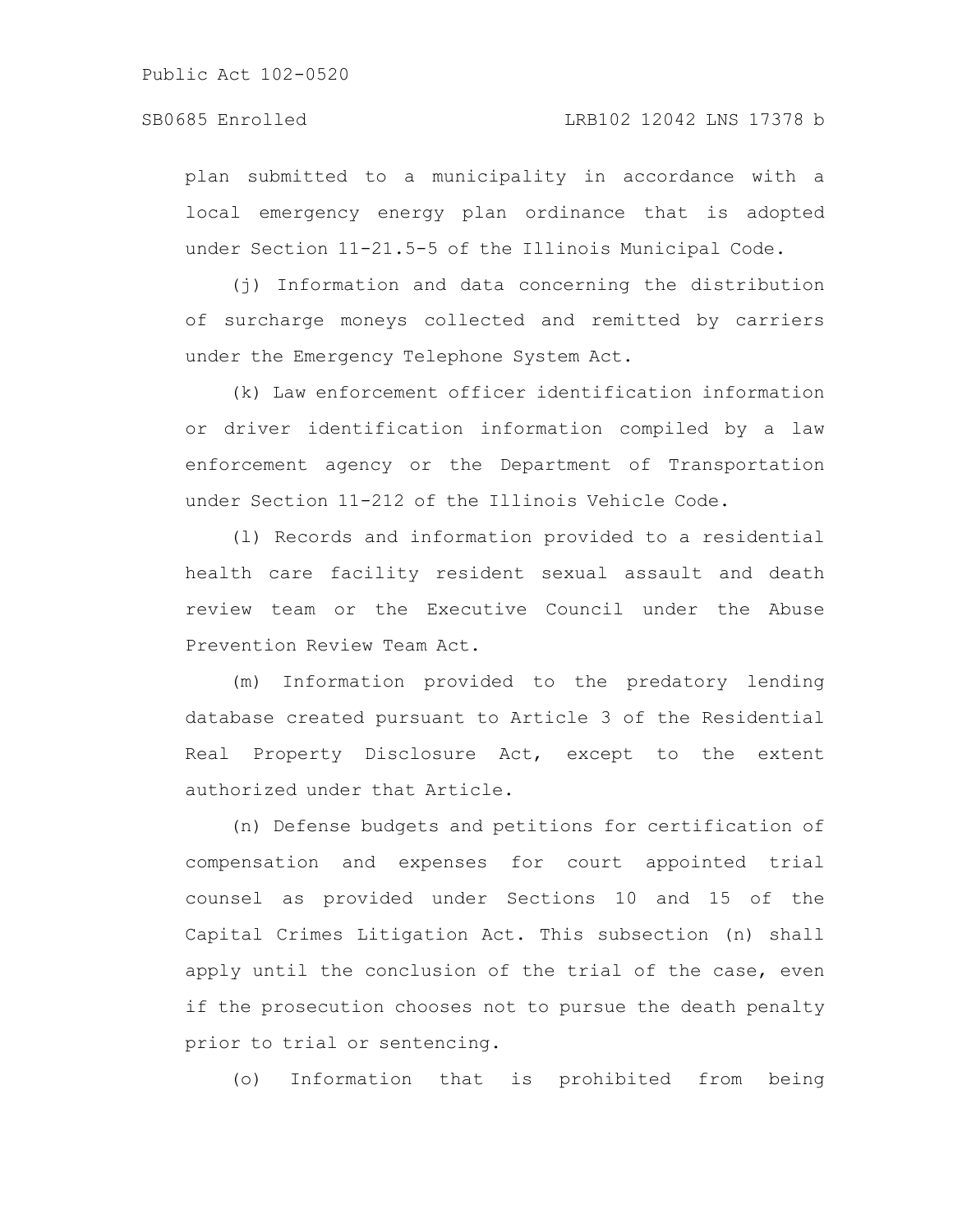disclosed under Section 4 of the Illinois Health and Hazardous Substances Registry Act.

(p) Security portions of system safety program plans, investigation reports, surveys, schedules, lists, data, or information compiled, collected, or prepared by or for the Regional Transportation Authority under Section 2.11 of the Regional Transportation Authority Act or the St. Clair County Transit District under the Bi-State Transit Safety Act.

(q) Information prohibited from being disclosed by the Personnel Record Review Act.

(r) Information prohibited from being disclosed by the Illinois School Student Records Act.

(s) Information the disclosure of which is restricted under Section 5-108 of the Public Utilities Act.

(t) All identified or deidentified health information in the form of health data or medical records contained in, stored in, submitted to, transferred by, or released from the Illinois Health Information Exchange, and identified or deidentified health information in the form of health data and medical records of the Illinois Health Information Exchange in the possession of the Illinois Health Information Exchange Office due to its administration of the Illinois Health Information Exchange. The terms "identified" and "deidentified" shall be given the same meaning as in the Health Insurance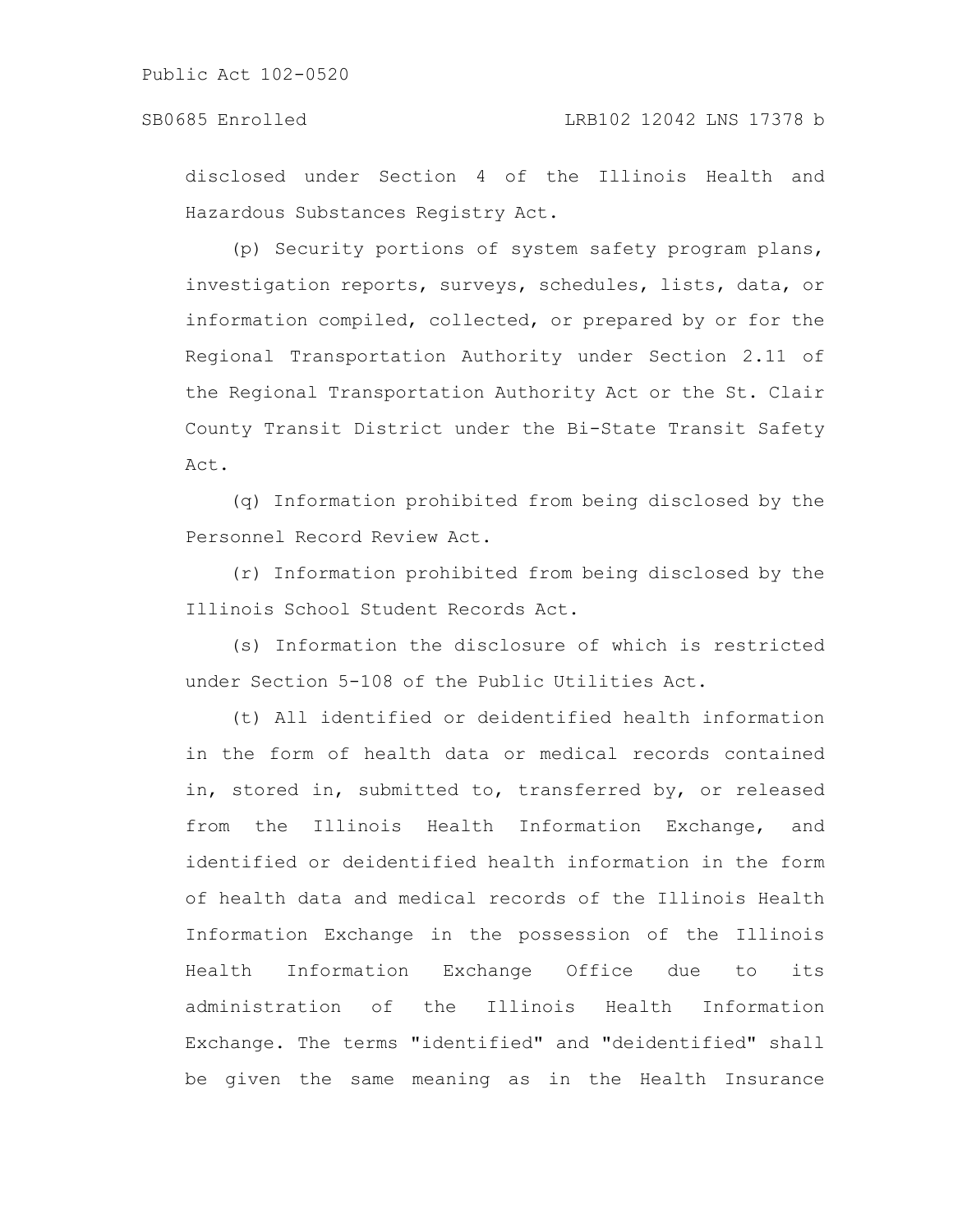Portability and Accountability Act of 1996, Public Law 104-191, or any subsequent amendments thereto, and any regulations promulgated thereunder.

(u) Records and information provided to an independent team of experts under the Developmental Disability and Mental Health Safety Act (also known as Brian's Law).

(v) Names and information of people who have applied for or received Firearm Owner's Identification Cards under the Firearm Owners Identification Card Act or applied for or received a concealed carry license under the Firearm Concealed Carry Act, unless otherwise authorized by the Firearm Concealed Carry Act; and databases under the Firearm Concealed Carry Act, records of the Concealed Carry Licensing Review Board under the Firearm Concealed Carry Act, and law enforcement agency objections under the Firearm Concealed Carry Act.

(w) Personally identifiable information which is exempted from disclosure under subsection (g) of Section 19.1 of the Toll Highway Act.

(x) Information which is exempted from disclosure under Section 5-1014.3 of the Counties Code or Section 8-11-21 of the Illinois Municipal Code.

(y) Confidential information under the Adult Protective Services Act and its predecessor enabling statute, the Elder Abuse and Neglect Act, including information about the identity and administrative finding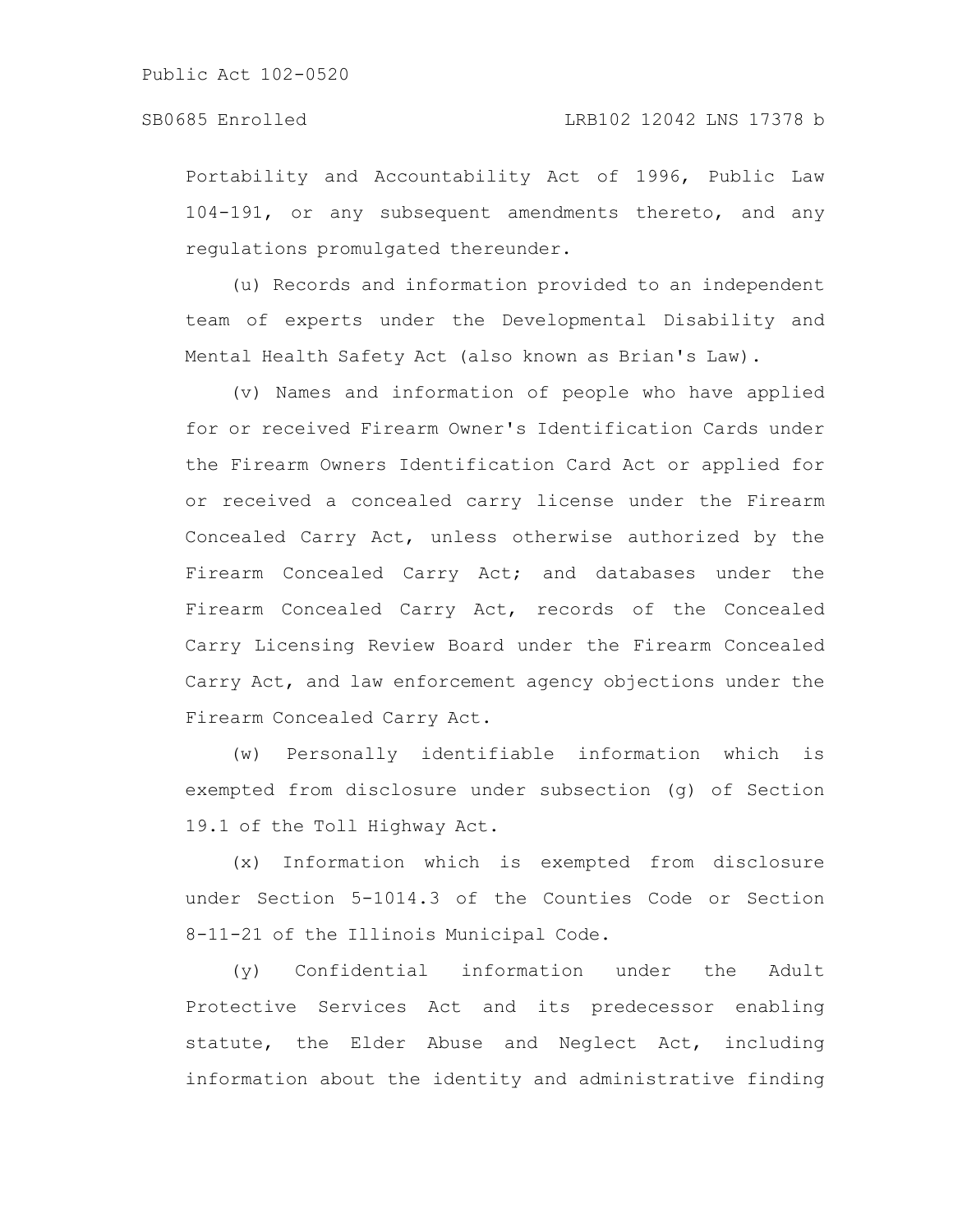### SB0685 Enrolled LRB102 12042 LNS 17378 b

against any caregiver of a verified and substantiated decision of abuse, neglect, or financial exploitation of an eligible adult maintained in the Registry established under Section 7.5 of the Adult Protective Services Act.

(z) Records and information provided to a fatality review team or the Illinois Fatality Review Team Advisory Council under Section 15 of the Adult Protective Services Act.

(aa) Information which is exempted from disclosure under Section 2.37 of the Wildlife Code.

(bb) Information which is or was prohibited from disclosure by the Juvenile Court Act of 1987.

(cc) Recordings made under the Law Enforcement Officer-Worn Body Camera Act, except to the extent authorized under that Act.

(dd) Information that is prohibited from being disclosed under Section 45 of the Condominium and Common Interest Community Ombudsperson Act.

(ee) Information that is exempted from disclosure under Section 30.1 of the Pharmacy Practice Act.

(ff) Information that is exempted from disclosure under the Revised Uniform Unclaimed Property Act.

(gg) Information that is prohibited from being disclosed under Section 7-603.5 of the Illinois Vehicle Code.

(hh) Records that are exempt from disclosure under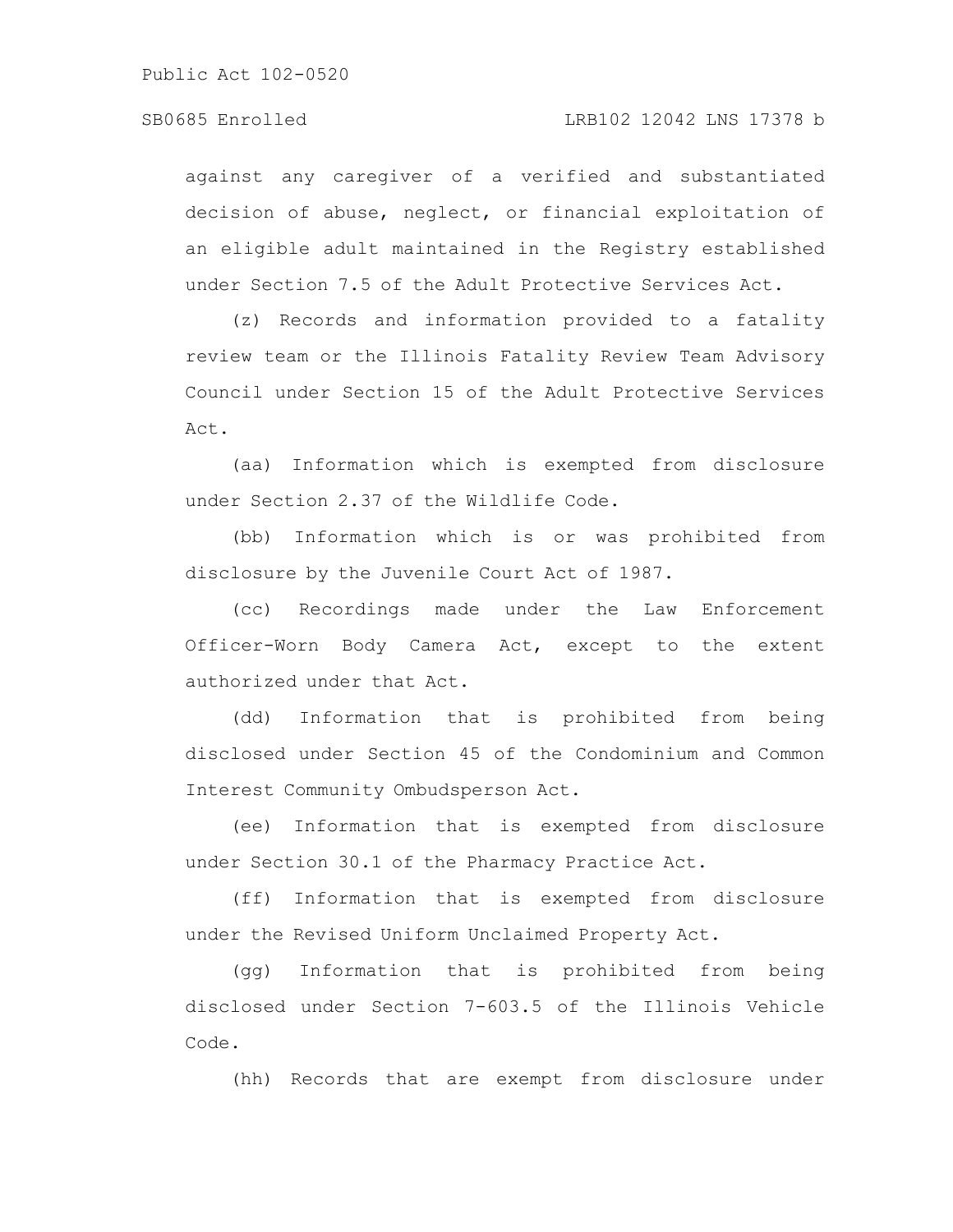Section 1A-16.7 of the Election Code.

(ii) Information which is exempted from disclosure under Section 2505-800 of the Department of Revenue Law of the Civil Administrative Code of Illinois.

(jj) Information and reports that are required to be submitted to the Department of Labor by registering day and temporary labor service agencies but are exempt from disclosure under subsection (a-1) of Section 45 of the Day and Temporary Labor Services Act.

(kk) Information prohibited from disclosure under the Seizure and Forfeiture Reporting Act.

(ll) Information the disclosure of which is restricted and exempted under Section 5-30.8 of the Illinois Public Aid Code.

(mm) Records that are exempt from disclosure under Section 4.2 of the Crime Victims Compensation Act.

(nn) Information that is exempt from disclosure under Section 70 of the Higher Education Student Assistance Act.

(oo) Communications, notes, records, and reports arising out of a peer support counseling session prohibited from disclosure under the First Responders Suicide Prevention Act.

(pp) Names and all identifying information relating to an employee of an emergency services provider or law enforcement agency under the First Responders Suicide Prevention Act.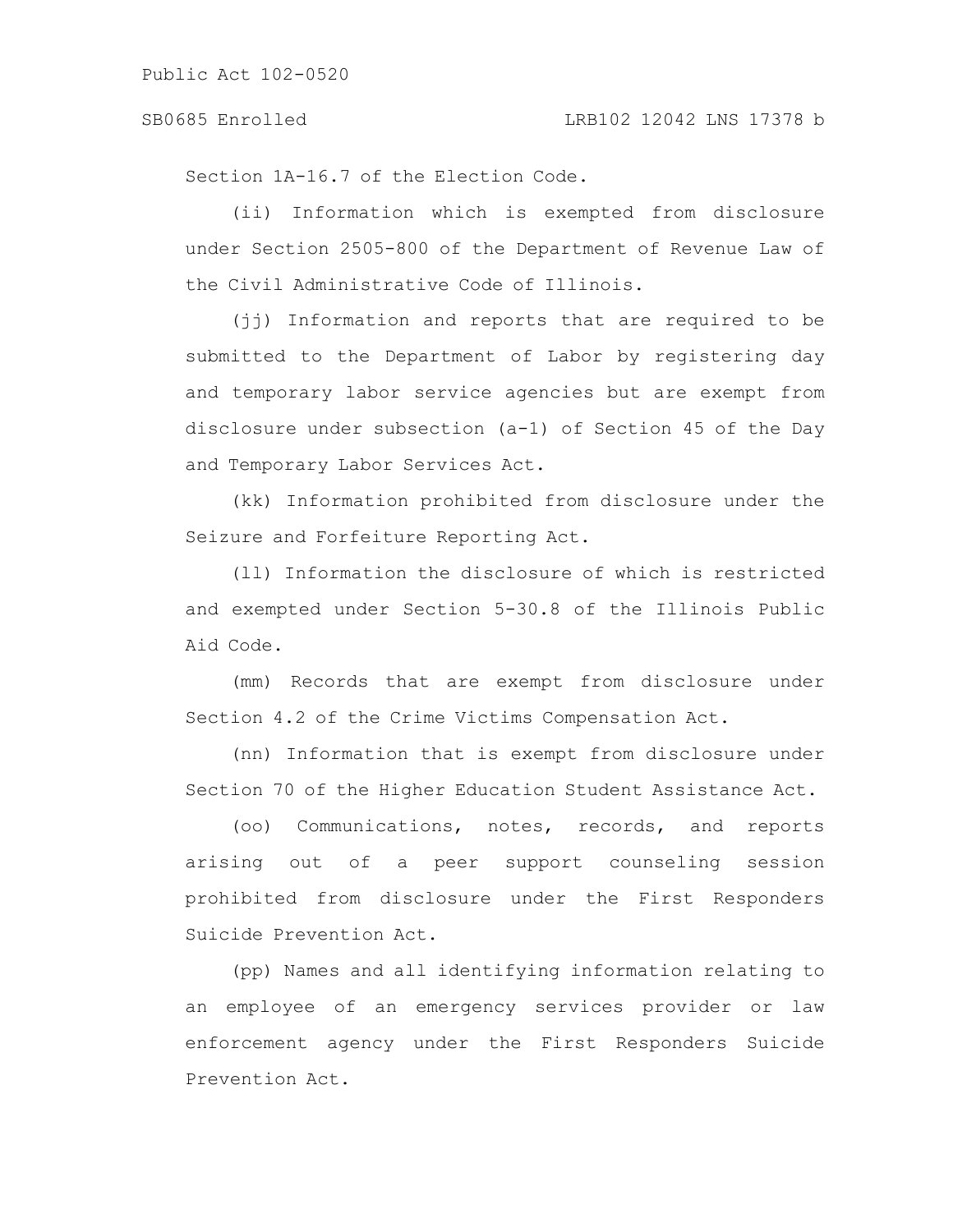(qq) Information and records held by the Department of Public Health and its authorized representatives collected under the Reproductive Health Act.

(rr) Information that is exempt from disclosure under the Cannabis Regulation and Tax Act.

(ss) Data reported by an employer to the Department of Human Rights pursuant to Section 2-108 of the Illinois Human Rights Act.

(tt) Recordings made under the Children's Advocacy Center Act, except to the extent authorized under that Act.

(uu) Information that is exempt from disclosure under Section 50 of the Sexual Assault Evidence Submission Act.

(vv) Information that is exempt from disclosure under subsections (f) and (j) of Section 5-36 of the Illinois Public Aid Code.

(ww) Information that is exempt from disclosure under Section 16.8 of the State Treasurer Act.

(xx) Information that is exempt from disclosure or information that shall not be made public under the Illinois Insurance Code.

(yy) Information prohibited from being disclosed under the Illinois Educational Labor Relations Act.

(zz) Information prohibited from being disclosed under the Illinois Public Labor Relations Act.

(aaa) Information prohibited from being disclosed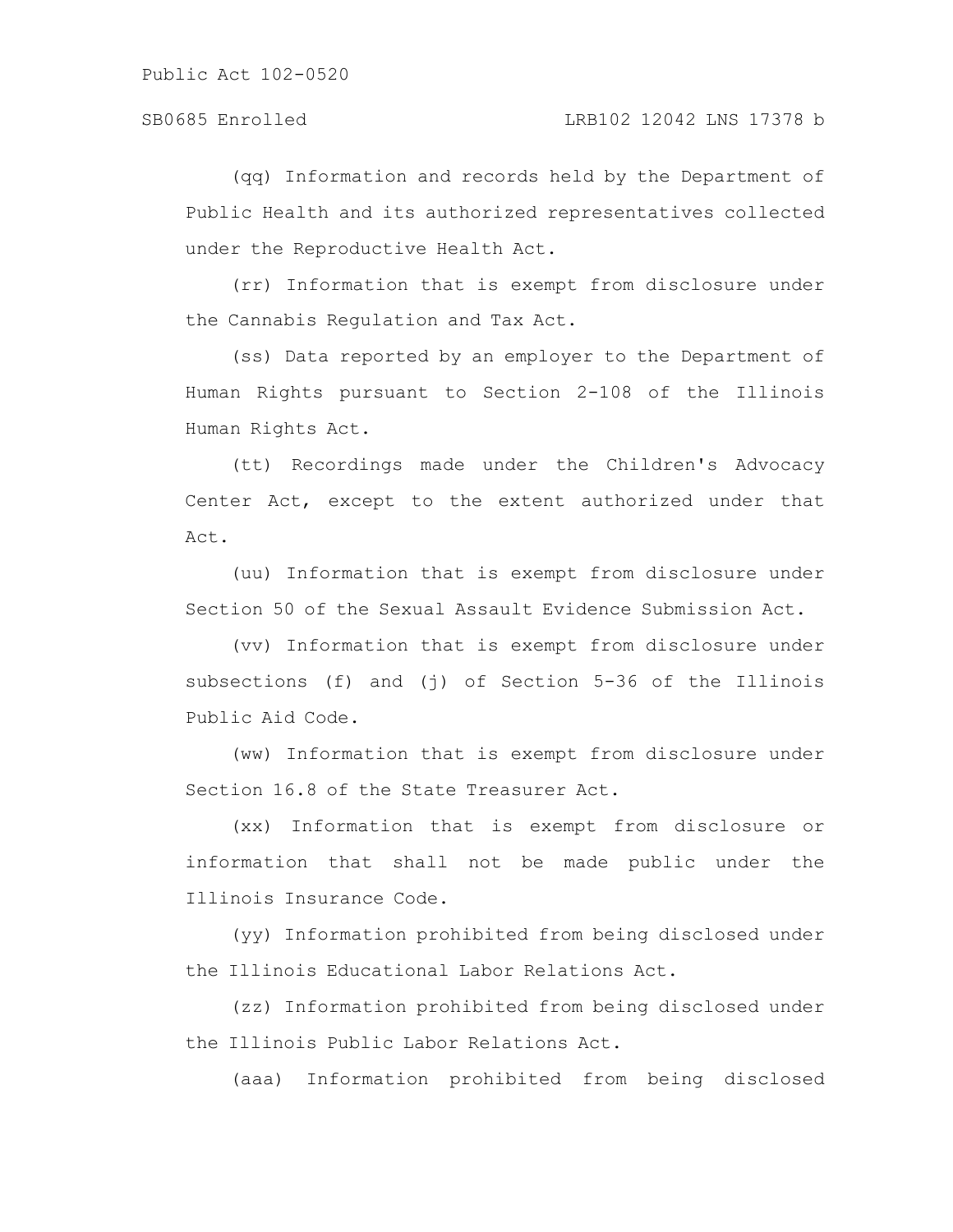under Section 1-167 of the Illinois Pension Code.

(bbb) Information that is exempt from disclosure under subsection (k) of Section 11 of the Equal Pay Act of 2003.

(ddd) Information prohibited from being disclosed under subsection (b) of Section 75 of the Domestic Violence Fatality Review Act.

(Source: P.A. 100-20, eff. 7-1-17; 100-22, eff. 1-1-18; 100-201, eff. 8-18-17; 100-373, eff. 1-1-18; 100-464, eff. 8-28-17; 100-465, eff. 8-31-17; 100-512, eff. 7-1-18; 100-517, eff. 6-1-18; 100-646, eff. 7-27-18; 100-690, eff. 1-1-19; 100-863, eff. 8-14-18; 100-887, eff. 8-14-18; 101-13, eff. 6-12-19; 101-27, eff. 6-25-19; 101-81, eff. 7-12-19; 101-221, eff. 1-1-20; 101-236, eff. 1-1-20; 101-375, eff. 8-16-19; 101-377, eff. 8-16-19; 101-452, eff. 1-1-20; 101-466, eff. 1-1-20; 101-600, eff. 12-6-19; 101-620, eff 12-20-19; 101-649, eff. 7-7-20; 101-656, eff. 3-23-21.)

(Text of Section after amendment by P.A. 101-652)

Sec. 7.5. Statutory exemptions. To the extent provided for by the statutes referenced below, the following shall be exempt from inspection and copying:

(a) All information determined to be confidential under Section 4002 of the Technology Advancement and Development Act.

(b) Library circulation and order records identifying library users with specific materials under the Library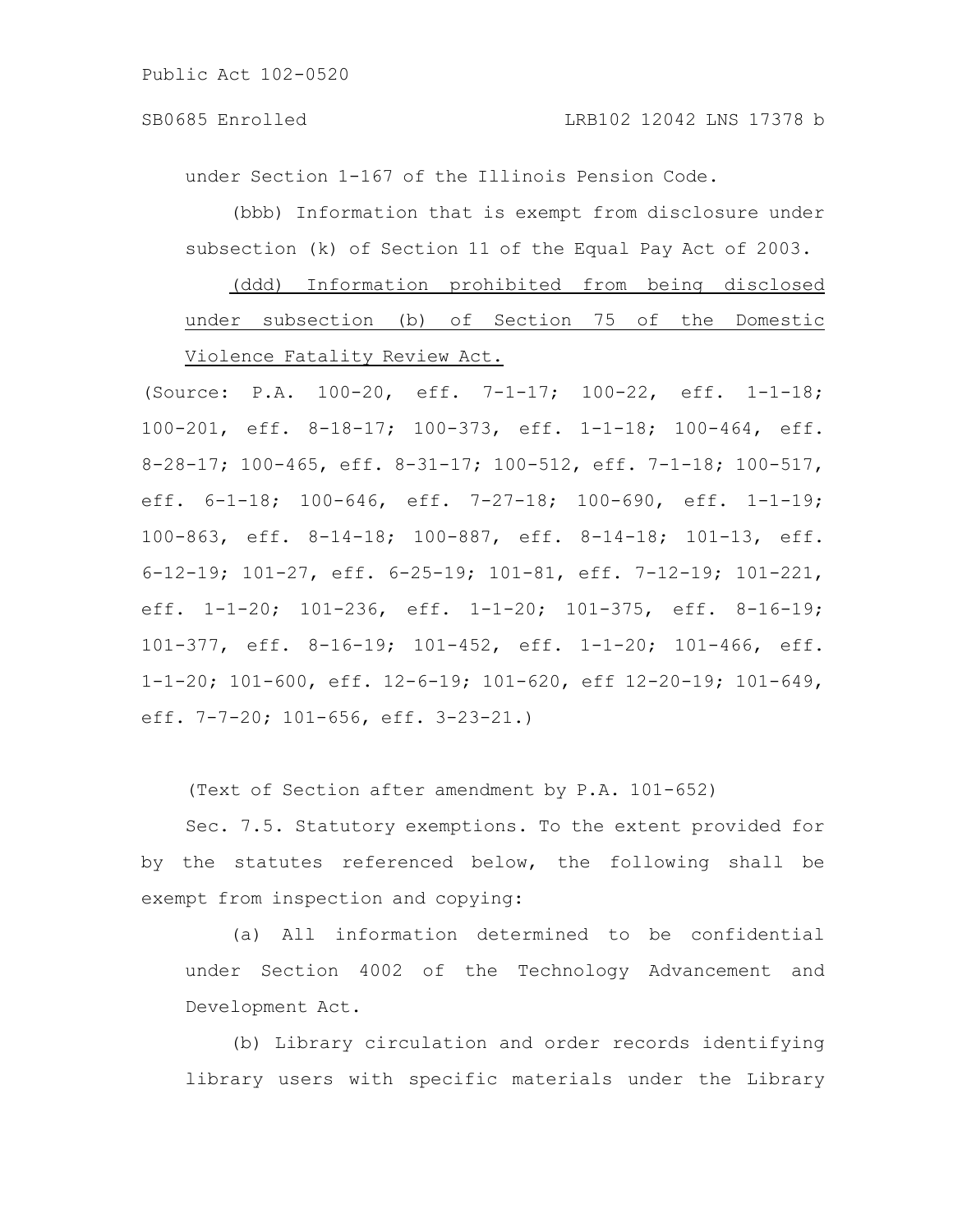#### SB0685 Enrolled LRB102 12042 LNS 17378 b

Records Confidentiality Act.

(c) Applications, related documents, and medical records received by the Experimental Organ Transplantation Procedures Board and any and all documents or other records prepared by the Experimental Organ Transplantation Procedures Board or its staff relating to applications it has received.

(d) Information and records held by the Department of Public Health and its authorized representatives relating to known or suspected cases of sexually transmissible disease or any information the disclosure of which is restricted under the Illinois Sexually Transmissible Disease Control Act.

(e) Information the disclosure of which is exempted under Section 30 of the Radon Industry Licensing Act.

(f) Firm performance evaluations under Section 55 of the Architectural, Engineering, and Land Surveying Qualifications Based Selection Act.

(g) Information the disclosure of which is restricted and exempted under Section 50 of the Illinois Prepaid Tuition Act.

(h) Information the disclosure of which is exempted under the State Officials and Employees Ethics Act, and records of any lawfully created State or local inspector general's office that would be exempt if created or obtained by an Executive Inspector General's office under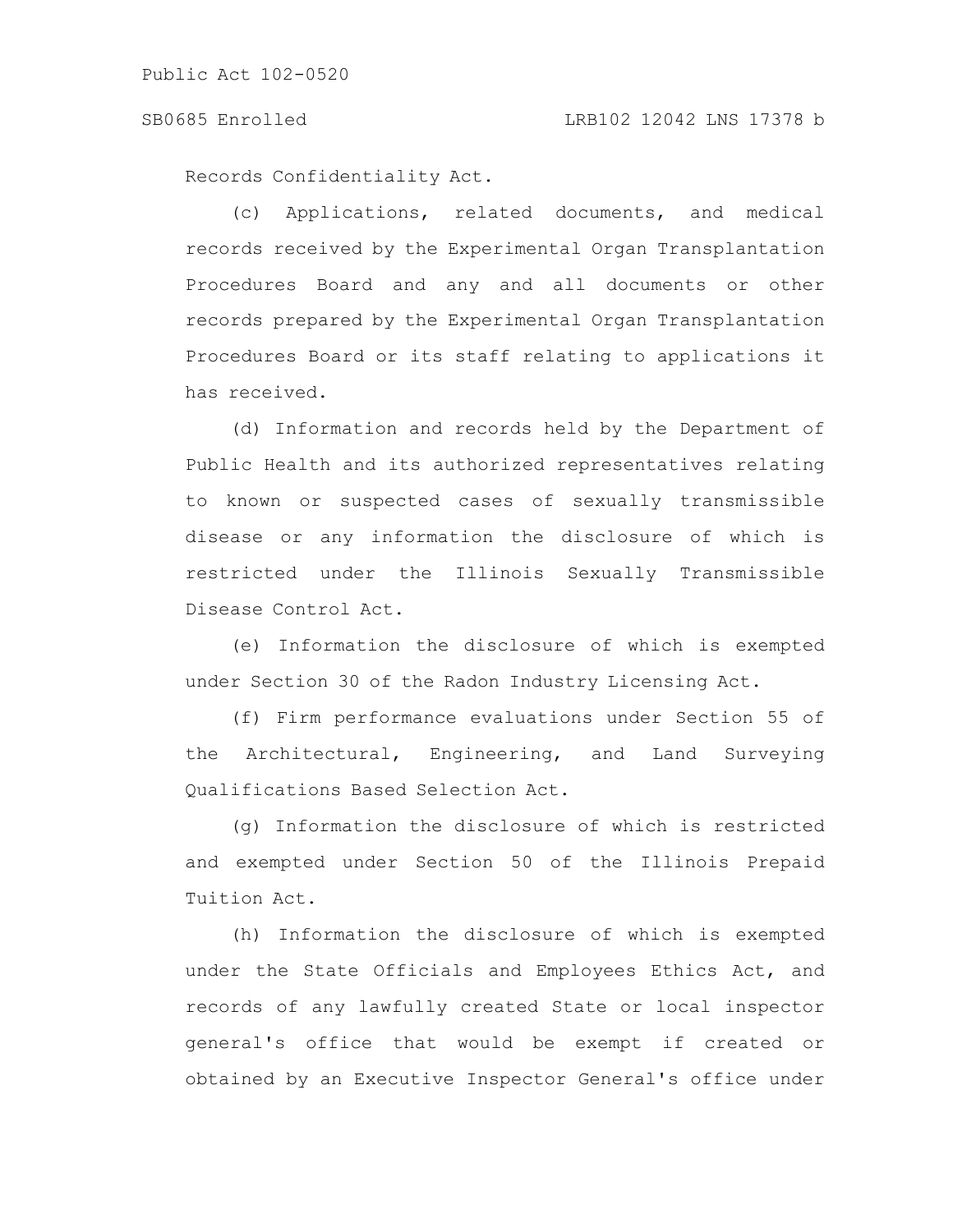that Act.

(i) Information contained in a local emergency energy plan submitted to a municipality in accordance with a local emergency energy plan ordinance that is adopted under Section 11-21.5-5 of the Illinois Municipal Code.

(j) Information and data concerning the distribution of surcharge moneys collected and remitted by carriers under the Emergency Telephone System Act.

(k) Law enforcement officer identification information or driver identification information compiled by a law enforcement agency or the Department of Transportation under Section 11-212 of the Illinois Vehicle Code.

(l) Records and information provided to a residential health care facility resident sexual assault and death review team or the Executive Council under the Abuse Prevention Review Team Act.

(m) Information provided to the predatory lending database created pursuant to Article 3 of the Residential Real Property Disclosure Act, except to the extent authorized under that Article.

(n) Defense budgets and petitions for certification of compensation and expenses for court appointed trial counsel as provided under Sections 10 and 15 of the Capital Crimes Litigation Act. This subsection (n) shall apply until the conclusion of the trial of the case, even if the prosecution chooses not to pursue the death penalty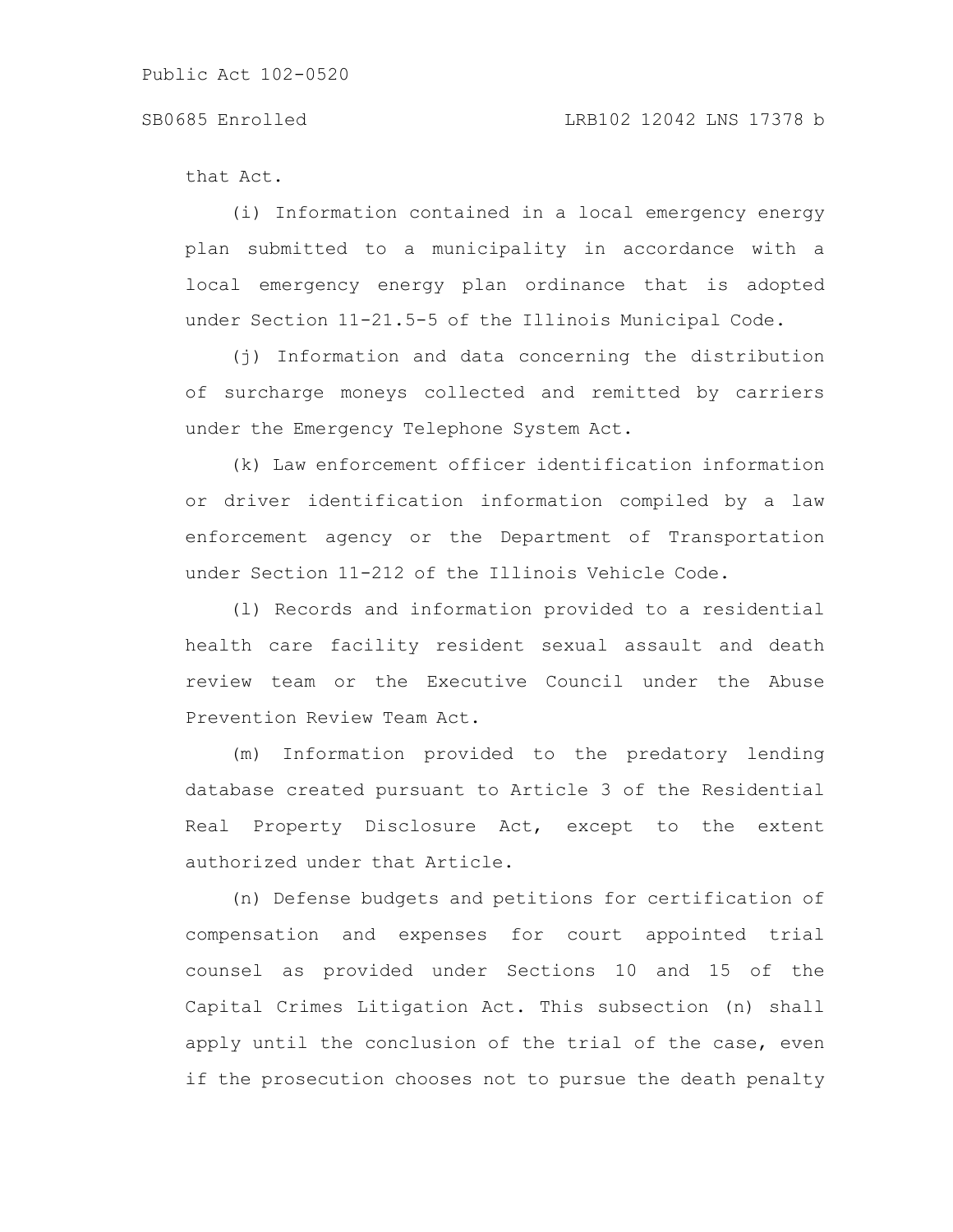prior to trial or sentencing.

(o) Information that is prohibited from being disclosed under Section 4 of the Illinois Health and Hazardous Substances Registry Act.

(p) Security portions of system safety program plans, investigation reports, surveys, schedules, lists, data, or information compiled, collected, or prepared by or for the Regional Transportation Authority under Section 2.11 of the Regional Transportation Authority Act or the St. Clair County Transit District under the Bi-State Transit Safety Act.

(q) Information prohibited from being disclosed by the Personnel Record Review Act.

(r) Information prohibited from being disclosed by the Illinois School Student Records Act.

(s) Information the disclosure of which is restricted under Section 5-108 of the Public Utilities Act.

(t) All identified or deidentified health information in the form of health data or medical records contained in, stored in, submitted to, transferred by, or released from the Illinois Health Information Exchange, and identified or deidentified health information in the form of health data and medical records of the Illinois Health Information Exchange in the possession of the Illinois Health Information Exchange Office due to its administration of the Illinois Health Information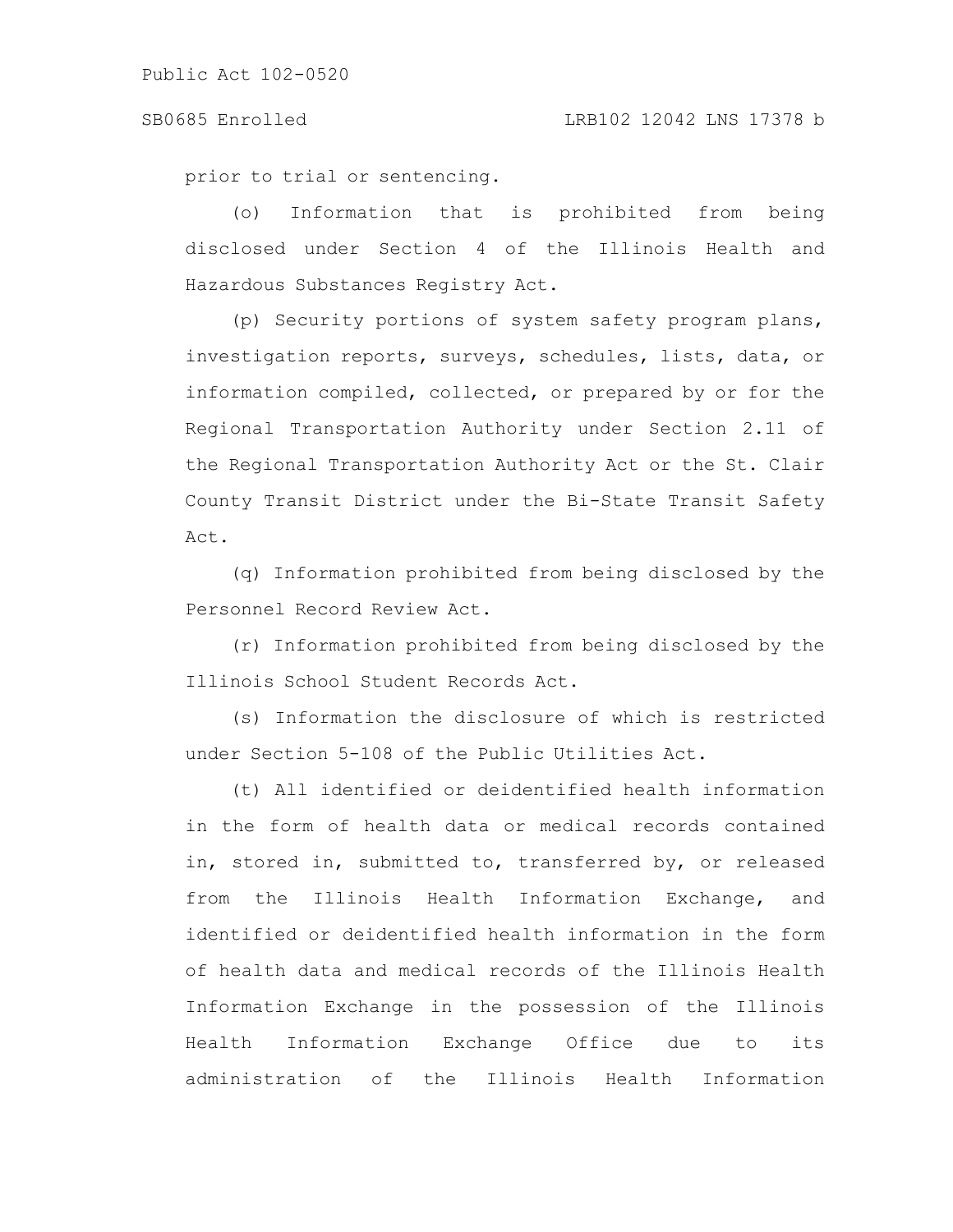Exchange. The terms "identified" and "deidentified" shall be given the same meaning as in the Health Insurance Portability and Accountability Act of 1996, Public Law 104-191, or any subsequent amendments thereto, and any regulations promulgated thereunder.

(u) Records and information provided to an independent team of experts under the Developmental Disability and Mental Health Safety Act (also known as Brian's Law).

(v) Names and information of people who have applied for or received Firearm Owner's Identification Cards under the Firearm Owners Identification Card Act or applied for or received a concealed carry license under the Firearm Concealed Carry Act, unless otherwise authorized by the Firearm Concealed Carry Act; and databases under the Firearm Concealed Carry Act, records of the Concealed Carry Licensing Review Board under the Firearm Concealed Carry Act, and law enforcement agency objections under the Firearm Concealed Carry Act.

(w) Personally identifiable information which is exempted from disclosure under subsection (g) of Section 19.1 of the Toll Highway Act.

(x) Information which is exempted from disclosure under Section 5-1014.3 of the Counties Code or Section 8-11-21 of the Illinois Municipal Code.

(y) Confidential information under the Adult Protective Services Act and its predecessor enabling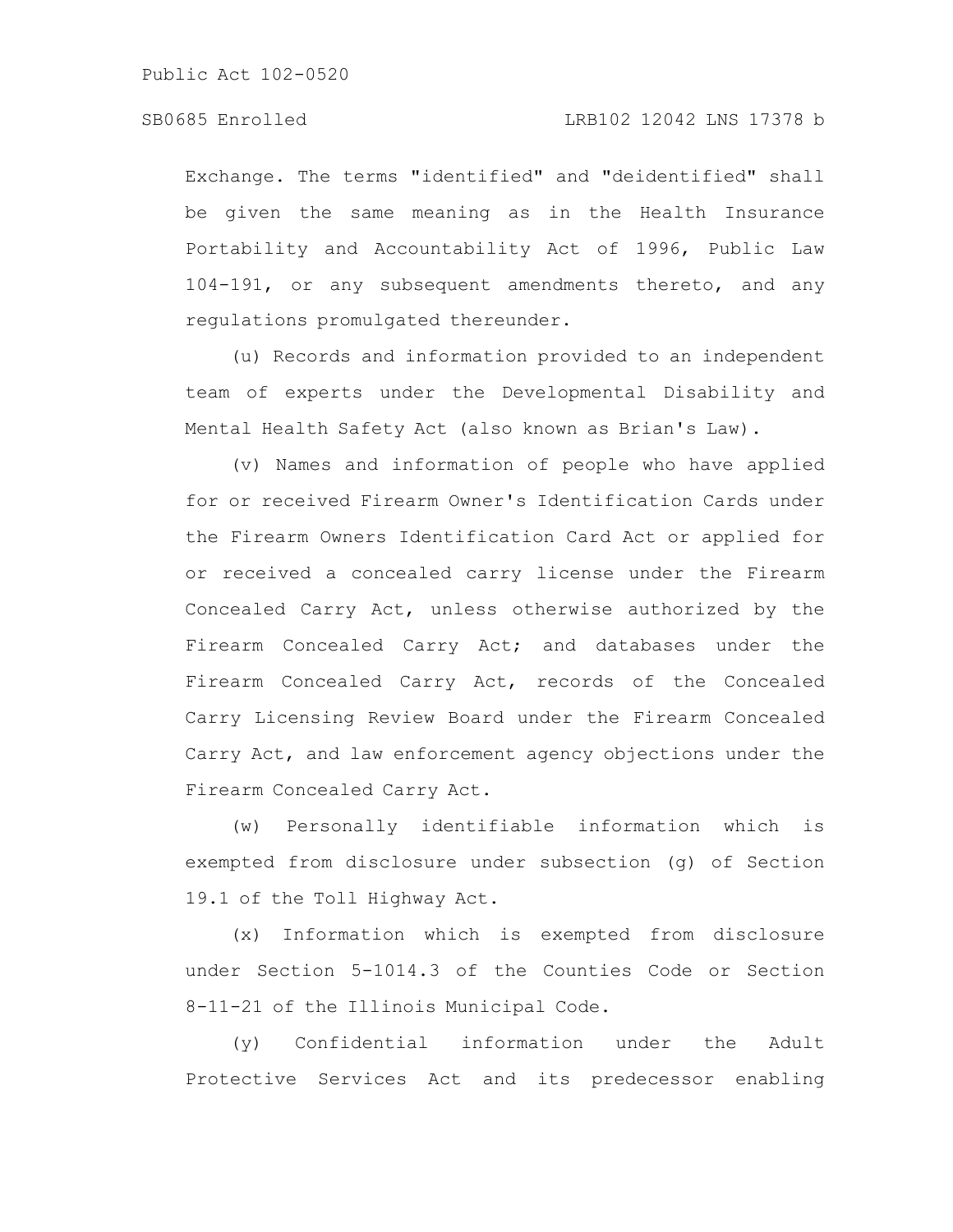### SB0685 Enrolled LRB102 12042 LNS 17378 b

statute, the Elder Abuse and Neglect Act, including information about the identity and administrative finding against any caregiver of a verified and substantiated decision of abuse, neglect, or financial exploitation of an eligible adult maintained in the Registry established under Section 7.5 of the Adult Protective Services Act.

(z) Records and information provided to a fatality review team or the Illinois Fatality Review Team Advisory Council under Section 15 of the Adult Protective Services Act.

(aa) Information which is exempted from disclosure under Section 2.37 of the Wildlife Code.

(bb) Information which is or was prohibited from disclosure by the Juvenile Court Act of 1987.

(cc) Recordings made under the Law Enforcement Officer-Worn Body Camera Act, except to the extent authorized under that Act.

(dd) Information that is prohibited from being disclosed under Section 45 of the Condominium and Common Interest Community Ombudsperson Act.

(ee) Information that is exempted from disclosure under Section 30.1 of the Pharmacy Practice Act.

(ff) Information that is exempted from disclosure under the Revised Uniform Unclaimed Property Act.

(gg) Information that is prohibited from being disclosed under Section 7-603.5 of the Illinois Vehicle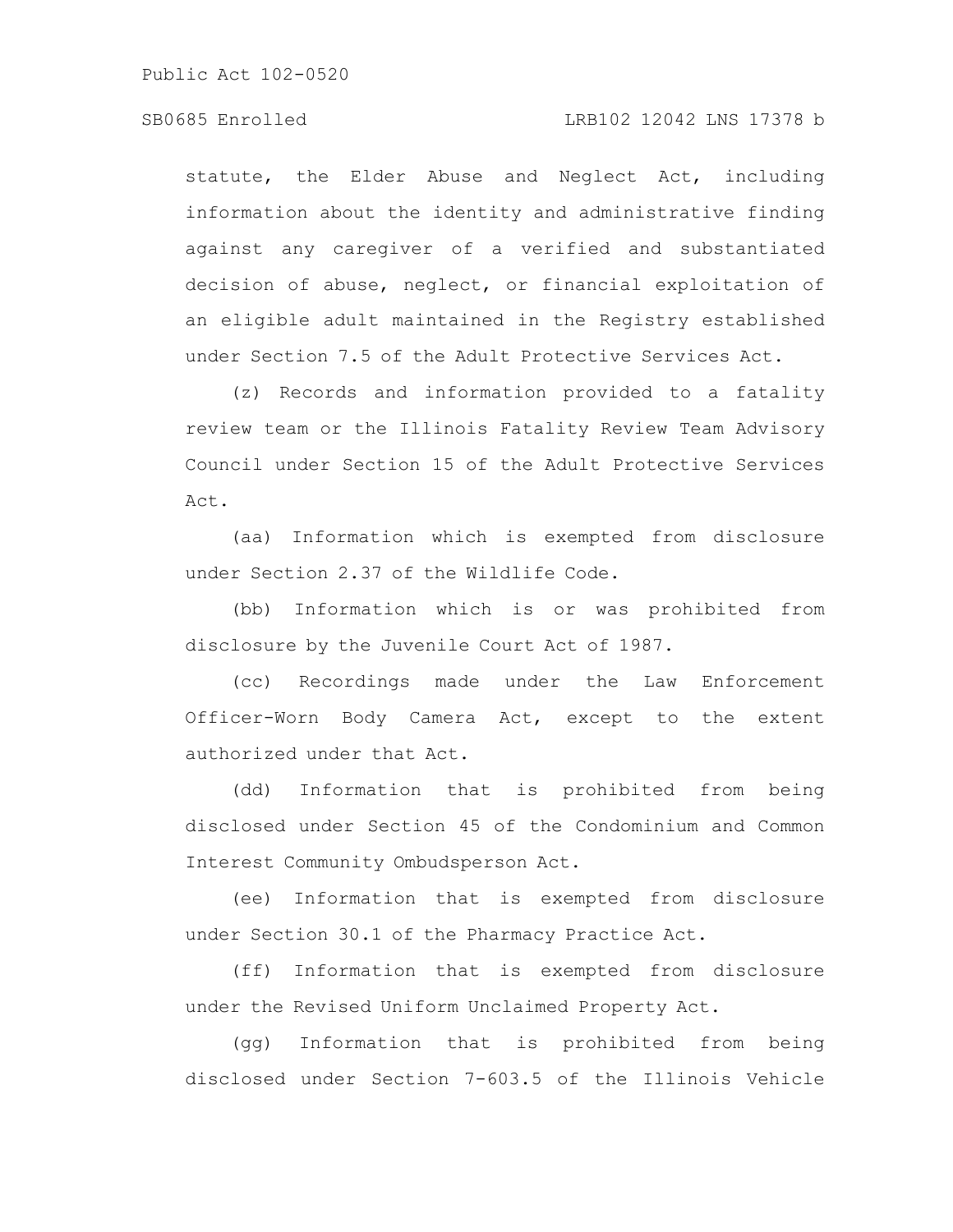Code.

(hh) Records that are exempt from disclosure under Section 1A-16.7 of the Election Code.

(ii) Information which is exempted from disclosure under Section 2505-800 of the Department of Revenue Law of the Civil Administrative Code of Illinois.

(jj) Information and reports that are required to be submitted to the Department of Labor by registering day and temporary labor service agencies but are exempt from disclosure under subsection (a-1) of Section 45 of the Day and Temporary Labor Services Act.

(kk) Information prohibited from disclosure under the Seizure and Forfeiture Reporting Act.

(ll) Information the disclosure of which is restricted and exempted under Section 5-30.8 of the Illinois Public Aid Code.

(mm) Records that are exempt from disclosure under Section 4.2 of the Crime Victims Compensation Act.

(nn) Information that is exempt from disclosure under Section 70 of the Higher Education Student Assistance Act.

(oo) Communications, notes, records, and reports arising out of a peer support counseling session prohibited from disclosure under the First Responders Suicide Prevention Act.

(pp) Names and all identifying information relating to an employee of an emergency services provider or law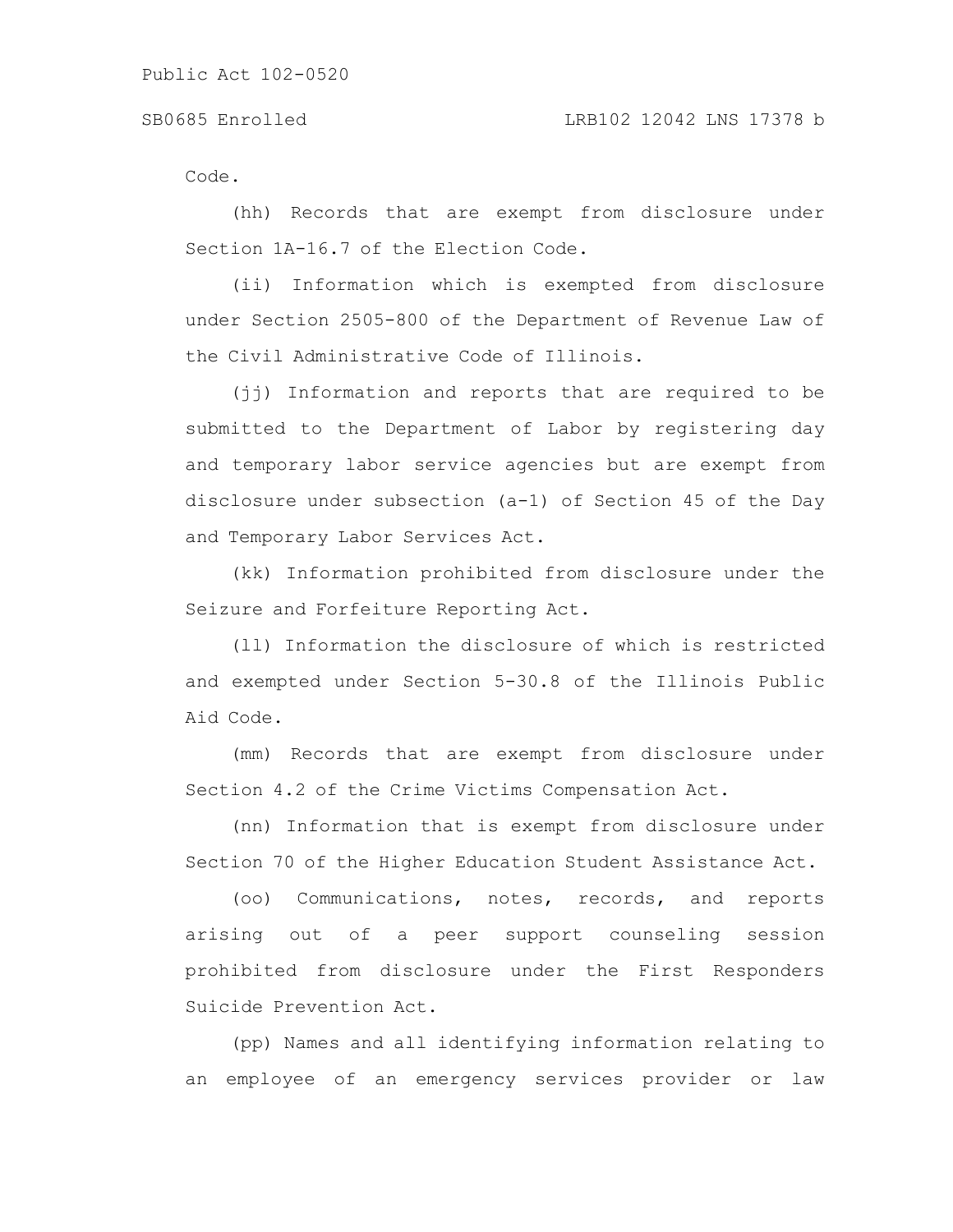enforcement agency under the First Responders Suicide Prevention Act.

(qq) Information and records held by the Department of Public Health and its authorized representatives collected under the Reproductive Health Act.

(rr) Information that is exempt from disclosure under the Cannabis Regulation and Tax Act.

(ss) Data reported by an employer to the Department of Human Rights pursuant to Section 2-108 of the Illinois Human Rights Act.

(tt) Recordings made under the Children's Advocacy Center Act, except to the extent authorized under that Act.

(uu) Information that is exempt from disclosure under Section 50 of the Sexual Assault Evidence Submission Act.

(vv) Information that is exempt from disclosure under subsections (f) and (j) of Section 5-36 of the Illinois Public Aid Code.

(ww) Information that is exempt from disclosure under Section 16.8 of the State Treasurer Act.

(xx) Information that is exempt from disclosure or information that shall not be made public under the Illinois Insurance Code.

(yy) Information prohibited from being disclosed under the Illinois Educational Labor Relations Act.

(zz) Information prohibited from being disclosed under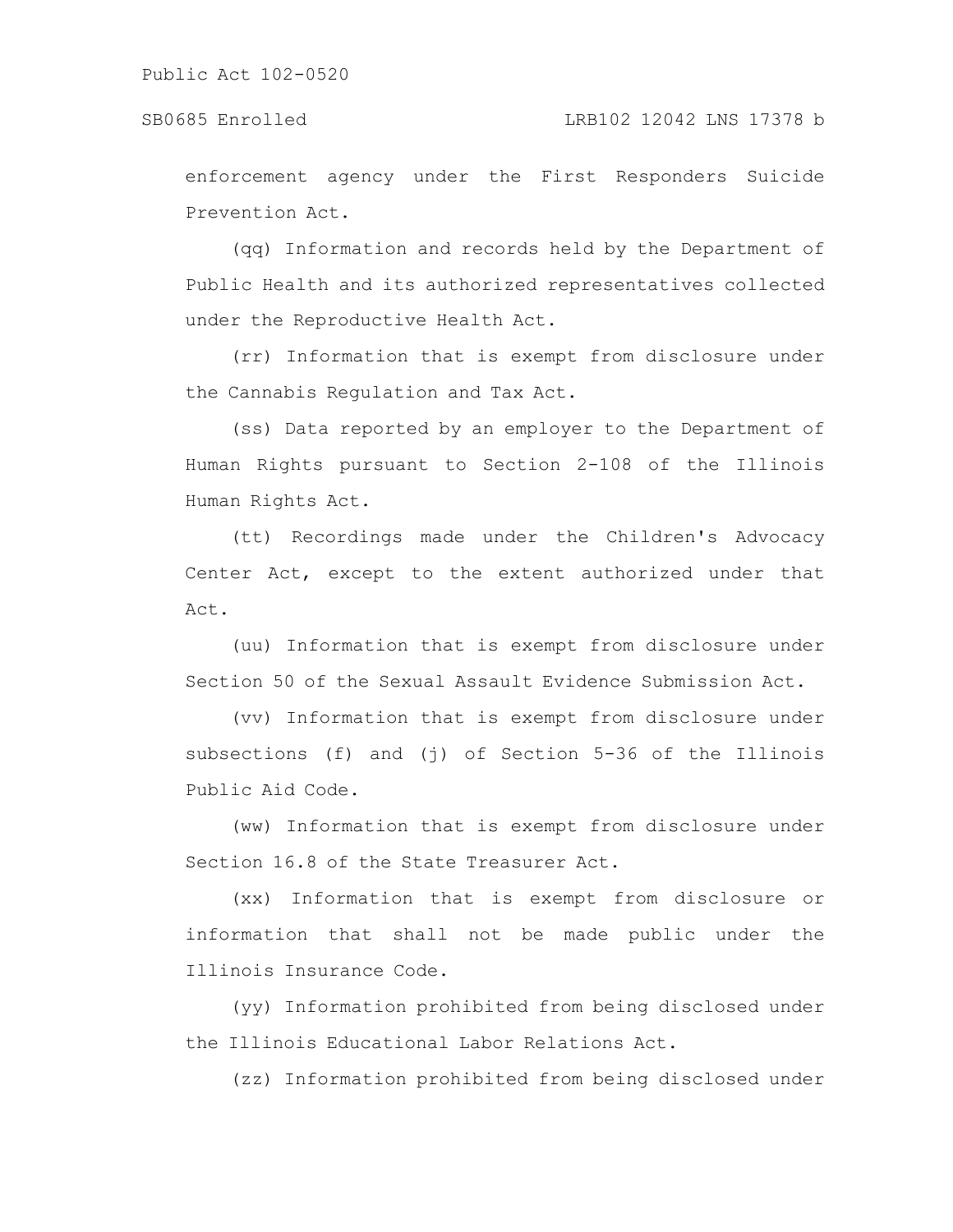the Illinois Public Labor Relations Act.

(aaa) Information prohibited from being disclosed under Section 1-167 of the Illinois Pension Code.

(bbb) Information that is exempt from disclosure under subsection (k) of Section 11 of the Equal Pay Act of 2003.

(ccc) (bbb) Information that is prohibited from disclosure by the Illinois Police Training Act and the State Police Act.

## (ddd) Information prohibited from being disclosed under subsection (b) of Section 75 of the Domestic Violence Fatality Review Act.

(Source: P.A. 100-20, eff. 7-1-17; 100-22, eff. 1-1-18; 100-201, eff. 8-18-17; 100-373, eff. 1-1-18; 100-464, eff. 8-28-17; 100-465, eff. 8-31-17; 100-512, eff. 7-1-18; 100-517, eff. 6-1-18; 100-646, eff. 7-27-18; 100-690, eff. 1-1-19; 100-863, eff. 8-14-18; 100-887, eff. 8-14-18; 101-13, eff. 6-12-19; 101-27, eff. 6-25-19; 101-81, eff. 7-12-19; 101-221, eff. 1-1-20; 101-236, eff. 1-1-20; 101-375, eff. 8-16-19; 101-377, eff. 8-16-19; 101-452, eff. 1-1-20; 101-466, eff. 1-1-20; 101-600, eff. 12-6-19; 101-620, eff 12-20-19; 101-649, eff. 7-7-20; 101-652, eff. 1-1-22; 101-656, eff. 3-23-21; revised 4-21-21.)

Section 995. No acceleration or delay. Where this Act makes changes in a statute that is represented in this Act by text that is not yet or no longer in effect (for example, a